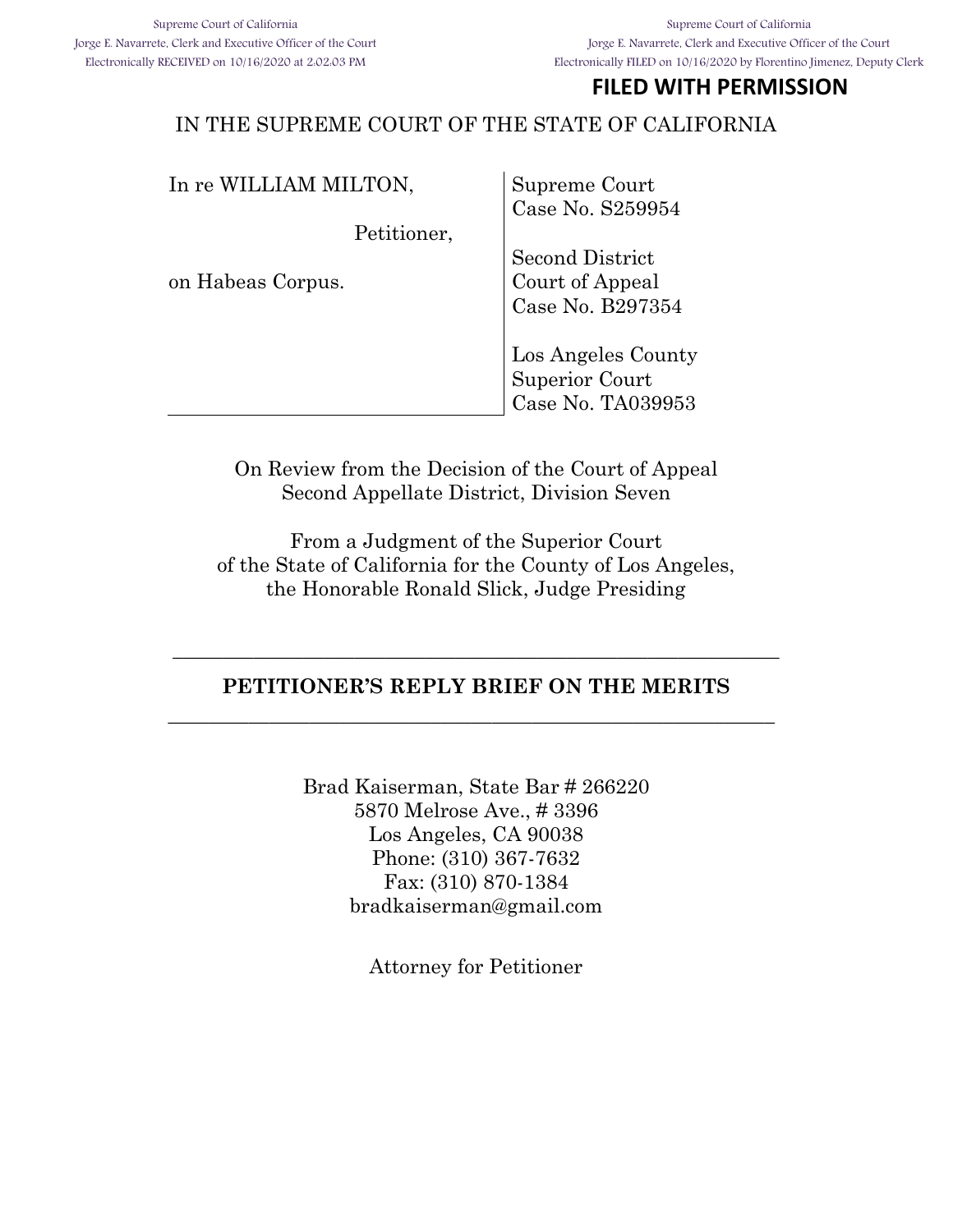# **TABLE OF CONTENTS**

| Gallardo Must Be Applied Retroactively to Final<br>Ι.<br>Convictions Under Both State and Federal Tests 13                                                                                                                                 |
|--------------------------------------------------------------------------------------------------------------------------------------------------------------------------------------------------------------------------------------------|
| A. Gallardo Is Retroactive to Final Judgments Under the                                                                                                                                                                                    |
| 1. Gallardo Established a New Rule  13                                                                                                                                                                                                     |
| 2. Gallardo Is Retroactive Because It Is a Substantive<br>Change in Law That Altered the Range of Conduct or<br>the Class of Persons That the Law Punishes 13                                                                              |
| a. <i>Gallardo</i> Altered the Range of Conduct by<br>Directing Courts to Consider Only Conduct<br><i>Necessary</i> to the Prior Conviction As Opposed to<br>Legally Extraneous Conduct Underlying the Prior                               |
| i. Reviews of Records in Trials Are Limited to Facts                                                                                                                                                                                       |
| ii. Reviews of Records in Pleas Are Limited to Facts<br>Necessarily Admitted at the Plea Hearing 17                                                                                                                                        |
| iii. Because Only Conduct Necessary to the Prior<br>Conviction May Be Considered – As Opposed to<br>Legally Extraneous Conduct Underlying the Prior<br>Conviction – Gallardo Altered the Range of<br>Conduct That May Support an Increased |
| b. Alternatively, <i>Gallardo</i> Altered the Class of                                                                                                                                                                                     |
| 3. Alternatively, If Gallardo Is Procedural, Gallardo Is<br>Retroactive Because It Affects the Integrity of the<br>Judicial Process and Controls the Outcome of the                                                                        |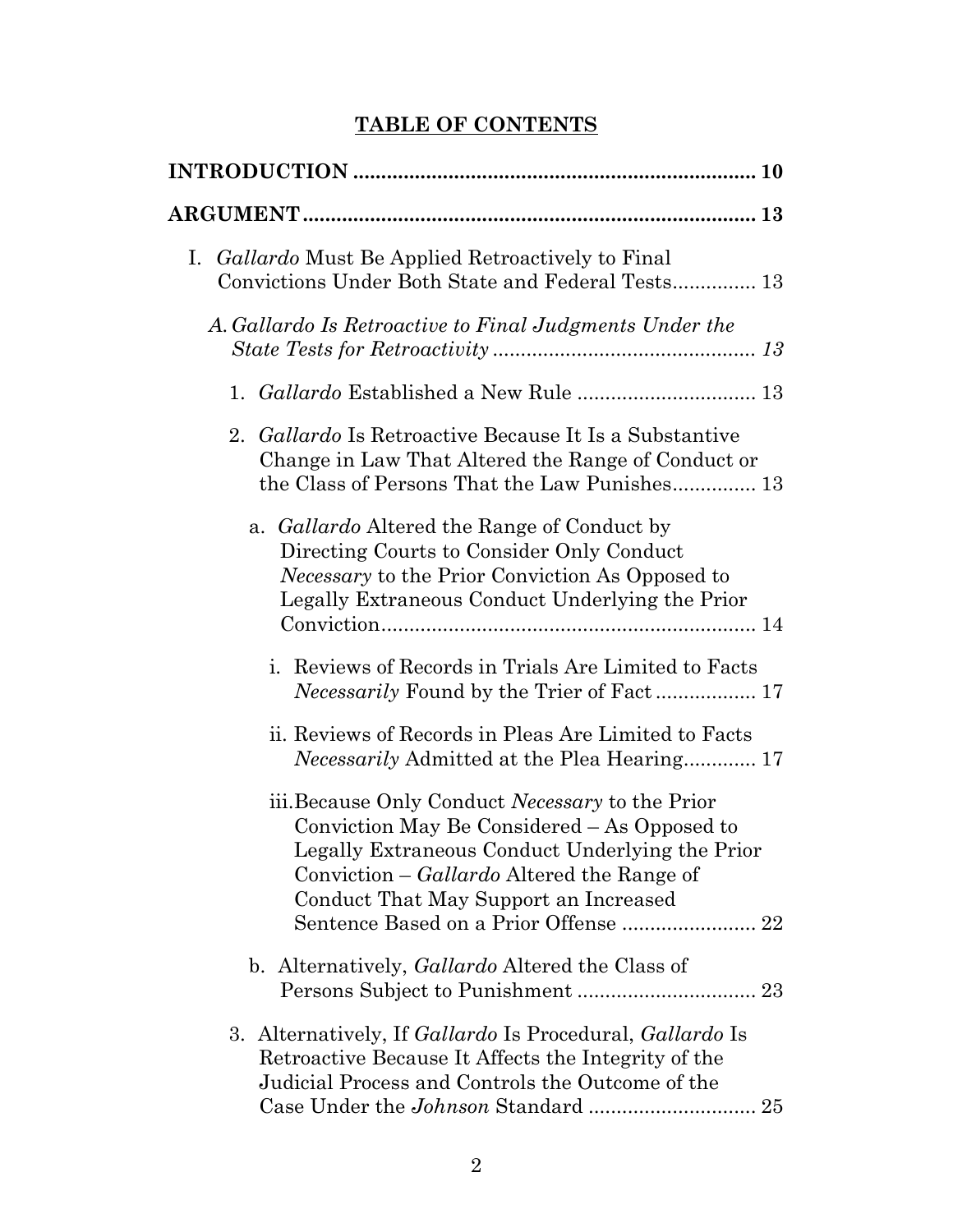| a. The Purpose to Be Served by the Change in Law Is<br>To Vindicate Rights Essential to the Integrity of                                                                          |
|-----------------------------------------------------------------------------------------------------------------------------------------------------------------------------------|
| i. Gallardo Protects a Defendant's Constitutional                                                                                                                                 |
|                                                                                                                                                                                   |
|                                                                                                                                                                                   |
| <i>Gallardo</i> , Like the Change of Law Addressed in<br>b.                                                                                                                       |
| c. The Reliance on the Old Standards by Law<br>Enforcement and the Effect of Retroactive<br>Application on the Administration of Justice Are                                      |
| <b>B.</b> Alternatively, Under State and Federal Tests, the<br>Increase in Petitioner's Maximum Sentence Was<br>Unauthorized and Is Therefore Subject to Retroactive              |
| C. Alternatively, Under State and Federal Tests, Gallardo<br>Is Retroactive to Judgments That Became Final After<br>Taylor or Apprendi Because Gallardo Was Dictated by           |
| D. Alternatively, Gallardo Is Retroactive to Final<br>Judgments Under the Federal Test for Retroactivity  45                                                                      |
| <i>Gallardo</i> Is a Substantive Rule Because It Alters the<br>1.<br>Range of Conduct, Prohibits Punishment for a Class<br>of Defendants, and Controls the Outcome of the Case 45 |
| 2. Alternatively, <i>Gallardo</i> Announced a New Watershed                                                                                                                       |
|                                                                                                                                                                                   |
| А.                                                                                                                                                                                |
| В.                                                                                                                                                                                |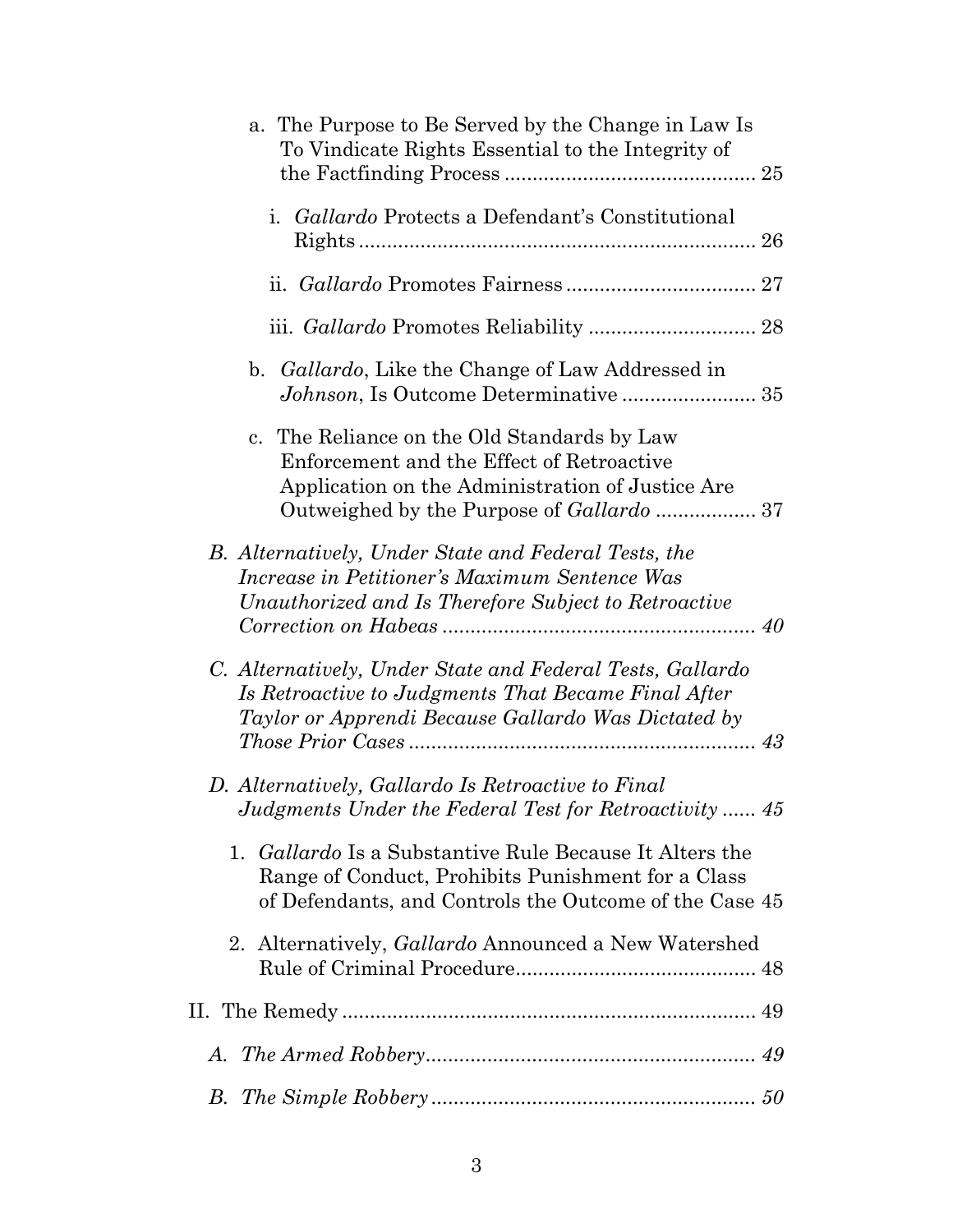| C. Remand Was Only Necessary Under Gallardo To<br>Determine Which Offense the Defendant Had |  |
|---------------------------------------------------------------------------------------------|--|
| III. Respondent's Forfeiture Argument – Raised for the First                                |  |
|                                                                                             |  |
|                                                                                             |  |
|                                                                                             |  |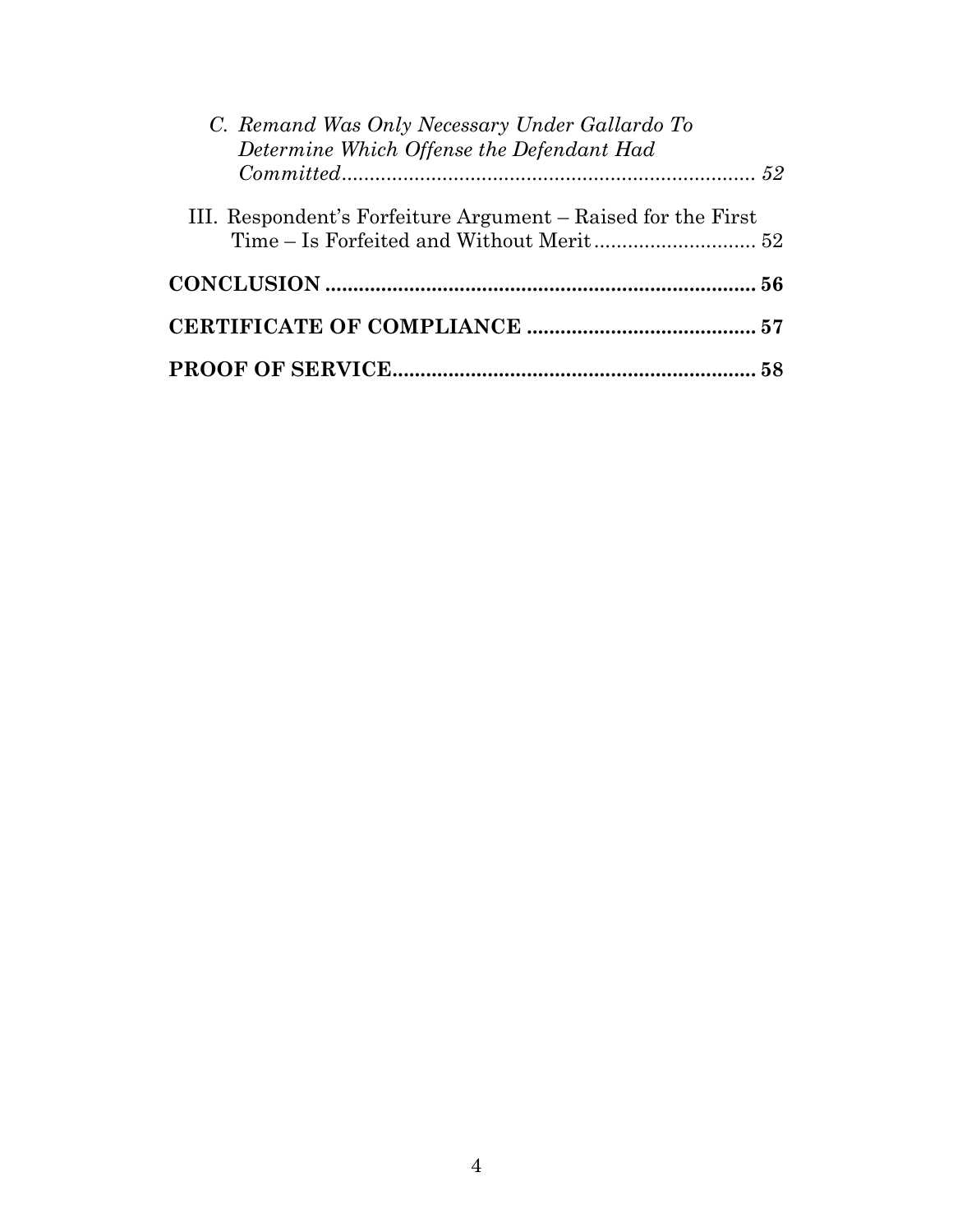# **TABLE OF AUTHORITIES**

## **Federal Cases**

| Allen v. Ives (9th Cir. 2020)         |
|---------------------------------------|
| Apprendi v. New Jersey (2000)         |
| Berger v. California (1969)           |
| <i>Breed v. Jones</i> (1975)          |
| Bruton v. United States (1968)        |
| Chambers v. Mississippi (1973)        |
| Crawford v. Washington (2004)         |
| Cunningham v. California (2007)       |
| Descamps v. United States (2013)      |
| <i>Jones v. Smith</i> (9th Cir. 2000) |
| Leary v. United States (1969)         |
| Mathis v. United States (2016)        |
| Miller v. Alabama (2012)              |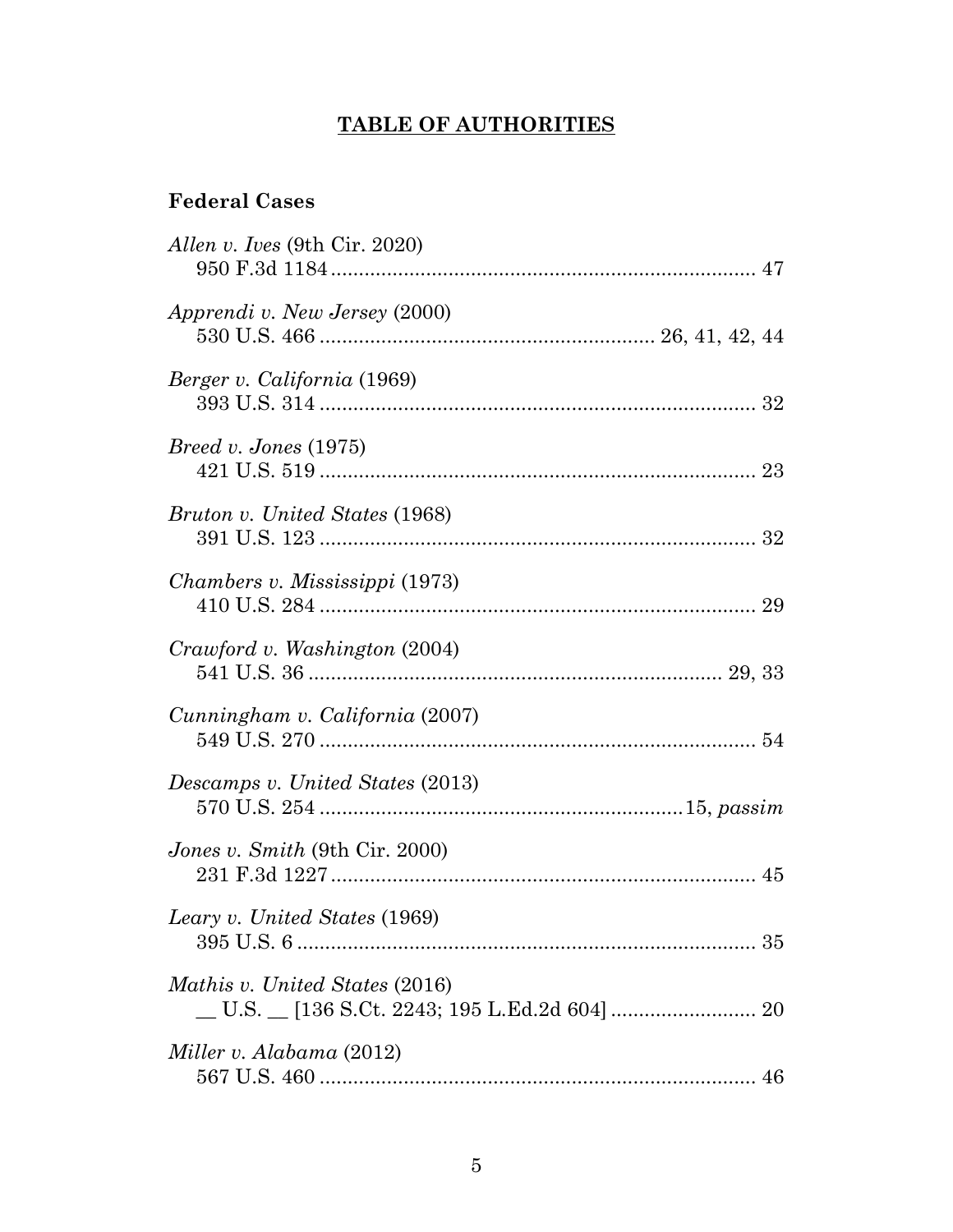| Montgomery v. Louisiana (2016)                                                |
|-------------------------------------------------------------------------------|
| Ramos v. Louisiana (2020)<br>__ U.S. __ [140 S.Ct. 1390; 206 L.Ed.2d 583]  29 |
| $Ring\ v. Arizona\ (2002)$                                                    |
| Roberts v. Russell (1968)                                                     |
| Schriro v. Summerlin (2004)                                                   |
| <i>Taylor v. United States</i> (1990)                                         |
| Teague v. Lane (1989)                                                         |
| United States v. Booker (2004)                                                |
| Welch v. United States (2016)                                                 |
| Whorton v. Bocktin (2007)                                                     |
| <i>Wilson v. Knowles</i> (9th Cir. 2011)                                      |
| <b>California Cases</b>                                                       |
| In re Brown $(2020)$                                                          |
| In re Gomez $(2009)$                                                          |
| In re Haden $(2020)$                                                          |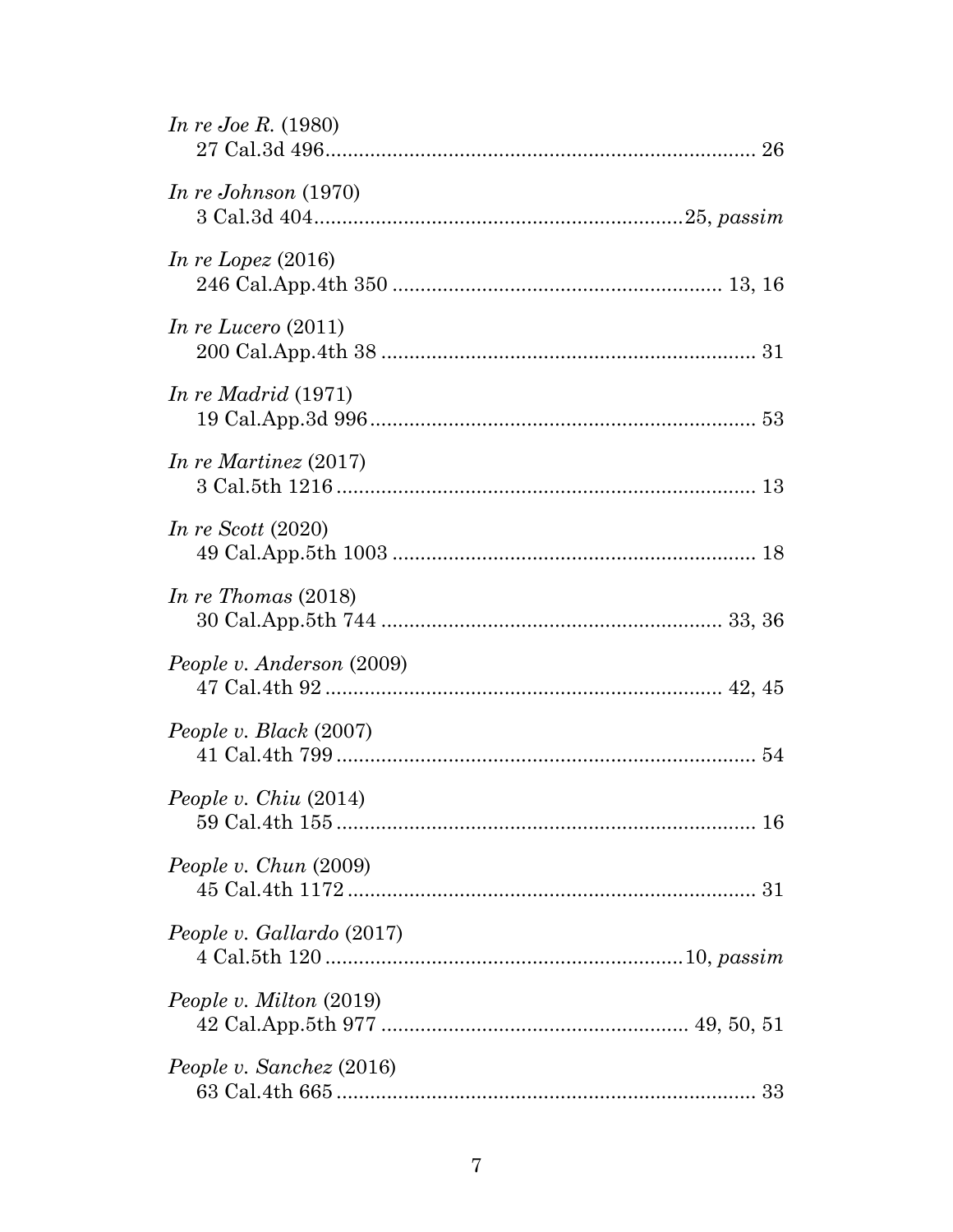| People v. Scott (2015)                   |
|------------------------------------------|
| People v. Tenorio (1970)                 |
| People v. Trujeque (2015)                |
| People v. Welch (1993)                   |
| People v. Williams (1998)                |
| People v. Wilson (2013)                  |
| <i>Williams v. Superior Court (2017)</i> |
| California Statutes                      |
| Penal Code                               |
| <b>Other State Statutes</b>              |
| Former Ill. Rev. Stats., ch. 38,         |
| <b>United States Constitution</b>        |
|                                          |
| <b>California Rules of Court</b>         |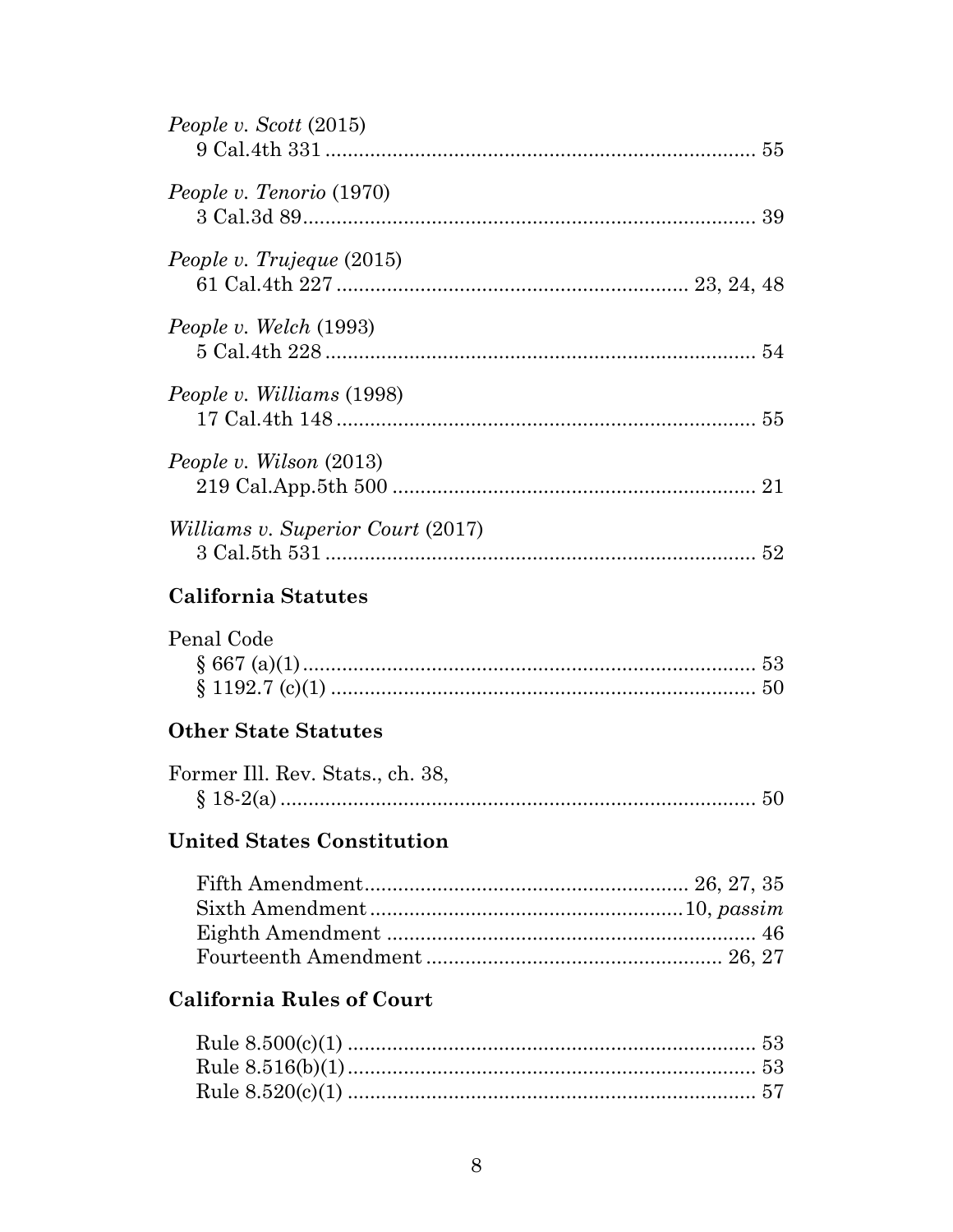# **Other Authorities**

| Berman, Re-Balancing Fitness, Fairness, and      |  |
|--------------------------------------------------|--|
| <i>Finality for Sentences (2014)</i>             |  |
|                                                  |  |
| Kim, Beyond Finality: How Making Criminal        |  |
| Judgments Less Final Can Further the "Interests" |  |
| of Finality" $(2013)$                            |  |
|                                                  |  |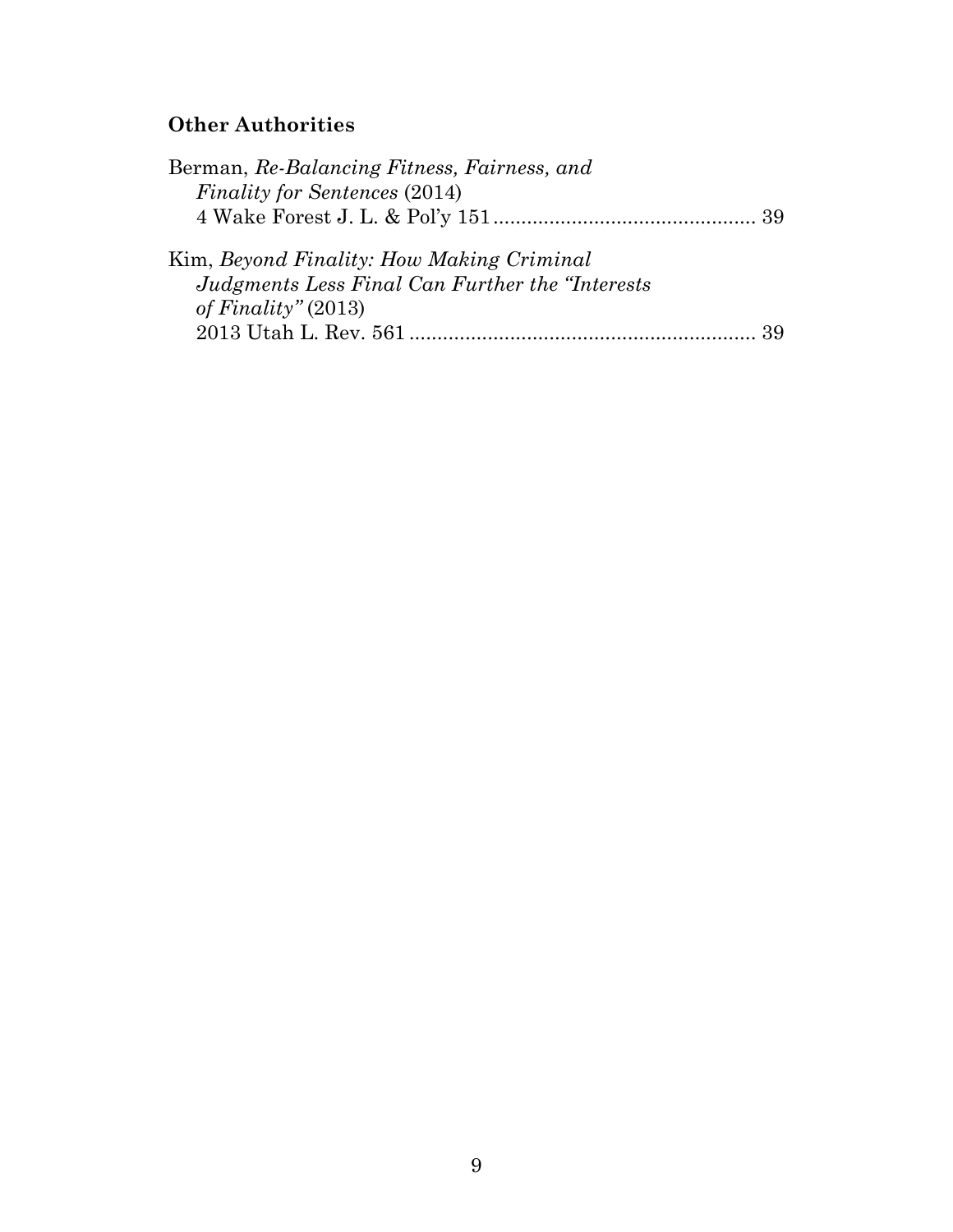#### <span id="page-9-0"></span>**INTRODUCTION**

Prior to *People v. Gallardo* (2017) 4 Cal.5th 120 (*Gallardo*), sentencing courts made findings of facts about conduct related to prior offenses and then used those facts to impose often severe recidivist sentences. These findings were made in the absence of any trial; rather, courts looked through the prior record of conviction to determine underlying facts. Unanimously<sup>1</sup> recognizing this injustice, this Court in *Gallardo* aligned itself with United States Supreme Court law and ruled such factfinding unconstitutional. *Gallardo* restored the jury trial right – and all of its accompanying constitutional rights and procedural safeguards – to defendants who face significant punishment for conduct that was never litigated. The only remedy now to correct these past injustices is to apply *Gallardo*  retroactively.

Respondent's argument for why *Gallardo* should not be made retroactive largely hinges upon two erroneous readings of *Gallardo*: (1) That *Gallardo* merely allocated factfinding between the judge and the jury; and (2) that *Gallardo*'s *exclusive* purpose was to protect the Sixth Amendment jury trial right.

<span id="page-9-1"></span>Respondent's argument that *Gallardo* merely reallocated factfinding is a plain misreading of *Gallardo*. *Gallardo* was not concerned about a "court trial" versus a "jury trial"; rather,

<sup>&</sup>lt;sup>1</sup> Although Justice Chin concurred and dissented, Justice Chin agreed with the majority ruling that defendants have a right to a jury trial on the nature of their prior convictions. (*Gallardo*, *supra*, 4 Cal.5th at p. 140 (conc. & dis. opn. of Chin, J.).) Justice Chin's disagreement was limited to the remedy. (*Ibid*.)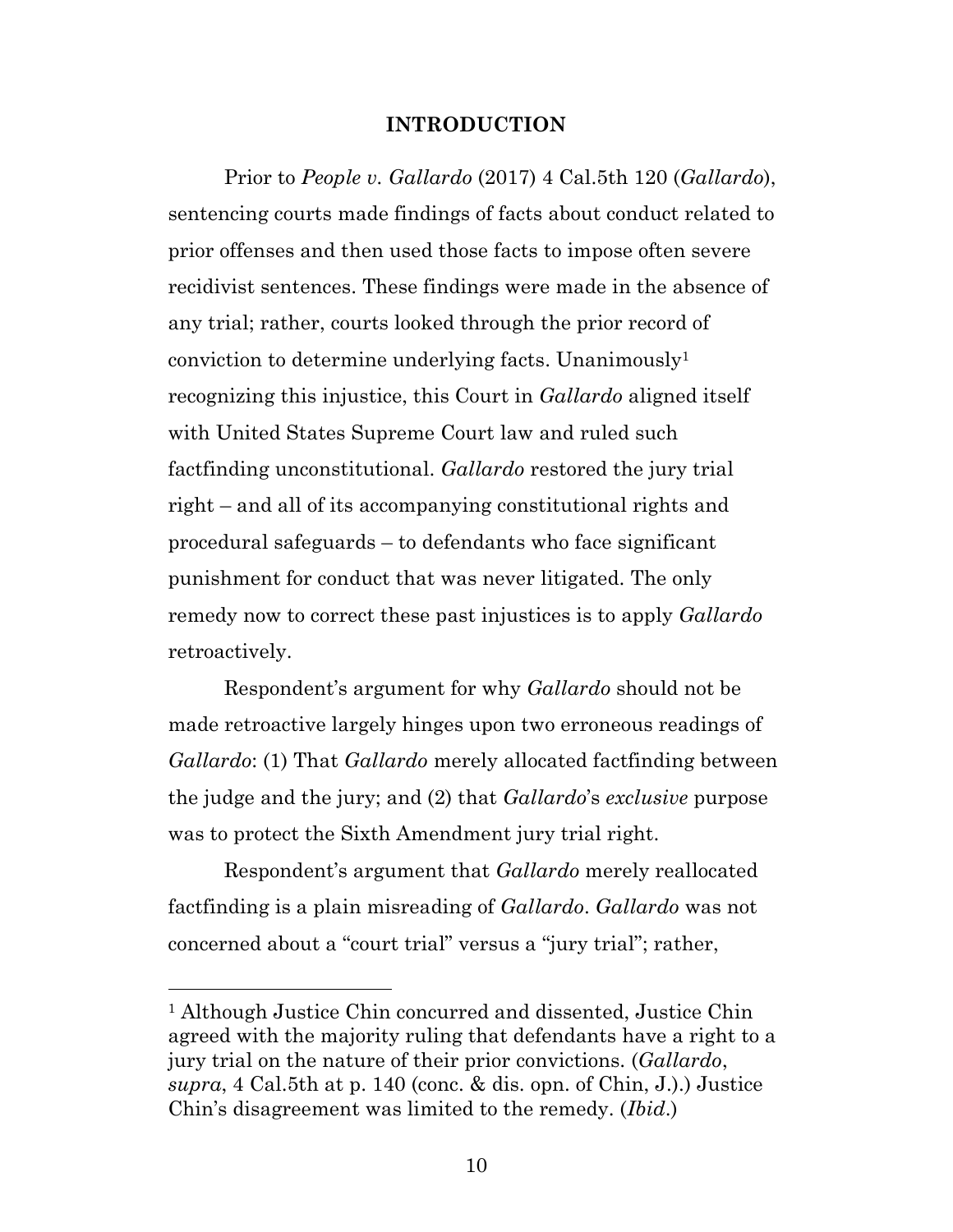*Gallardo* was concerned about determinations of fact made in the absence of any trial at all. Indeed, in rejecting Justice Chin's proposed remedy to simply shift factfinding from the sentencing court in the newer proceeding to a jury in the newer proceeding, this Court stated:

<span id="page-10-1"></span>To permit a jury to make factual findings based solely on its review of hearsay statements made in a preliminary hearing would be to permit facts about the defendant's prior conviction to be proved in a way no other elemental fact is proved – that is, without the procedural safeguards, such as the Sixth Amendment right to cross-examine one's accusers, that normally apply in criminal proceedings. *This kind of proceeding might involve a jury, but it would not be much of a trial*.

<span id="page-10-0"></span>(*Gallardo*, *supra*, 4 Cal.5th at p. 139, emphasis added, footnote omitted.)

Accordingly, *Gallardo* was concerned with the *lack* of a trial on prior legally extraneous conduct used to support recidivist sentences. *Gallardo*, therefore, prohibited *any* factfinding – whether performed by a court or a jury – about the legally extraneous conduct underlying the prior conviction. Instead, sentencing courts may only identify those facts necessarily found by the jury in the prior proceeding or admitted by the defendant in the prior proceeding. (*Gallardo*, *supra*, 4 Cal.5th at p. 124.)

Additionally, respondent's argument that *Gallardo*'s only purpose was to protect the Sixth Amendment jury trial right is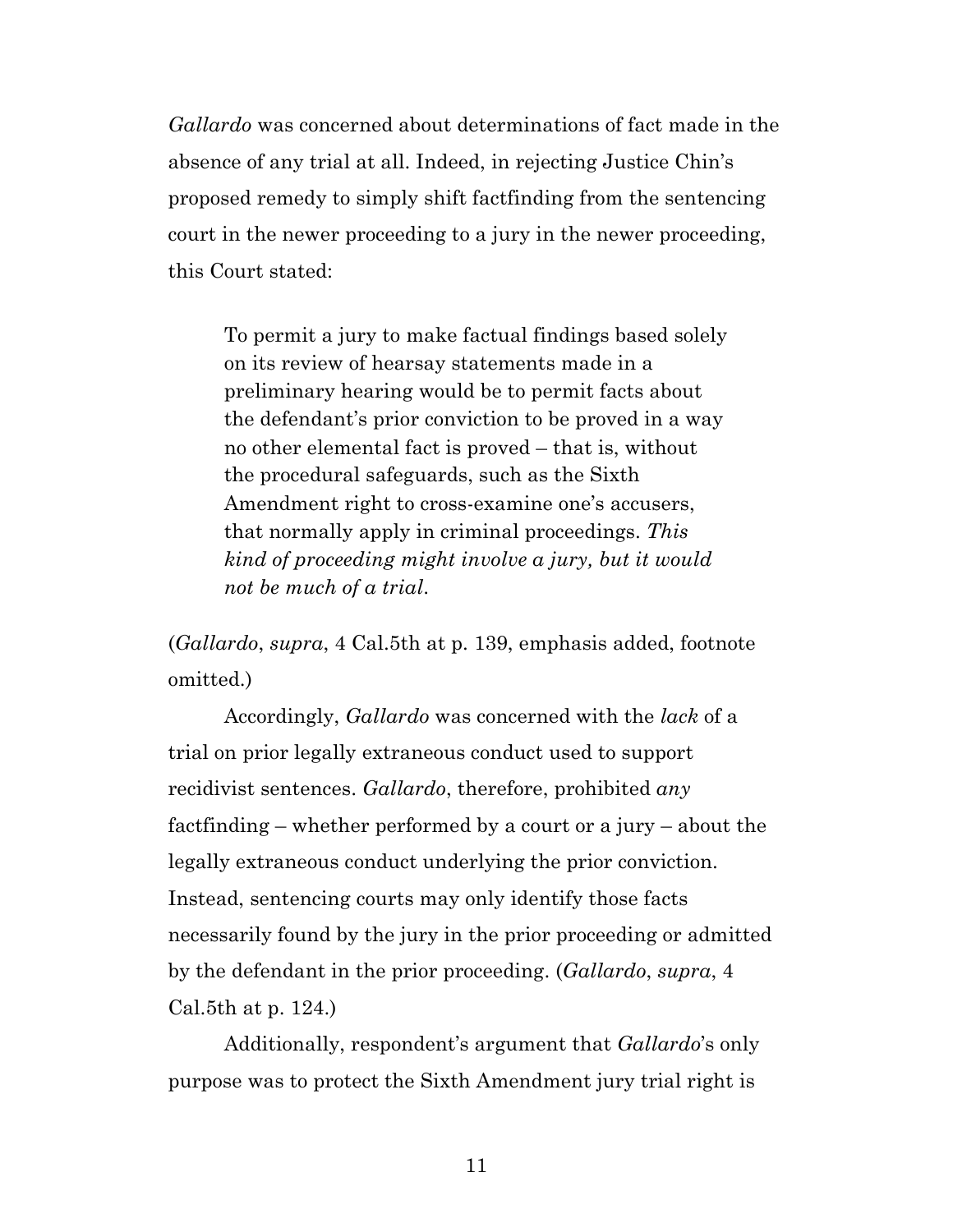also a misreading of *Gallardo*. As quoted above, this Court's rejection of Justice Chin's proposed remedy was founded not only on the Sixth Amendment jury trial right but all of the constitutional and procedural safeguards, such as the right to cross-examination, that typically apply to determinations of facts in criminal proceedings. (*Gallardo*, *supra*, 4 Cal.5th at p. 139.)

Given *Gallardo*'s vindication of fundamental constitutional rights and its impact on those who have been sentenced to lengthy and sometimes life-long terms of imprisonment in violation of these fundamental constitutional rights, *Gallardo*  must apply retroactively.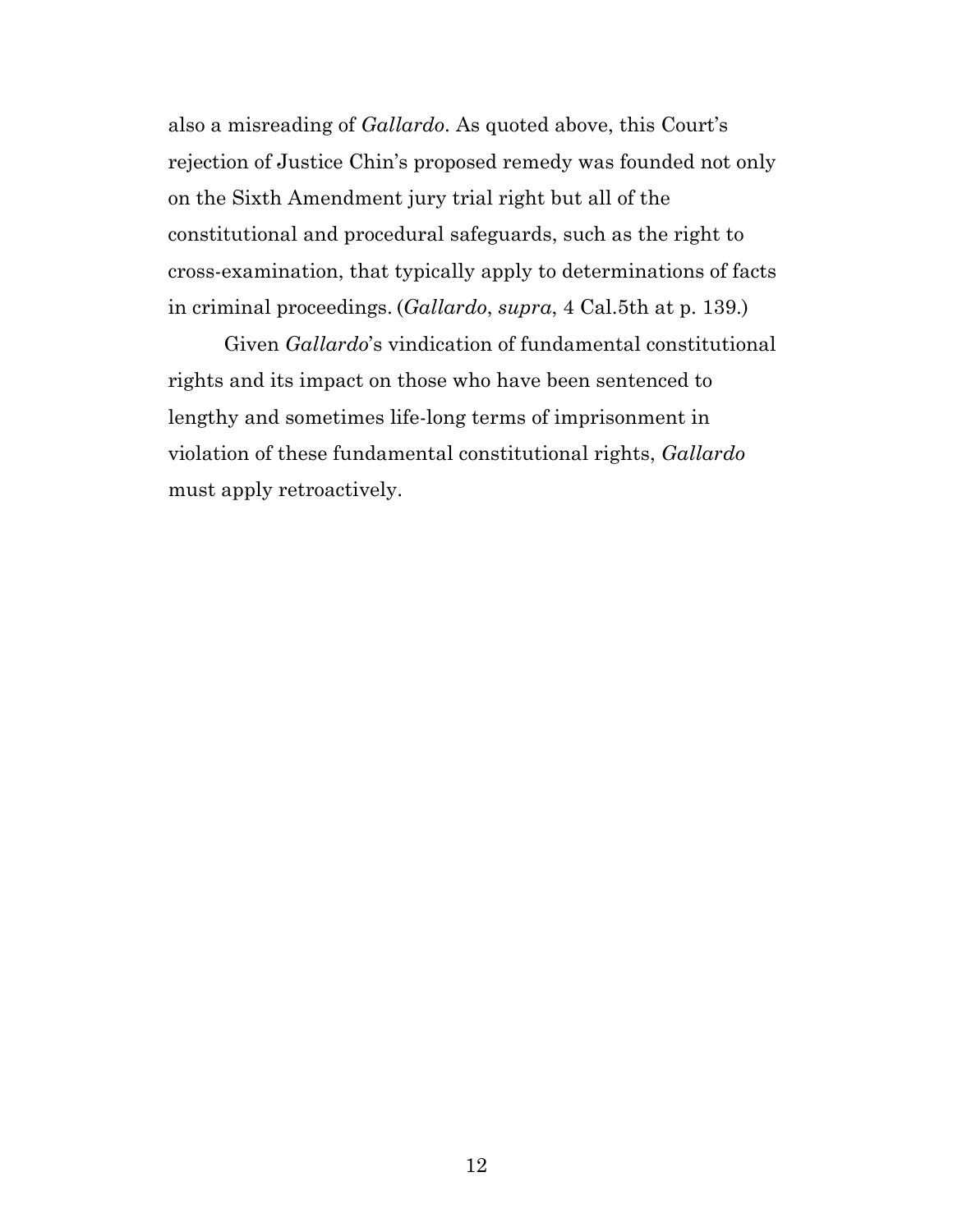#### **ARGUMENT**

## **I.** *Gallardo* **Must Be Applied Retroactively to Final Convictions Under Both State and Federal Tests**

## **A.** *Gallardo* **Is Retroactive to Final Judgments Under the State Tests for Retroactivity**

#### **1.** *Gallardo* **Established a New Rule**

Respondent agrees that *Gallardo* established a new rule under state law. (Answer Brief on the Merits ("ABM") 52.)

## <span id="page-12-1"></span>**2.** *Gallardo* **Is Retroactive Because It Is a Substantive Change in Law That Altered the Range of Conduct or the Class of Persons That the Law Punishes**

California law grants "retroactive effect when a rule is substantive rather than procedural (i.e., it alters the range of conduct or the class of persons that the law punishes, or it modifies the elements of the offense) …." (*In re Martinez* (2017) 3 Cal.5th 1216, 1222, citing *In re Lopez* (2016) 246 Cal.App.4th 350, 357-359 (*Lopez*).)

<span id="page-12-0"></span>Respondent's argument that "the *Gallardo* rule" is not substantive because "it only regulated the manner in which a fact is determined" (ABM 40) is both inconsistent with other portions of its argument and ignores the practical effects of *Gallardo*.

First, it is inconsistent because respondent elsewhere acknowledges that, rather than regulating the manner of factfinding, *Gallardo* actually eliminated factfinding in a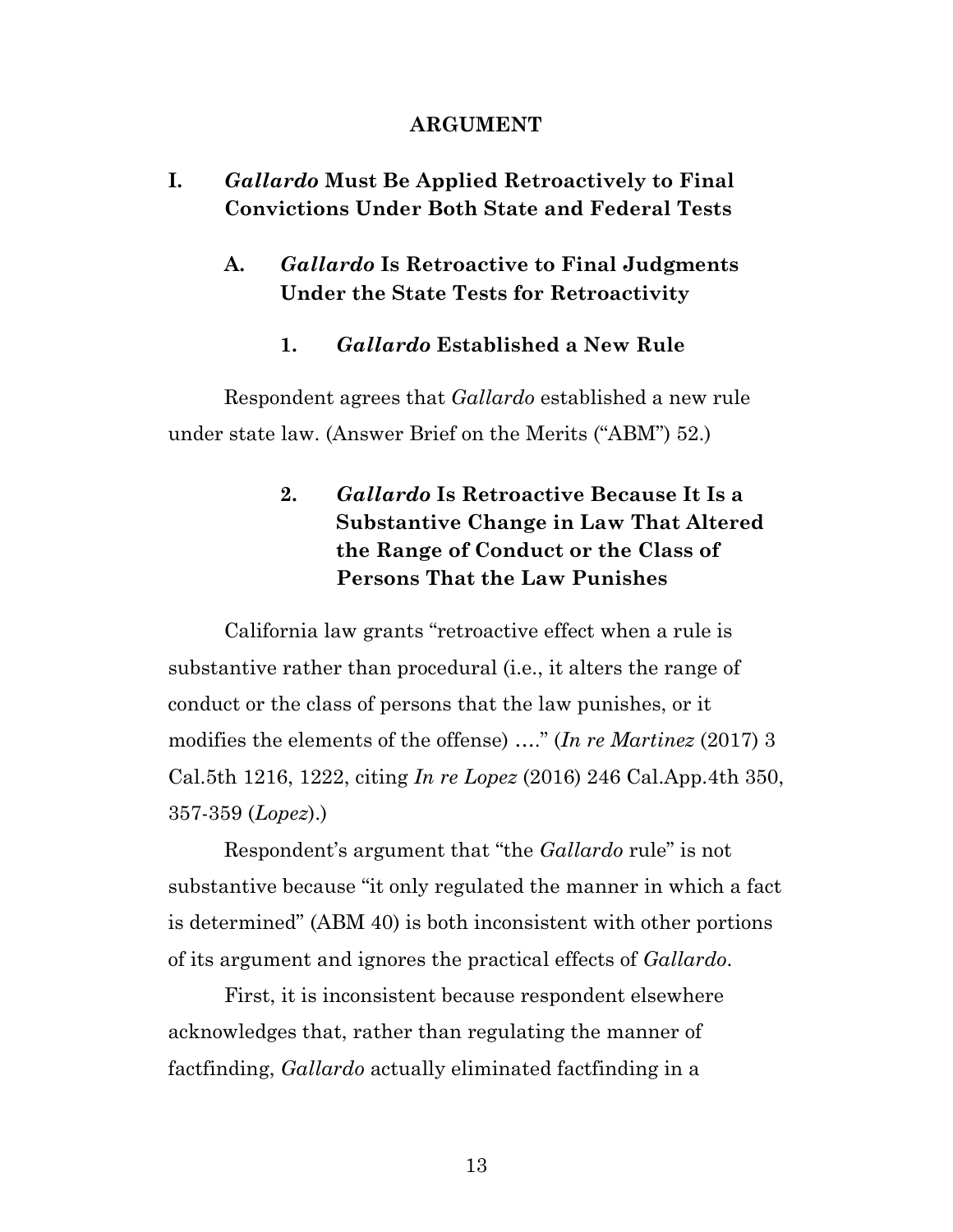subsequent proceeding. (ABM 40 ["Under *Gallardo*, trial courts are not permitted to do *any* fact-finding"].)

Secondly, because *Gallardo* limited sentencing courts to identifying facts necessary to the prior conviction, it consequently regulated not the manner of determining facts but rather *which*  facts could be relied upon.

Accordingly, as set forth below, *Gallardo* is substantive because it altered the punishable range of conduct or, alternatively, because it altered the class of persons subject to punishment.

> **a.** *Gallardo* **Altered the Range of Conduct by Directing Courts to Consider Only Conduct** *Necessary* **to the Prior Conviction As Opposed to Legally Extraneous Conduct Underlying the Prior Conviction**

*Gallardo* produced a substantive rule because it altered the range of conduct that could be relied upon in applying recidivist sentencing schemes.

Before *Gallardo*, sentencing courts were permitted to impose additional punishment based on legally extraneous conduct underlying a prior conviction, but now courts may only impose additional punishment based on conduct *necessary* to the prior conviction itself. Consequently, the range of conduct that may be used to support an increased sentence has been limited such that only conduct corresponding to the elements of the prior offense may be used to increase a sentence.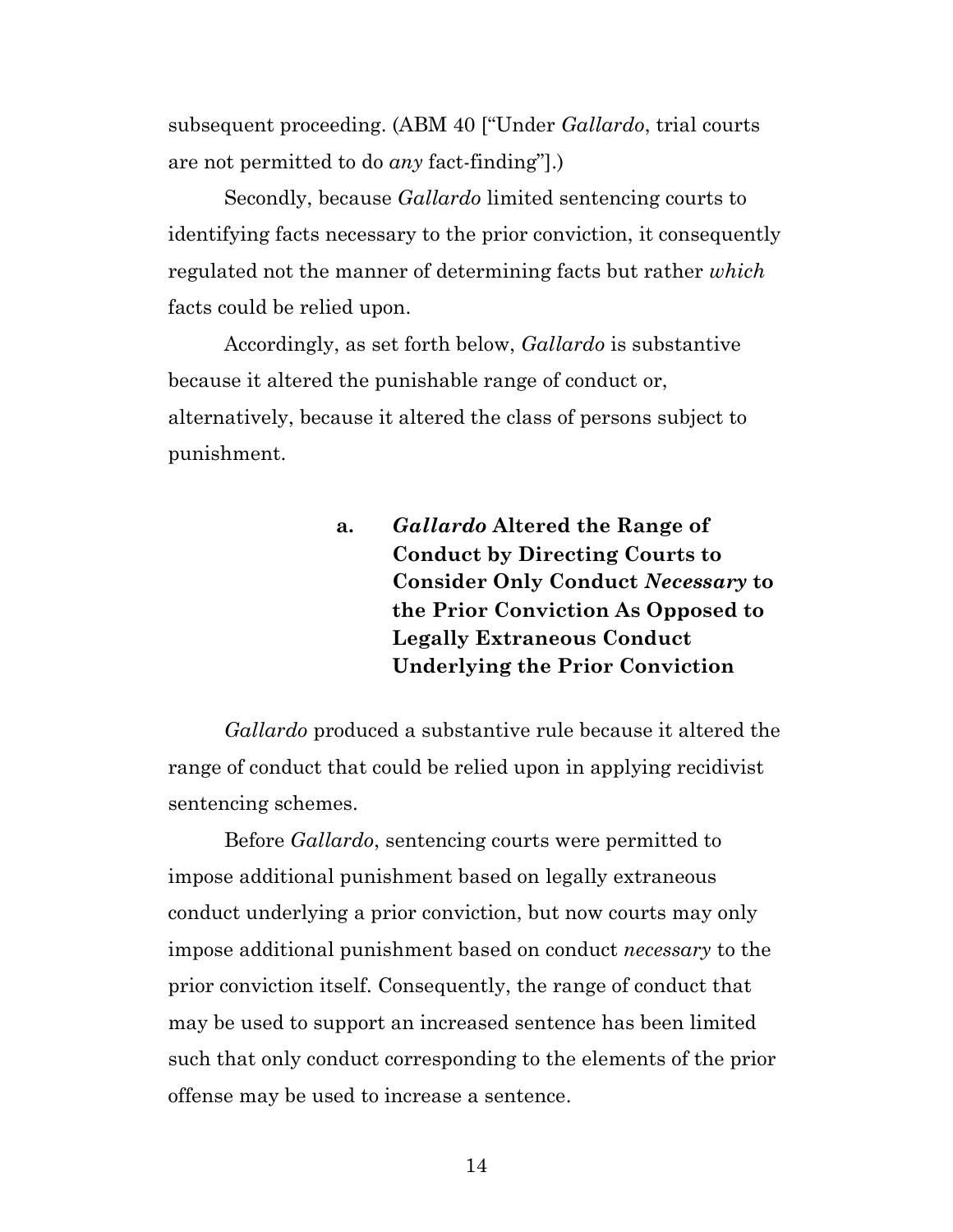Respondent argues "*Gallardo* repeatedly asserted that a sentencing court may consult the 'facts underlying' a defendant's prior conviction, as found by a jury (or as admitted as part of the plea)." (AMB 38, citing *Gallardo*, *supra*, 4 Cal.5th at pp. 124, 136.) First, it is worth noting that *Gallardo* only uses the phrase "facts underlying" once in the majority opinion, and only in the context that a sentencing court may *not* find "facts underlying a defendant's prior conviction." (*Gallardo*, *supra*, 4 Cal.5th at p. 124.) Moreover, *Gallardo* plainly held a sentencing "court may not rely on its own review of record evidence to determine what conduct 'realistically' led to the defendant's conviction." (*Ibid*.)

<span id="page-14-0"></span>Respondent also critiques petitioner's "distinction between the underlying *conduct*, on the one hand, and the *conviction itself*, on the other…." (AMB 37, original italics.) The "conviction itself," however, is merely shorthand for conduct corresponding to the elements of the conviction itself " 'as distinct from amplifying but legally extraneous circumstances.' " (*Gallardo*, *supra*, 4 Cal.5th at p. 133, quoting *Descamps v. United States* (2013) 570 U.S. 254, 269 (*Descamps*).) *Gallardo* additionally noted the distinction between the statutory scheme at issue in *Descamps* – which focused on elements – and the Three Strikes law – which focused on conduct – "makes no difference for purposes of delimiting the constitutional bounds of judicial factfinding." (*Gallardo*, *supra*, 4 Cal.5th at p. 135.)

It may be additionally argued the alteration of punishable "conduct" here is more legal than factual; that is, rather than making previously unlawful conduct lawful – a more "factual"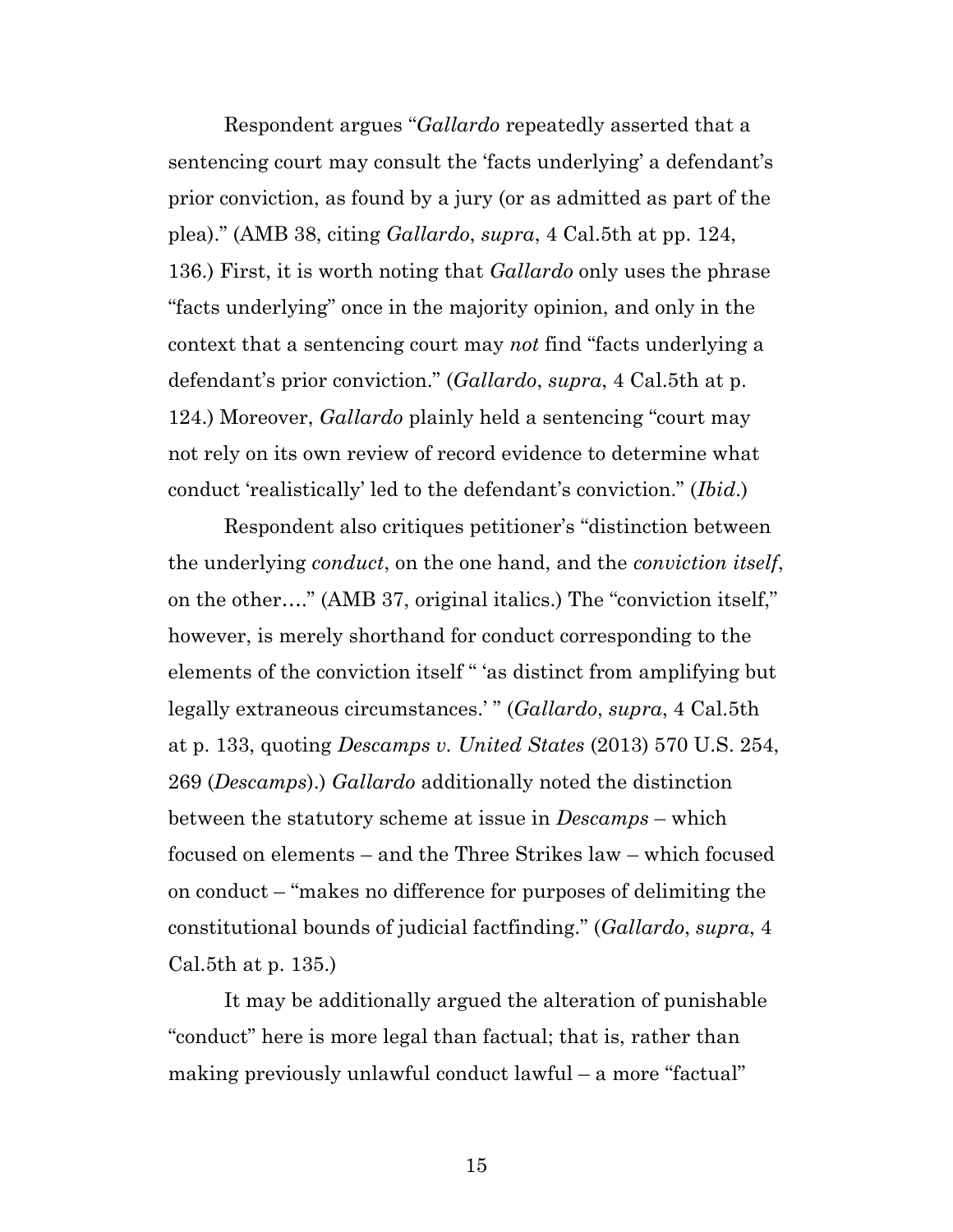alteration of punishable conduct – it instead set limits as to how and under what circumstances prior conduct may be used – a more "legal" alteration of punishable conduct.

<span id="page-15-1"></span>But even alterations of this nature have been held to qualify as alterations of range of conduct for purposes of determining a law to be substantive. For instance, in *People v. Chiu* (2014) 59 Cal.4th 155, 159 (*Chiu*) this Court held that a defendant could not be convicted of first-degree premeditated murder under a natural and probable consequence theory. This change in law did not make any previously unlawful conduct lawful. The "target crime" remained an unlawful offense. Nonetheless, the new rule was found to have altered the range of punishable conduct and to therefore qualify as a substantive law. (*Lopez*, *supra*, 246 Cal.App.4th at p. 358 ["The *Chiu* decision set forth a new rule of substantive law by altering the range of conduct for which a defendant may be tried and convicted of first degree murder"].)

<span id="page-15-0"></span>Accordingly, as set forth below, because *Gallardo* altered the range of punishable conduct by limiting courts to facts necessarily found in the prior proceeding, *Gallardo* announced a substantive rule of law.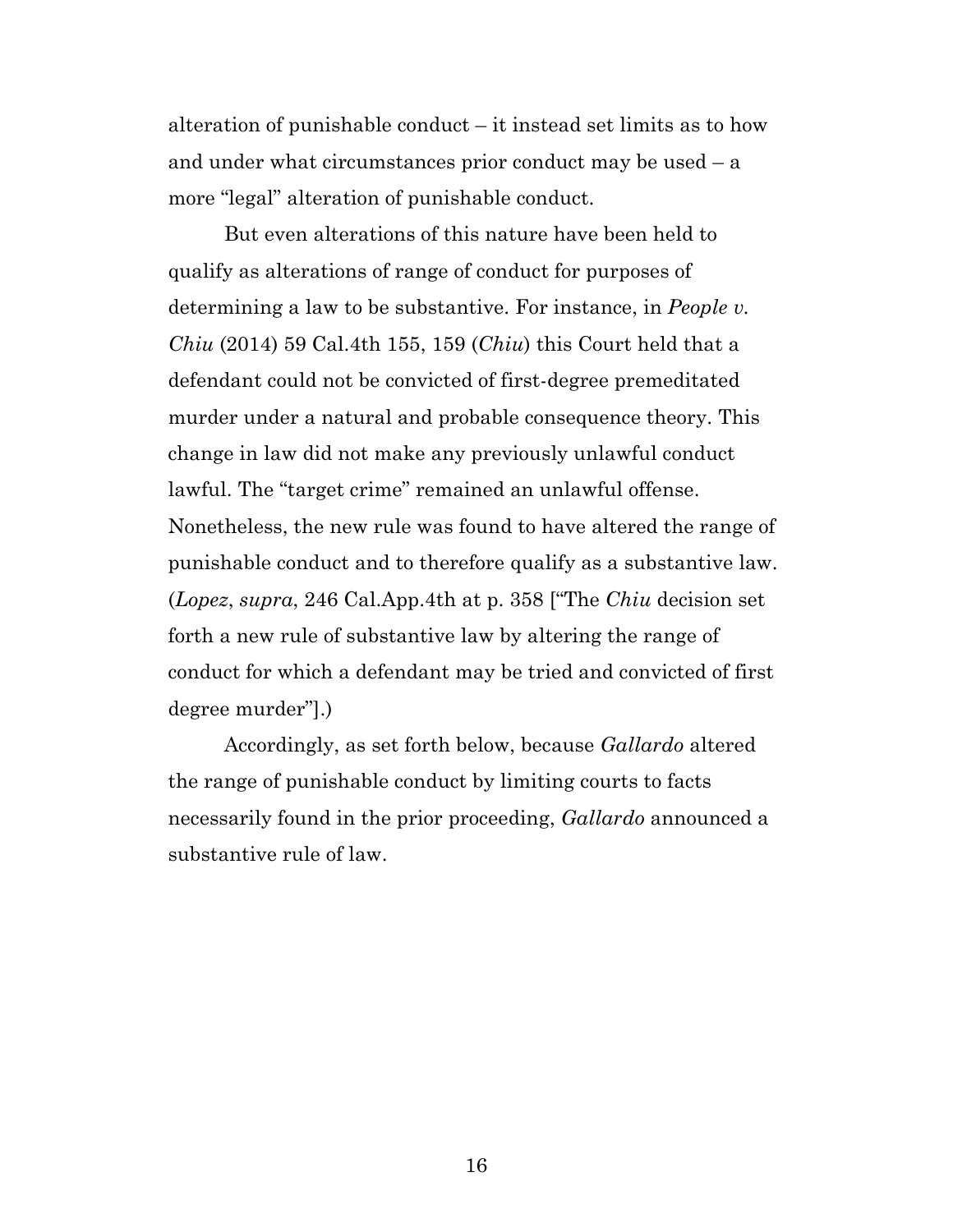## **i. Reviews of Records in Trials Are Limited to Facts**  *Necessarily* **Found by the Trier of Fact**

This Court held that a sentencing court may only "identify those facts that were already *necessarily* found by a prior jury in rendering a guilty verdict…." (*Gallardo*, *supra*, 4 Cal.5th at p. 124, emphasis added.) Respondent, however, argues that "[a] sentencing court is not constrained to solely consider the elements …." (ABM 61.)

It is not clear what facts respondent is suggesting may be considered "necessarily found" in a jury trial besides the facts corresponding to elements of the charged offenses. Indeed, *Gallardo*, quoting *Descamps*, noted the opposite: " '[T]he only facts the court can be sure the jury so found are those constituting elements of the offense – as distinct from amplifying but legally extraneous circumstances." ' (*Gallardo*, *supra*, 4 Cal.5th at p. 133, quoting *Descamps*, *supra*, 570 U.S. at pp. 269- 270.)

> <span id="page-16-0"></span>**ii. Reviews of Records in Pleas Are Limited to Facts**  *Necessarily* **Admitted at the Plea Hearing**

The thornier question is whether *Gallardo* permits reliance on legally extraneous facts admitted during a plea colloquy or stipulated to as the basis for a plea involving prior indivisible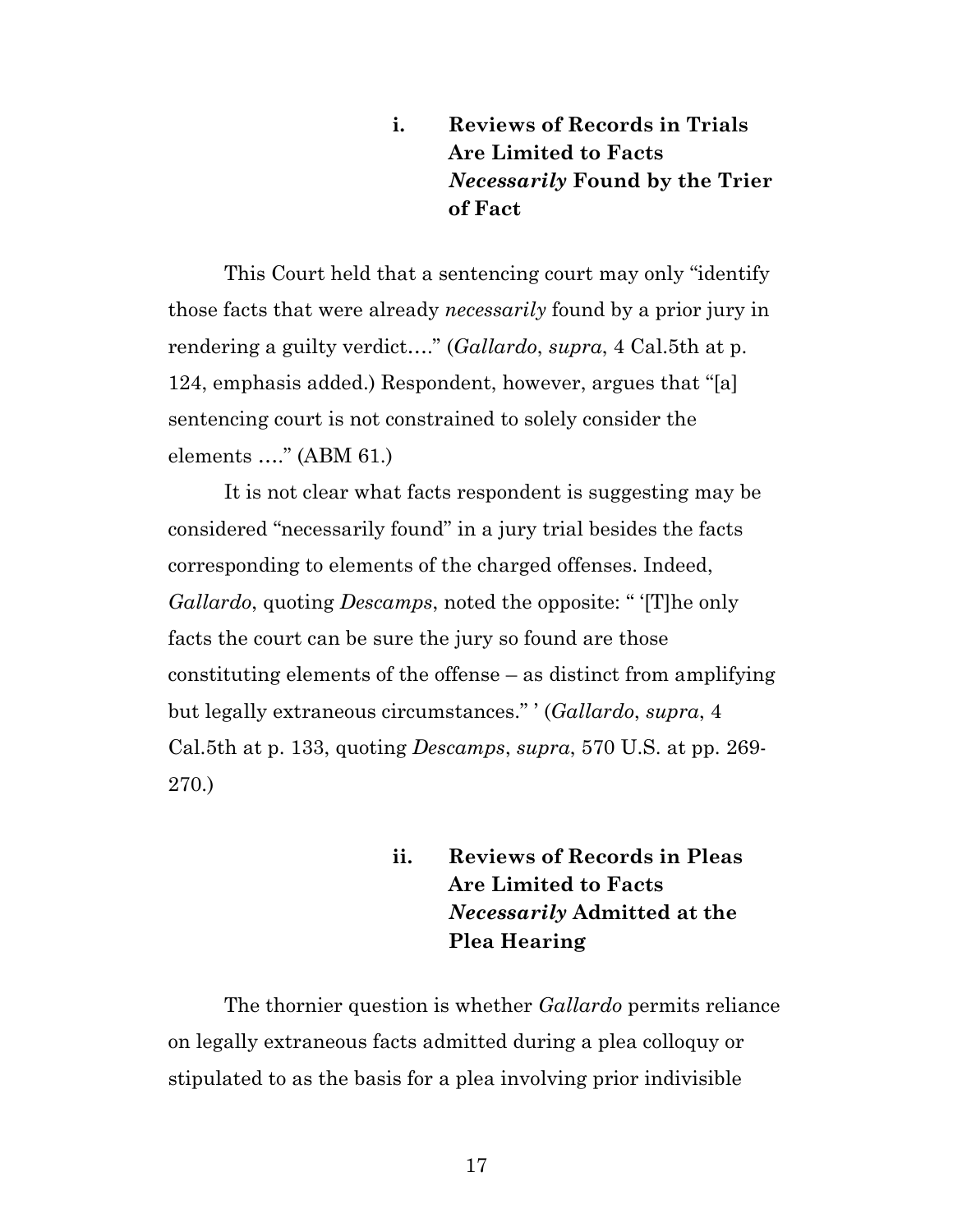<span id="page-17-0"></span>offenses. (See *In re Scott* (2020) 49 Cal.App.5th 1003, 1021 (conc. opn. of Dato, J.) [characterizing this question as "a much more difficult question"].) Although this precise issue is not presently before this Court, resolution of this issue is one of several factors that may be considered by this Court in determining the question of retroactivity; however, while petitioner submits that *Gallardo*  prohibited the consideration of extraneous underlying conduct from the prior conviction even if admitted during the plea colloquy, retroactivity is still appropriate for other reasons stated herein even if this Court decides facts admitted during a plea colloquy may still be relied upon.

Respondent takes the position that sentencing courts may, in the instances of pleas, consider extraneous conduct underlying the conviction. (ABM 38.) Respondent notes that *Gallardo* held "that a sentencing court may consult facts 'that the defendant admitted as the factual basis for a guilty plea' " and "that the facts admitted as the basis for a plea can be broader than the minimum elements of an offense." (ABM 38, quoting *Gallardo*, *supra*, 4 Cal.5th at p. 136.)

Respondent's selective quotation of *Gallardo*, however, omits critical language. *Gallardo* held the only facts that could be considered from a plea hearing were those facts *necessary* to the conviction itself. This Court explained that a sentencing court may only "identify those facts that were already *necessarily* found by a prior jury in rendering a guilty verdict or admitted by the defendant in entering a guilty plea." (*Gallardo*, *supra*, 4 Cal.5th at p. 124, emphasis added.) The use of the word "necessarily"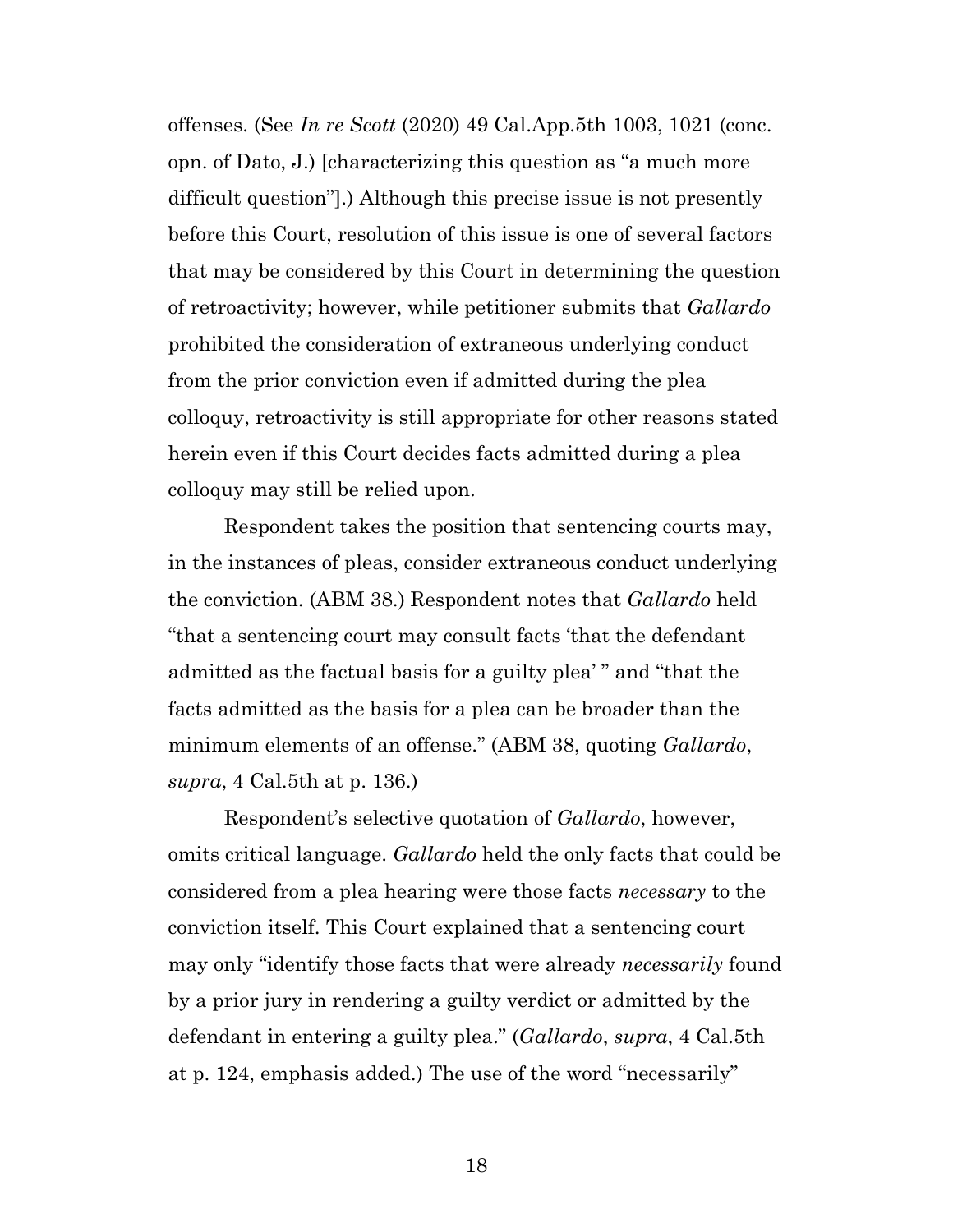modified both the phrase "found by a prior jury" and the phrase "admitted by the defendant."

Indeed, even the Attorney General's suggestion of remedy in *Gallardo* was for the sentencing court to review the record of the prior plea proceeding and " 'mak[e] a determination about what facts [Gallardo] *necessarily* admitted in entering her plea.'" (*Gallardo*, *supra*, 4 Cal.5th at pp. 137-138, emphasis added; see also *id.* at p. 138 [The Attorney General's "primary contention … is that the trial court on remand should review the record of conviction in order to determine what facts were *necessarily*  found or admitted in the prior proceeding" (emphasis added)].) This Court agreed with that remedy. (*Id.* at p. 139; see also *In re Haden* (2020) 49 Cal.App.5th 1091, 1115 (conc. opn. of Brown, J.) (*Haden*) ["the problem with using the preliminary hearing transcript is that it reveals nothing about what a jury necessarily found or the defendant *necessarily* admitted" (emphasis added)].)

<span id="page-18-0"></span>Moreover, this understanding of *Gallardo* is at minimum consistent with and arguably compelled by *Descamps*. *Descamps*  held that when a defendant pleads guilty to a crime, "he waives his right to a jury determination of only that offense's elements; whatever he says, or fails to say, about superfluous facts cannot license a later sentencing court to impose extra punishment." (*Descamps*, *supra*, 570 U.S. at p. 270.) In other words, because a defendant does not waive his or her right to a jury trial on a legally extraneous fact admitted during a plea colloquy, that fact cannot under the Sixth Amendment be used to support additional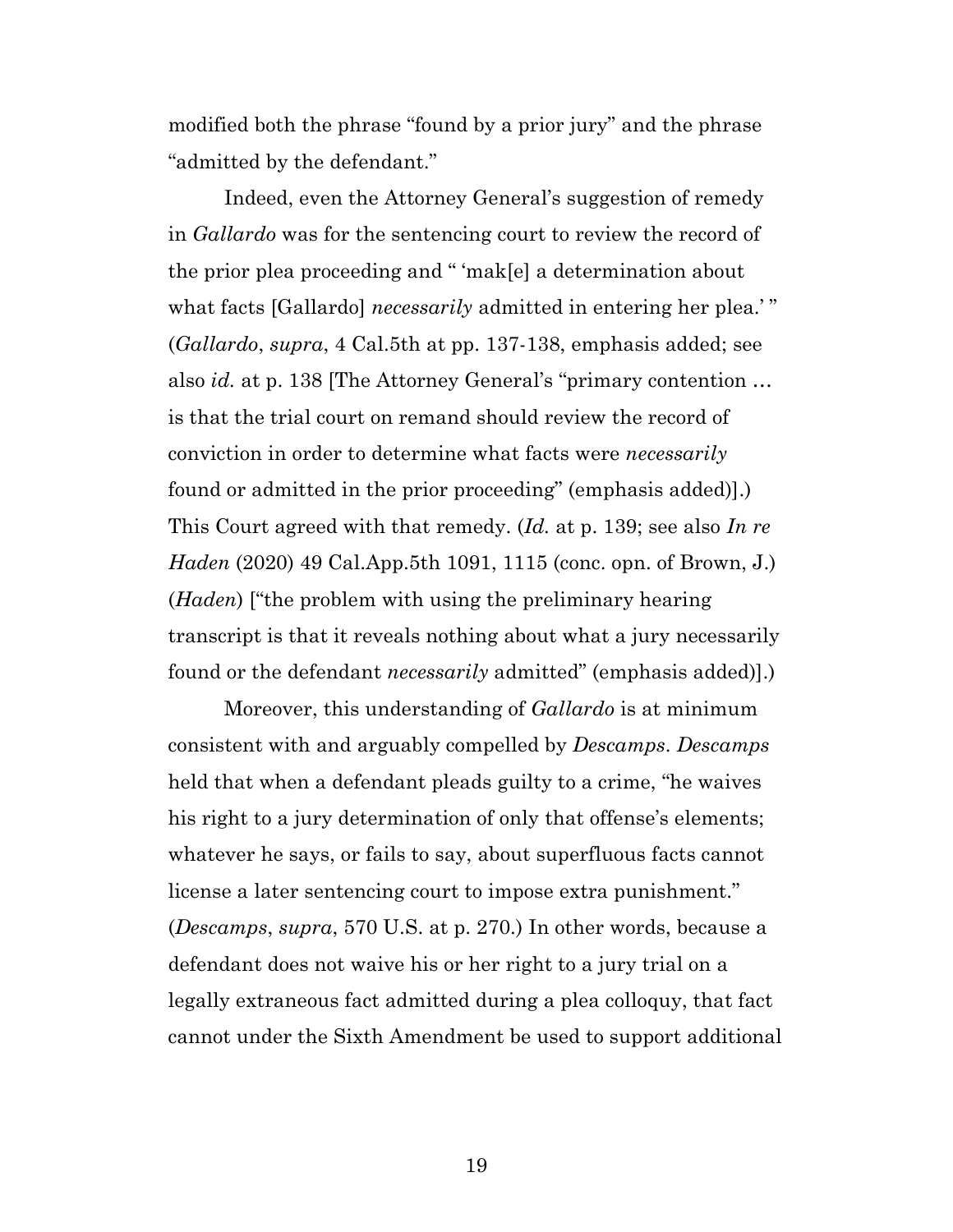punishment in a later proceeding. These facts, even if admitted, are still considered "disputed facts" under *Descamps*.

<span id="page-19-0"></span>*Descamps* did not sanction any reliance on the plea colloquy except when necessary to determine *which* offense a defendant entered a plea to. As described in *Descamps*, under the "modified categorical approach," review of the plea colloquy is appropriate to determine *which* offense a defendant pled to when the offense has "divisible" or "alternative" elements. (*Descamps*, *supra*, 570 U.S. at p. 262 [sentencing courts may refer to a plea colloquy to, for instance, "determine if the defendant had pleaded guilty to entering a building or, alternatively, a car or boat"]; see *Mathis v. United States* (2016) \_\_ U.S. \_\_ [136 S.Ct. 2243, 2253; 195 L.Ed.2d 604] (*Mathis*) ["the modified approach serves – and serves solely – as a tool to identify the elements of the crime of conviction when a statute's disjunctive phrase renders one (or more) of them opaque"].) *Gallardo* followed this approach in remanding for a determination of *which* type of aggravated assault – involving use of force or use of a deadly weapon – the defendant entered a plea to.

*Gallardo* expressly stated it was following the Sixth Amendment principles described in *Descamps* and *Mathis* for its conclusion that the limitation on proof of prior convictions is mandated by the Sixth Amendment; it gave no indication it was departing from the analysis set forth in these opinions. (*Gallardo*, *supra*, 4 Cal.5th at p. 135.)

Principles of fairness further support a reading that *Gallardo* restricted the use of legally extraneous facts admitted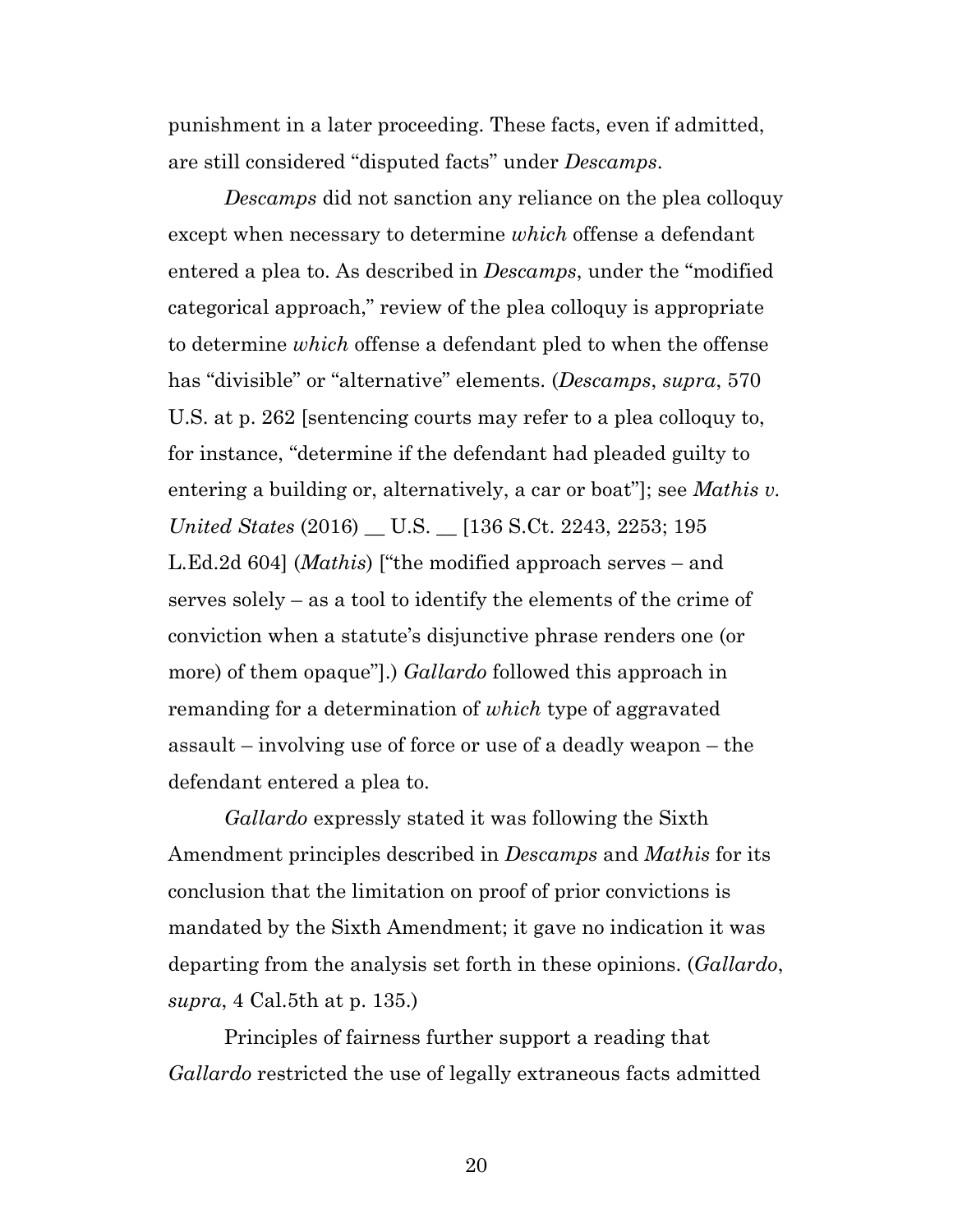during a plea colloquy. For instance, it would be unfair to punish a defendant who pled to a lesser offense as if he had pled to the greater offense based on his admissions of the underlying conduct. (See *Descamps*, *supra*, 570 U.S. at p. 271 [" '[I]f a guilty plea to a lesser, nonburglary offense was the result of a plea bargain … it would seem unfair to impose a sentence enhancement as if the defendant had pleaded guilty to burglary' "].)

<span id="page-20-1"></span>Further, *Gallardo* protects a defendant from being punished for facts which he or she had no reason to contest at the original hearing. As one California court has noted, "To double a defendant's sentence based on disputed facts that he had no reason or right to contest would be fundamentally unfair." (*People v. Wilson* (2013) 219 Cal.App.5th 500, 516; see *Descamps*, *supra*, 570 U.S. at p. 270 ["A defendant, after all, often has little incentive to contest facts that are not elements of the charged offense – and may have good reason not to. At trial, extraneous facts and arguments may confuse the jury …. And during plea hearings, the defendant may not wish to irk the prosecutor or court by squabbling about the superfluous factual allegations."]; *Wilson v. Knowles* (9th Cir. 2011) 638 F.3d 1213, 1215 [Defendant "did not have any reason to contest these alleged facts when he was convicted in 1993"].)

<span id="page-20-0"></span>Additionally, it would be inconsistent to permit extraneous conduct to be relied upon for recidivist sentences in the cases of prior pleas – by allowing reliance on all facts admitted by the defendant – but not in the case of prior trials – by limiting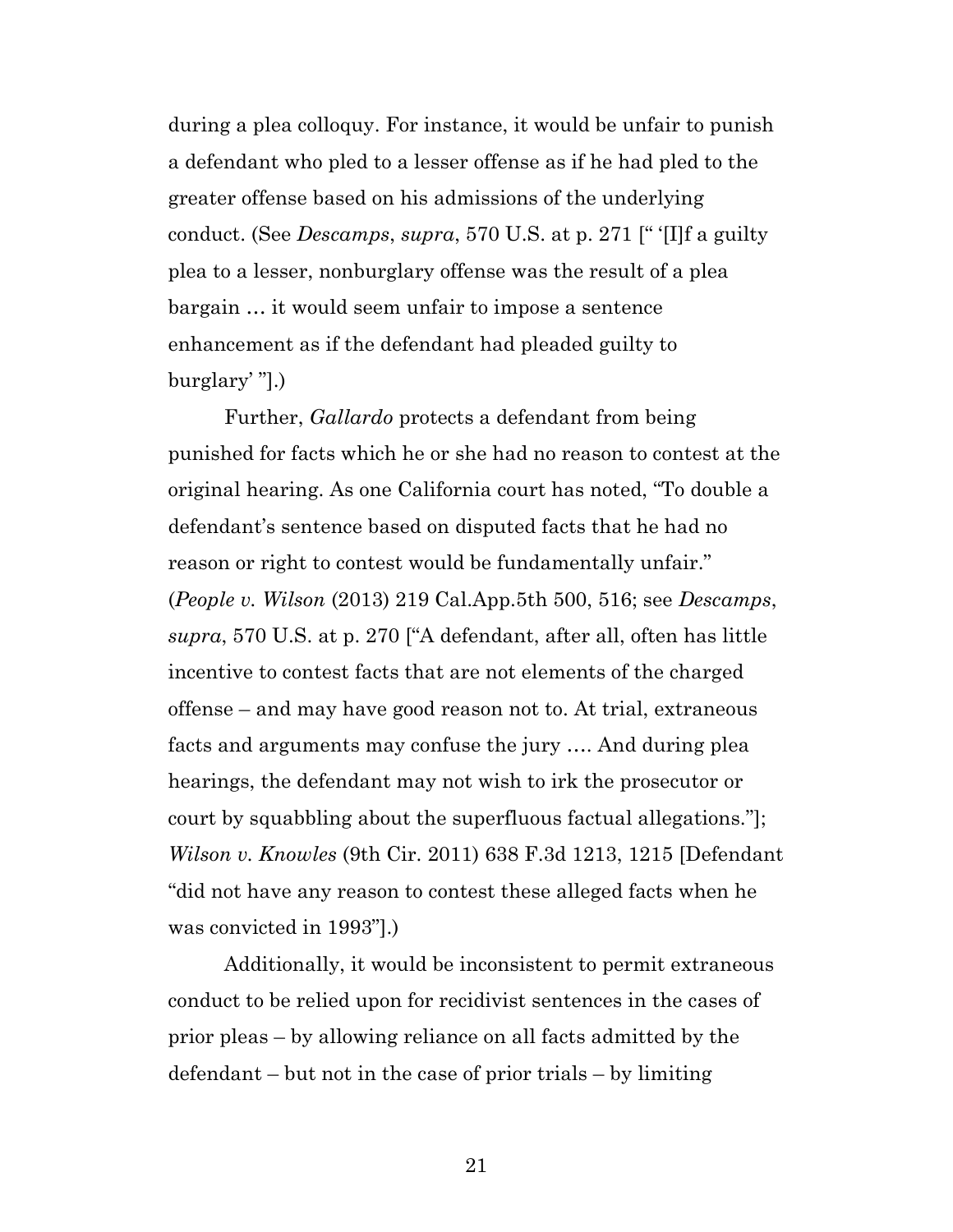reliance to those facts necessarily found by the jury.

Lastly, continued reliance on admissions made during a plea colloquy encourages additional haggling on issues not relevant to the conviction itself. For instance, presently, it is not uncommon for defendants to stipulate to "the police report" as a factual basis for a plea. A determination that *Gallardo* permits reliance on "stipulated facts," however, would encourage defendants to challenge details in the police report that may have a negative impact in the future.

> **iii. Because Only Conduct**  *Necessary* **to the Prior Conviction May Be Considered – As Opposed to Legally Extraneous Conduct Underlying the Prior Conviction –** *Gallardo* **Altered the Range of Conduct That May Support an Increased Sentence Based on a Prior Offense**

Accordingly, whether the defendant was convicted at trial by a jury (or court) in a prior proceeding or whether the defendant entered a plea in the prior proceeding, a sentencing court in a subsequent case is limited only to the conduct *necessary* to the conviction and may not consider legally extraneous conduct in determining whether a prior offense supports an increased sentence. Because formerly a wider range of conduct (conduct beyond the elements) could support an increased sentence and now only a more limited range of conduct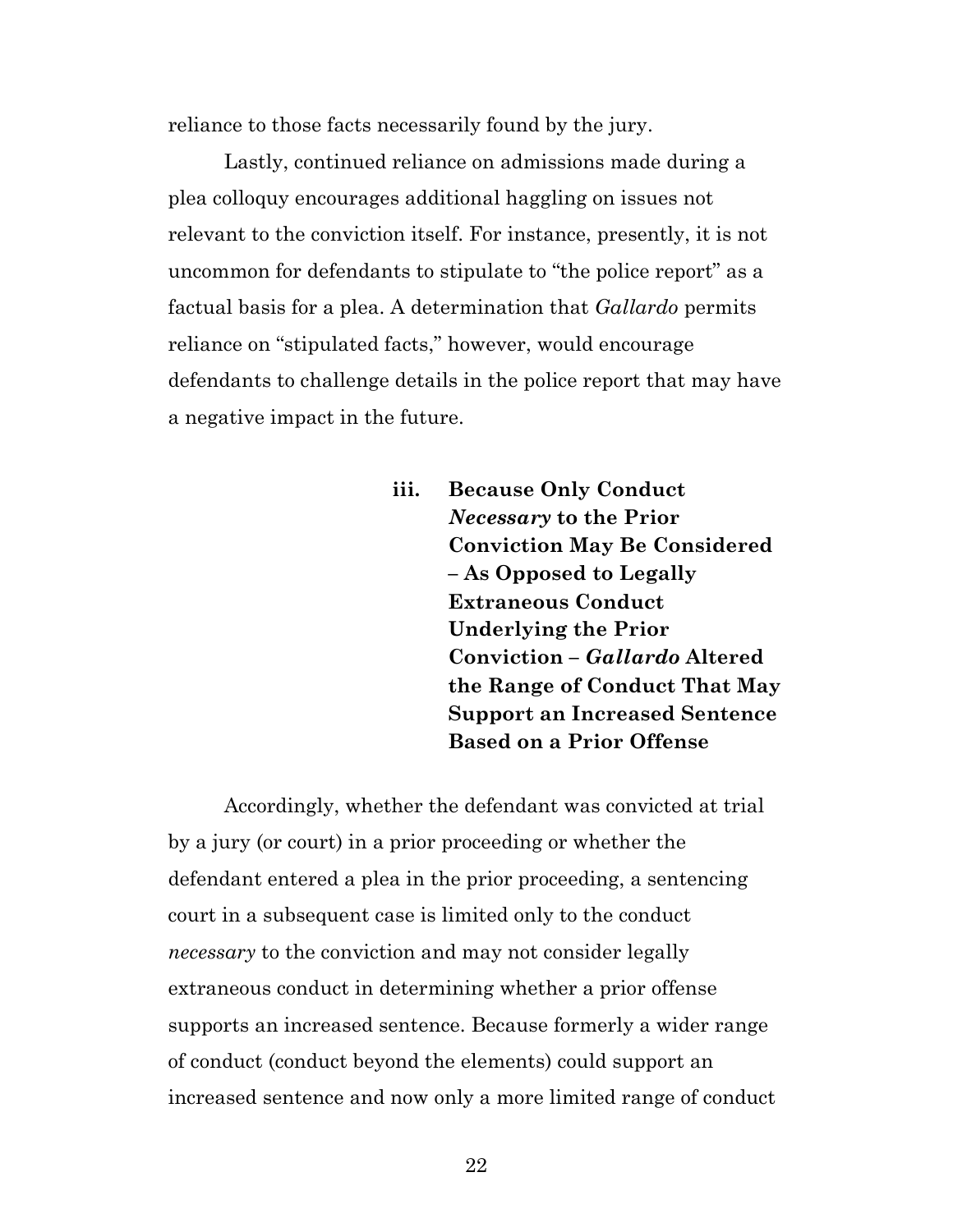<span id="page-22-1"></span>(conduct corresponding to the elements) can support an increased sentence, *Gallardo* altered the range of conduct punishable. (See *Welch v. United States* (2016) 136 S.Ct. 1257, 1264-1265 (*Welch*) [Substantive rules include those " 'that narrow the scope of a criminal statute by interpreting its terms, as well as constitutional determinations that place particular conduct or persons covered by the statute beyond the State's power to punish' "].)

## **b. Alternatively,** *Gallardo* **Altered the Class of Persons Subject to Punishment**

Alternatively, if *Gallardo* did not alter the range of punishable conduct, *Gallardo* still produced a substantive rule because it altered the class of persons subject to punishment. Respondent disagrees on the basis that " '[a] procedural rule does not become substantive merely by being rewritten as a rule about the class of persons to whom the procedural rule applies.' " (ABM 42, quoting *In re Brown* (2020) 45 Cal.App.5th 699, 728-729 (dis. opn. of Menetrez, J.) (*Brown*).)

<span id="page-22-3"></span><span id="page-22-2"></span><span id="page-22-0"></span>Respondent fails to adequately distinguish, however, the identification of a class of persons affected by *Breed v. Jones*  (1975) 421 U.S. 519 (*Breed*) from an identification of a class of persons affected by *Gallardo*. In *People v. Trujeque* (2015) 61 Cal.4th 227, 251 (*Trujeque*), this Court determined that*,* under *Teague*, "*Breed*'s double jeopardy rule [was] more substantive than procedural because without the rule's retroactive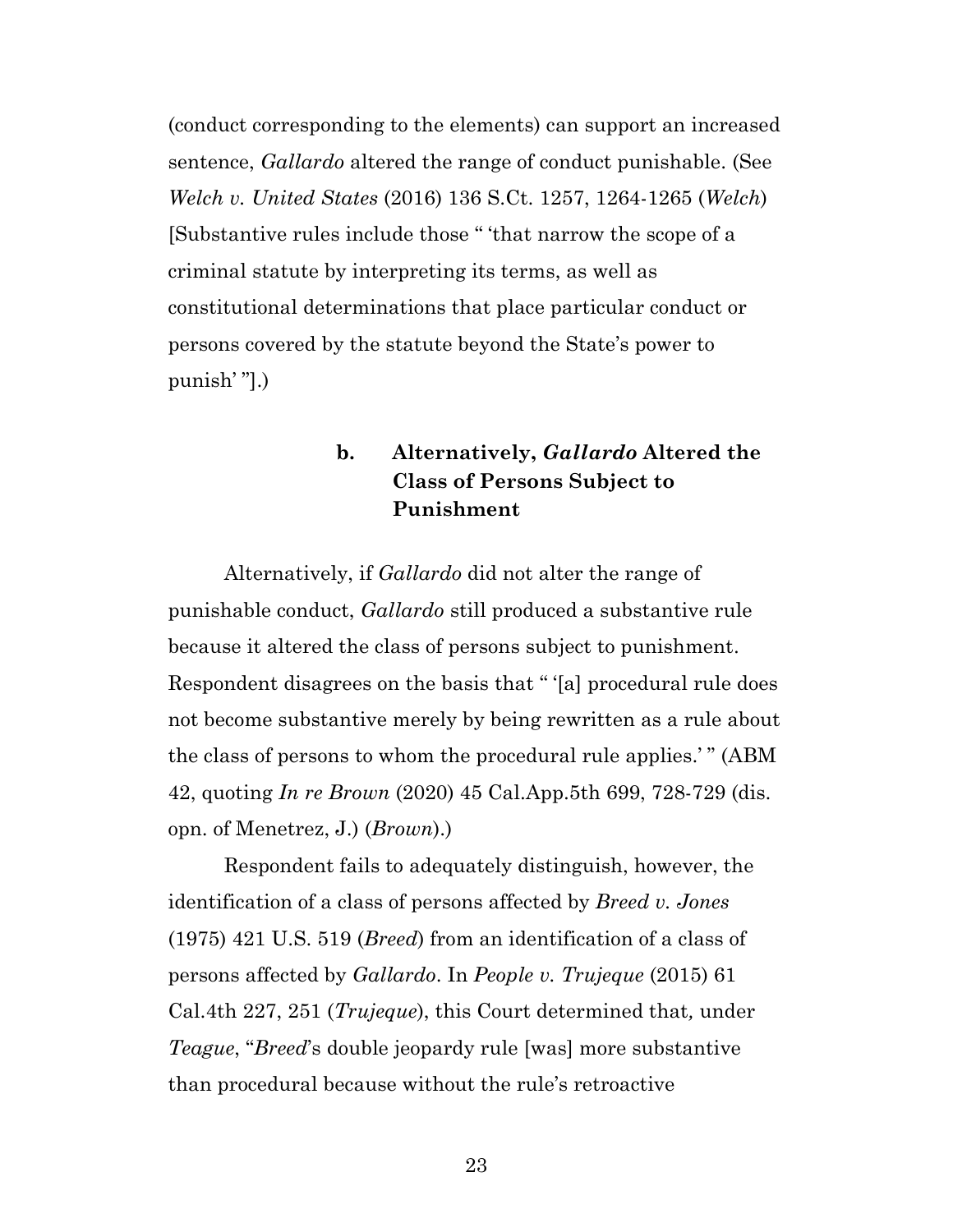<span id="page-23-1"></span><span id="page-23-0"></span>application, a defendant would otherwise 'face[ ] a punishment that the law cannot impose upon him.' " (*Trujeque*, *supra*, 61 Cal.4th at p. 251, quoting *Schriro v. Summerlin* (2004) 542 U.S. 348, 351-352 (*Schriro*).)

Respondent argues, "*Breed* redefined the class of people who could be punished – those who had received a juvenile adjudication were no longer eligible for adult adjudication. In contrast, the class of persons who can be punished after *Gallardo*  remains the same: those whose prior felony convictions included conduct that qualifies the felonies as serious or violent. [Citations.]" (ABM 41.)

Respondent's argument, however, rests on an inaccurate characterization of those still subject to punishment under *Gallardo*. While, previously, the class of defendants subject to punishment included defendants whose extraneous conduct underlying a prior conviction amounted to a serious or violent felony, now, the class of defendants subject to punishment is limited to defendants whose conduct *necessary* to a prior conviction amounted to a serious or violent felony. Accordingly, because it reduced the class of defendants subject to increased sentences based on prior convictions, *Gallardo* effected a substantive change in law.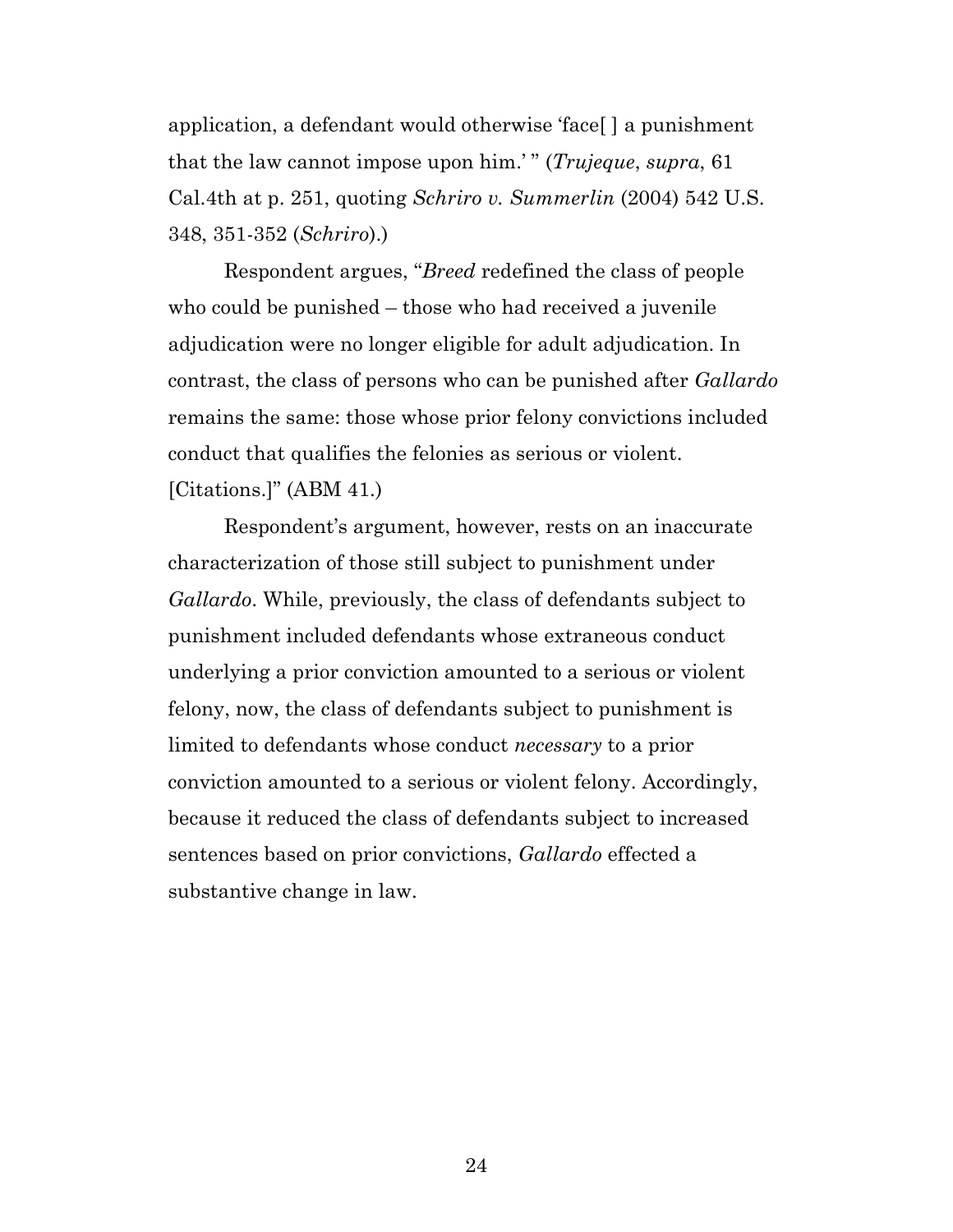- **3. Alternatively, If** *Gallardo* **Is Procedural,** *Gallardo* **Is Retroactive Because It Affects the Integrity of the Judicial Process and Controls the Outcome of the Case Under the** *Johnson* **Standard**
	- **a. The Purpose to Be Served by the Change in Law Is To Vindicate Rights Essential to the Integrity of the Factfinding Process**

Respondent's argument that "*Gallardo* was singularly motivated by the Sixth Amendment jury trial right" (ABM 22) oversimplifies *Gallardo*'s reasoning (and the opinions on which *Gallardo* was based). Indeed, the fact that the majority in *Gallardo* specifically rejected Justice Chin's proposed resolution to reallocate the factfinding merely from the sentencing court in the newer proceeding to a jury in the newer proceeding (*Gallardo*, *supra*, 4 Cal.5th at pp. 138-139) demonstrates this Court was considering other concerns besides the Sixth Amendment jury trial right.<sup>2</sup>

<span id="page-24-1"></span>The purpose to be served by *Gallardo* is rather to vindicate rights essential to the integrity of the factfinding process. (See *In re Johnson* (1970) 3 Cal.3d 404, 416 ["overwhelming concern of …

<span id="page-24-0"></span>

<sup>2</sup> This decision to not adopt Justice Chin's remedy demonstrates that Justice Brown's concurrence argument in *Haden* – that *Gallardo*'s "focus is on the *identity* of the fact finder (or fact admitter)" – is mistaken. (*Haden*, *supra*, 49 Cal.App.5th at p. 1114 (conc. opn. of Brown, J.), original italics.) Rather, under *Gallardo*, *neither* the sentencing court *nor* the jury is permitted to make factual findings about extraneous underlying conduct from prior offenses.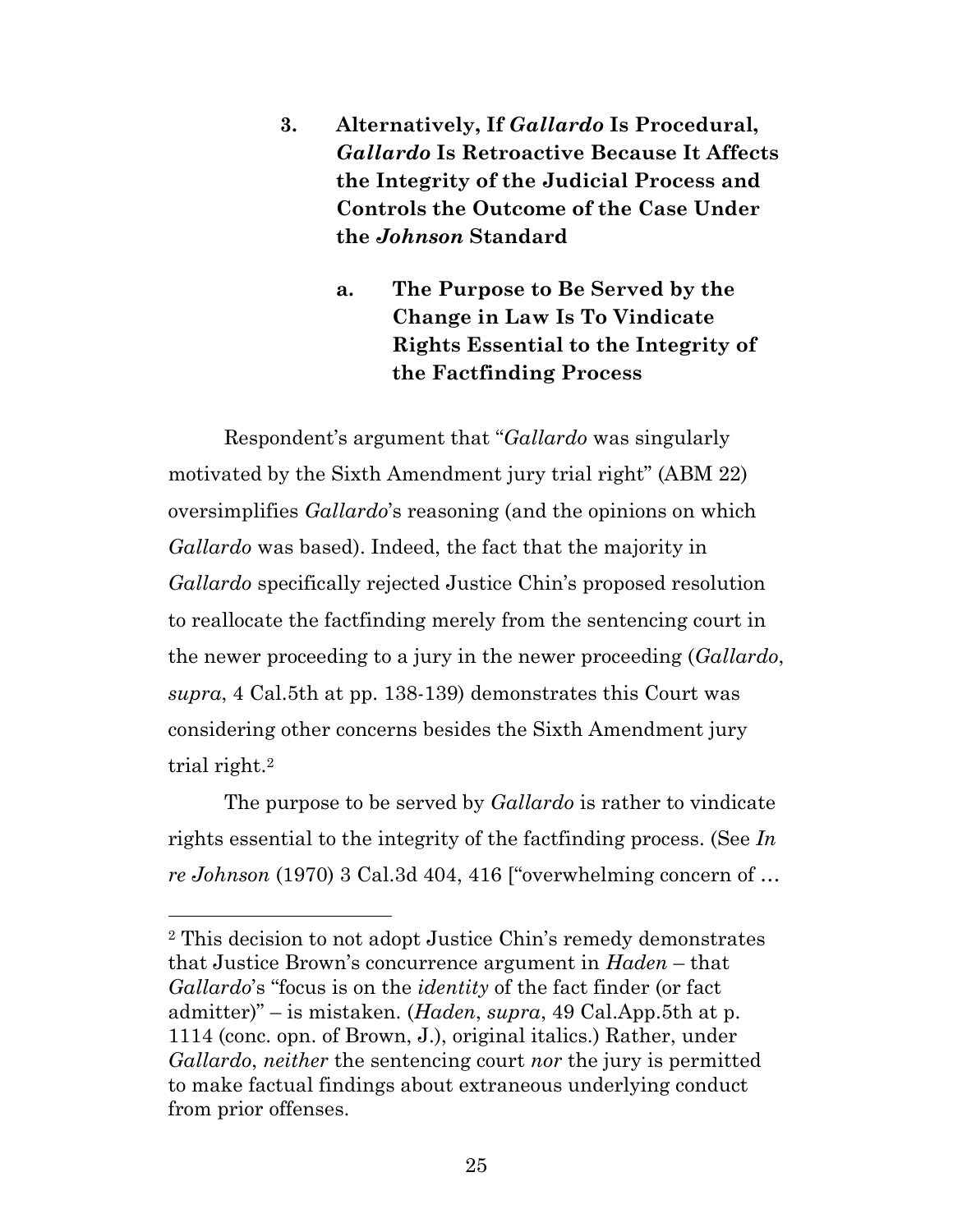<span id="page-25-1"></span>retroactivity … [is the] test of the integrity of the judicial process"]; *In re Joe R.* (1980) 27 Cal.3d 496, 511 ["Decisions have generally been made fully retroactive only where the right vindicated is one which is *essential to the integrity of the factfinding process*" (emphasis added)].)

There are three aspects to *Gallardo*'s vindication of rights essential to the integrity of the factfinding process: *Gallardo*  protects a defendant's constitutional rights, it promotes fairness, and it promotes reliability.

> **i.** *Gallardo* **Protects a Defendant's Constitutional Rights**

As to the constitutional rights, *Gallardo* protects a defendant's Sixth Amendment right to a jury trial by ensuring that the only facts that could be used from a defendant's prior conviction were those necessarily found by the prior jury (or admitted in a plea).

<span id="page-25-2"></span><span id="page-25-0"></span>*Gallardo* also preserved a defendant's federal due process right to notice of the charges by precluding a sentencing court from increasing a sentence based on conduct that was never even included in the charge itself in the prior proceeding. Even *Apprendi*, the predecessor of *Gallardo*, recognized its ruling was not only based on the Sixth Amendment jury trial right but also on Fifth and Fourteenth Amendment due process rights, including right to notice of the charges. (*Apprendi v. New Jersey*  (2000) 530 U.S. 466, 476 ["[U]nder the Due Process Clause of the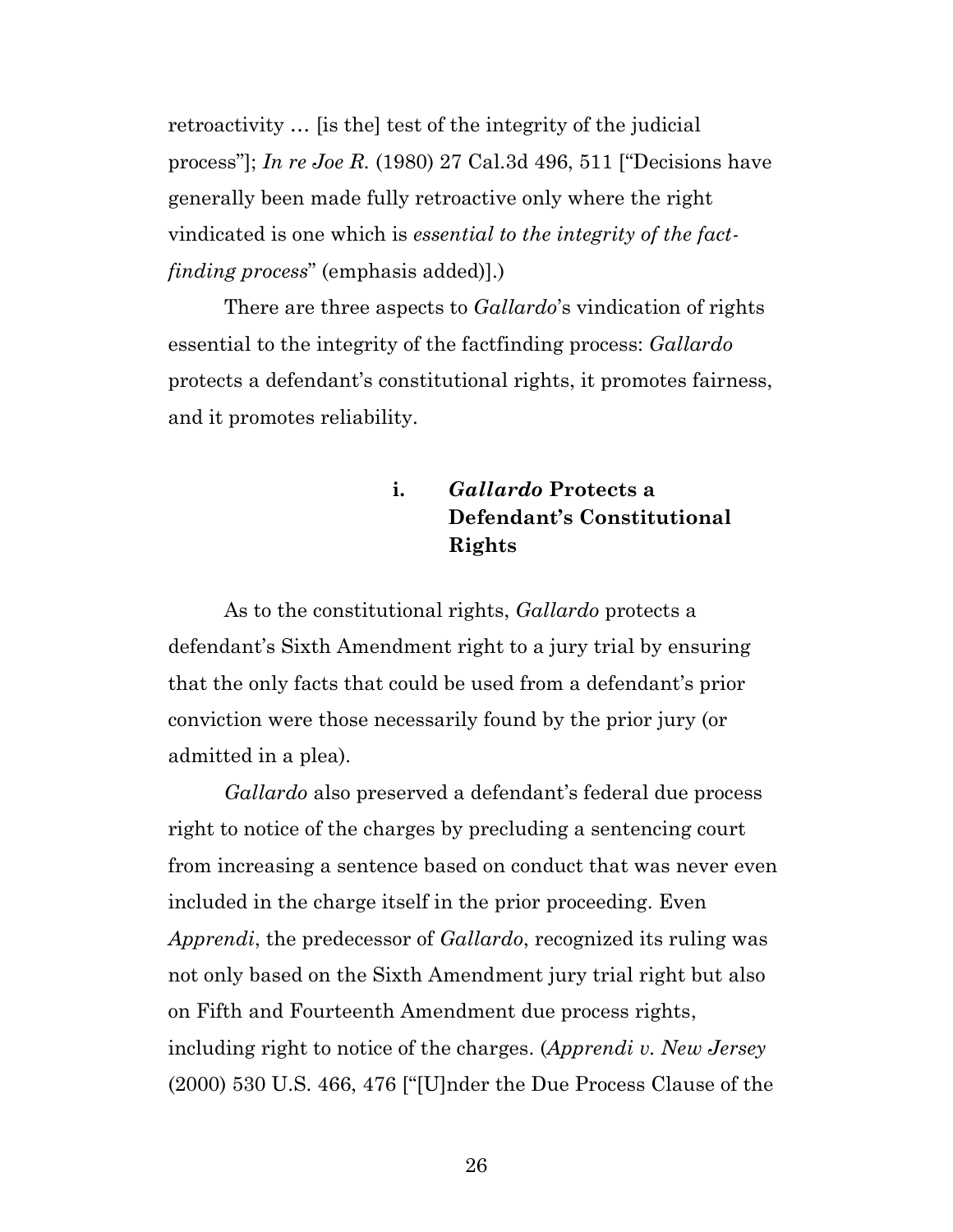<span id="page-26-2"></span><span id="page-26-1"></span>Fifth Amendment *and the notice* and jury trial guarantees of the Sixth Amendment, any fact (other than prior conviction) that increases the maximum penalty for a crime must be charged in an indictment, submitted to a jury, and proven beyond a reasonable doubt.' [Citation.] The Fourteenth Amendment commands the same answer in this case involving a state statute." (Emphasis added)]; see *Schriro, supra,* 542 U.S. at p. 350 [noting that *Apprendi* was grounded not only on the jury trial right but also on "constitutional due-process" guarantees].)

<span id="page-26-0"></span>Indeed, *Gallardo* vindicates *all* of "the procedural safeguards, such as the Sixth Amendment right to cross-examine one's accusers, that normally apply in criminal proceedings." (*Gallardo*, *supra*, 4 Cal.5th at p. 140.)

Thus, this Court noted that even if the determination of what conduct led to the defendant's prior conviction could be made by a jury by reviewing the record of the prior conviction, that "kind of proceeding might involve a jury, but it would not be much of a trial." (*Gallardo*, *supra*, 4 Cal.5th at p. 139, footnote omitted.)

#### **ii.** *Gallardo* **Promotes Fairness**

As to fairness, as discussed previously (see Argument I.A.2.a.ii, *ante*), *Gallardo* protects a defendant who pled guilty to a lesser offense in a prior conviction – i.e., a petty theft – from being treated, based on conduct extraneous to the plea, as if he or she had pled guilty to the greater offense – i.e., a burglary. (See *Descamps*, *supra*, 570 U.S. at p. 271.) *Gallardo* additionally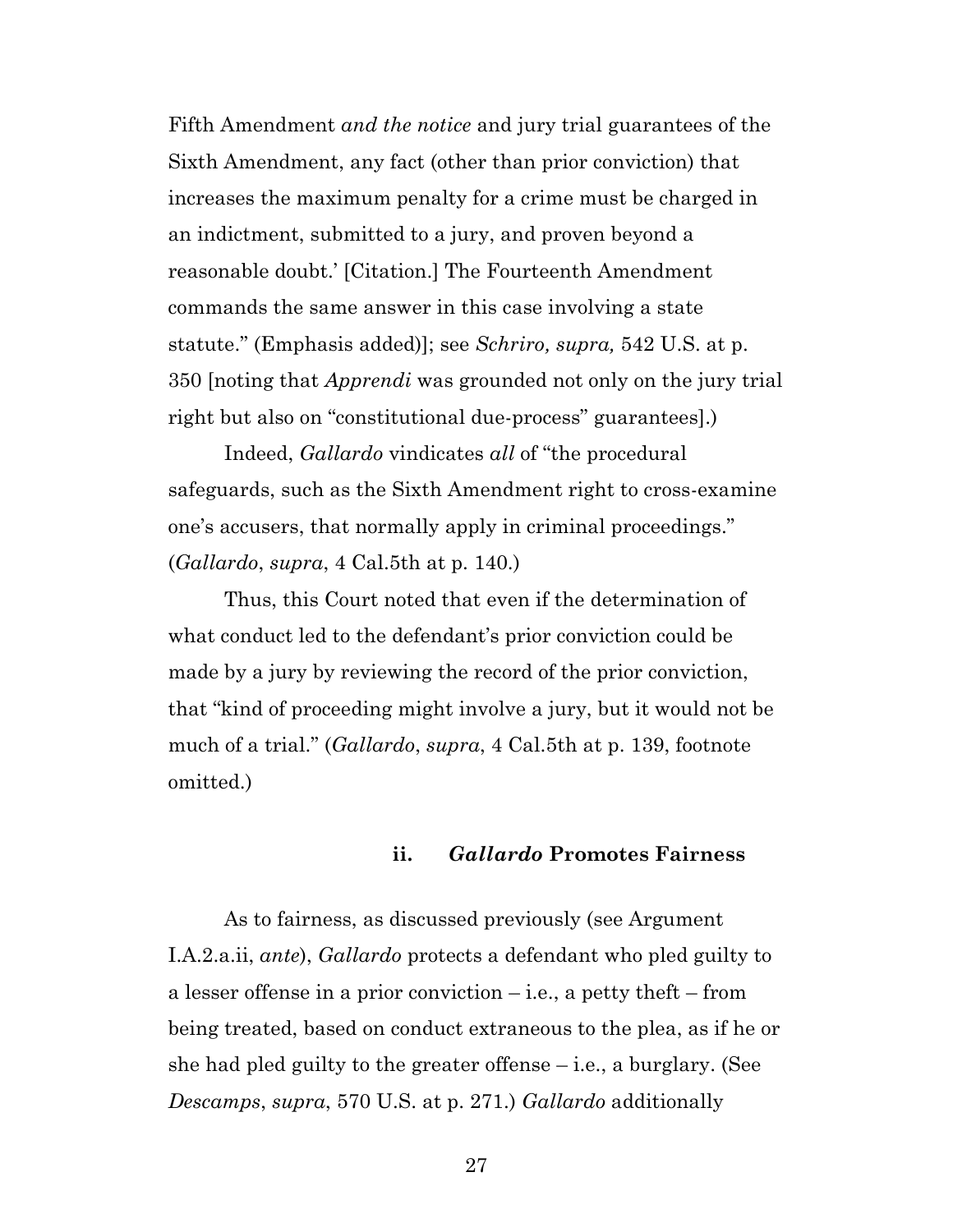promotes fairness by not increasing punishment based on facts that a defendant had no reason to contest at the prior hearing. (See Argument I.A.2.a.ii, ante*.)*

#### **iii.** *Gallardo* **Promotes Reliability**

As to reliability, it is not a question of the reliability of a "jury trial" versus the reliability of a "court trial" as respondent suggests. (See ABM 13.) Instead, prior to *Gallardo*, a factfinding process conducted by the sentencing judge was no trial at all; because the sentencing judge merely reviewed the record of conviction from the prior offense.

Now, however, as respondent acknowledged, "[u]nder *Gallardo*, trial courts are not permitted to do *any* factfinding; they may only identify which facts a jury found or the defendant admitted. (ABM 40, original italics, citing *Gallardo*, *supra*, 4 Cal.5th at pp. 134, 136, 138.) It is hard to see how a change in law that completely eliminated factfinding could have no "significant effect on the integrity of the fact finding process …." (*Johnson*, *supra*, 3 Cal.3d at p. 411.)

<span id="page-27-0"></span>As Justice Tucher explained, prior to *Gallardo*

the sentencing court's factfinding was insufficiently reliable – not because a judge is less capable of sorting fact from fiction than would be a jury – but because vital information was missing: Would a jury in the prior case "have credited" the victim's testimony about a knife? Did the defendant "acknowledg[e] the truth" of that particular testimony? Left to "guess at" the answers to these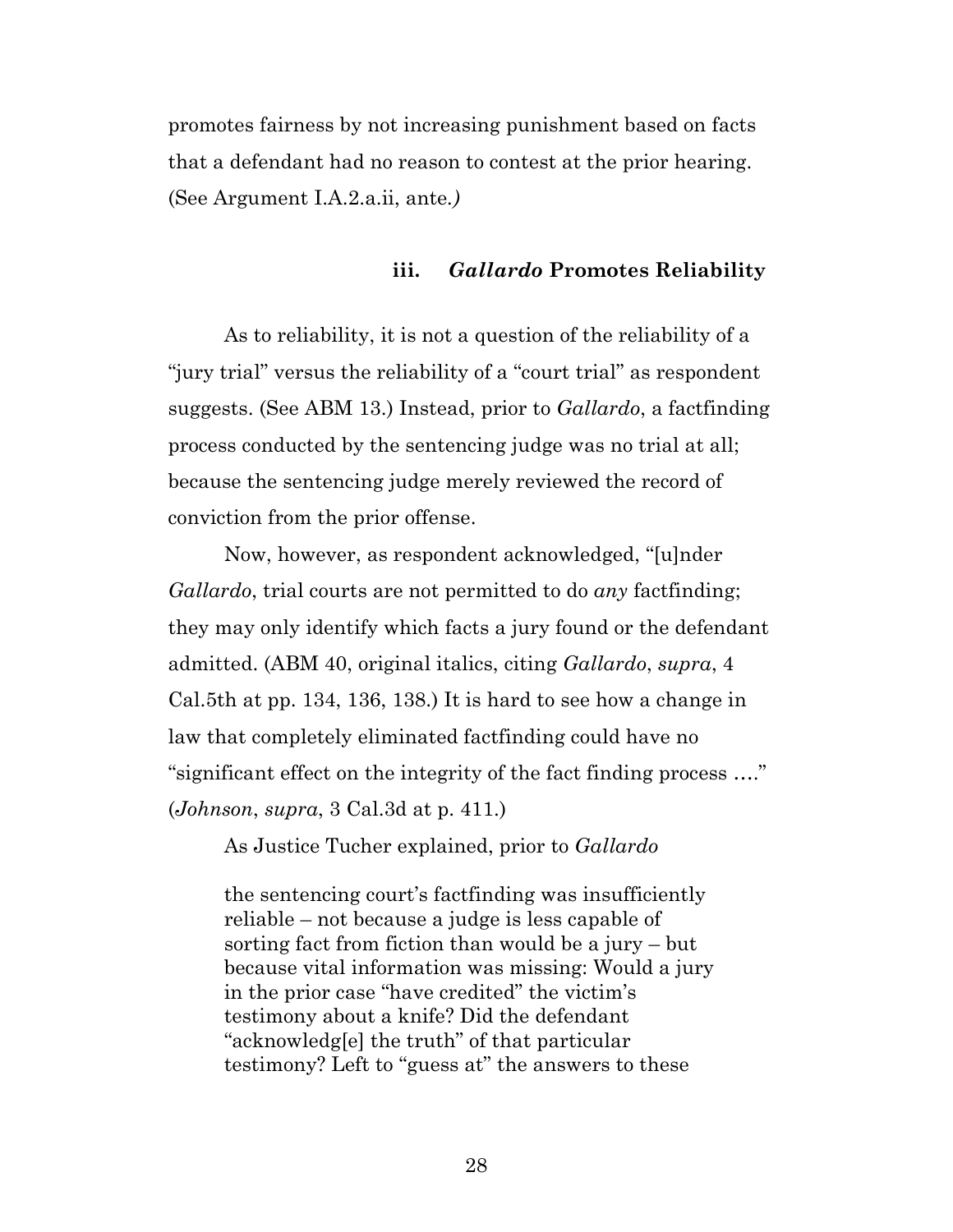questions, the sentencing court could not reliably determine the dispositive fact.

(*Haden*, *supra*, 49 Cal.App.5th at pp. 1104-1105 (conc. opn. of Tucher, J.), quoting *Gallardo*, *supra*, 4 Cal.5th at p. 137.)

In other words, by ensuring that the only facts that can be used to increase a defendant's sentence are those necessarily found through a process with all of the constitutional protections of due process and procedural protections of the rules of evidence – i.e., a jury trial – or those facts admitted by the defendant, *Gallardo* enhanced the reliability of factual determinations underlying recidivist sentencing schemes.

<span id="page-28-3"></span><span id="page-28-2"></span><span id="page-28-1"></span>Courts have consistently held that these foundational principles of our jury trial system promote reliability. (See, e.g., *Ramos v. Louisiana* (2020) \_\_\_ U.S. \_\_\_ [140 S.Ct. 1390; 206 L.Ed.2d 583, 595-596] [requirement of a unanimous jury promotes reliability in convictions]; *United States v. Booker*  (2004) 543 U.S. 220, 244 ["the interest in fairness and reliability protected by the right to a jury trial ... has always outweighed the interest in concluding trials swiftly"]; *Crawford v. Washington*  (2004) 541 U.S. 36, 62 (*Crawford*) [The Confrontation Clause "reflects a judgment … about how reliability can best be determined"]; *Chambers v. Mississippi* (1973) 410 U.S. 284, 402 ["established rules of procedure and evidence," including hearsay rules, "are designed to assure both fairness and reliability in the ascertainment of guilt and innocence"].)

<span id="page-28-0"></span>Moreover, other than a couple of brief references (see ABM 35, 57), respondent largely ignored that *Gallardo* reallocated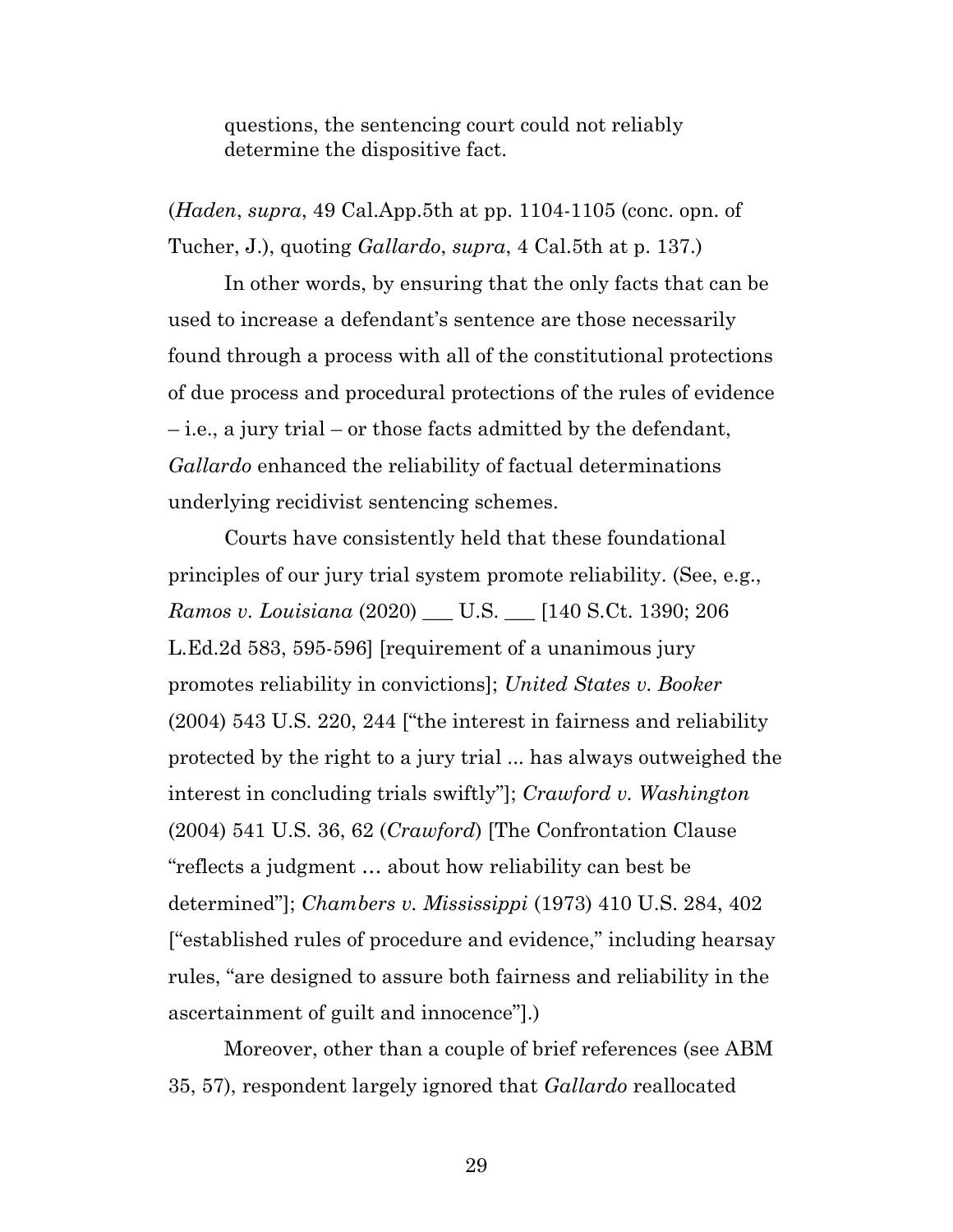factfinding from the sentencing court not simply to "the jury" but to the jury *in the prior proceeding*. (See, e.g., ABM 11 ["*Gallardo*  established a new rule of criminal procedure intended to transfer the fact-finding responsibility from judge to jury"]; 12 ["transfer the fact-finding responsibility from judge to jury"; "reassigned the role of fact-finding from the current sentencing judge to a jury"], 36 ["rules which reassign decision-making authority from a court to the jury are procedural"], 36-37 ["*Gallardo* … allocated decision-making authority between a judge and a jury"], 44 ["reallocate decision-making between judge and jury"], 53 ["*Gallardo* … reallocated the fact-finding responsibility from the judge to the jury"], 54 ["reassigning the fact-finding responsibility from the judge to the jury"; "reallocate fact-finding from the judge to jury"], 66 ["transferring the fact-finding responsibility from the judge to the jury"].)

But "[i]nstead of transferring responsibility for finding facts from judge to jury, [*Gallardo*] withdraws from the sentencing process entirely any finding of facts beyond 'those facts that were established by virtue of the [prior] conviction itself.' " (*Haden*, *supra*, 49 Cal.App.5th at p. 1103 (conc. opn. of Tucher, J.), quoting *Gallardo*, *supra*, 4 Cal.5th at p. 136.)

Moreover, respondent's argument that this Court rejected Justice Chin's remedy *only* on grounds of the jury trial right plainly mischaracterizes this Court's ruling and omits relevant language. (See AMB 57.) This Court explained that "[t]o permit a jury to make factual findings based solely on its review of hearsay statements made in a preliminary hearing would be to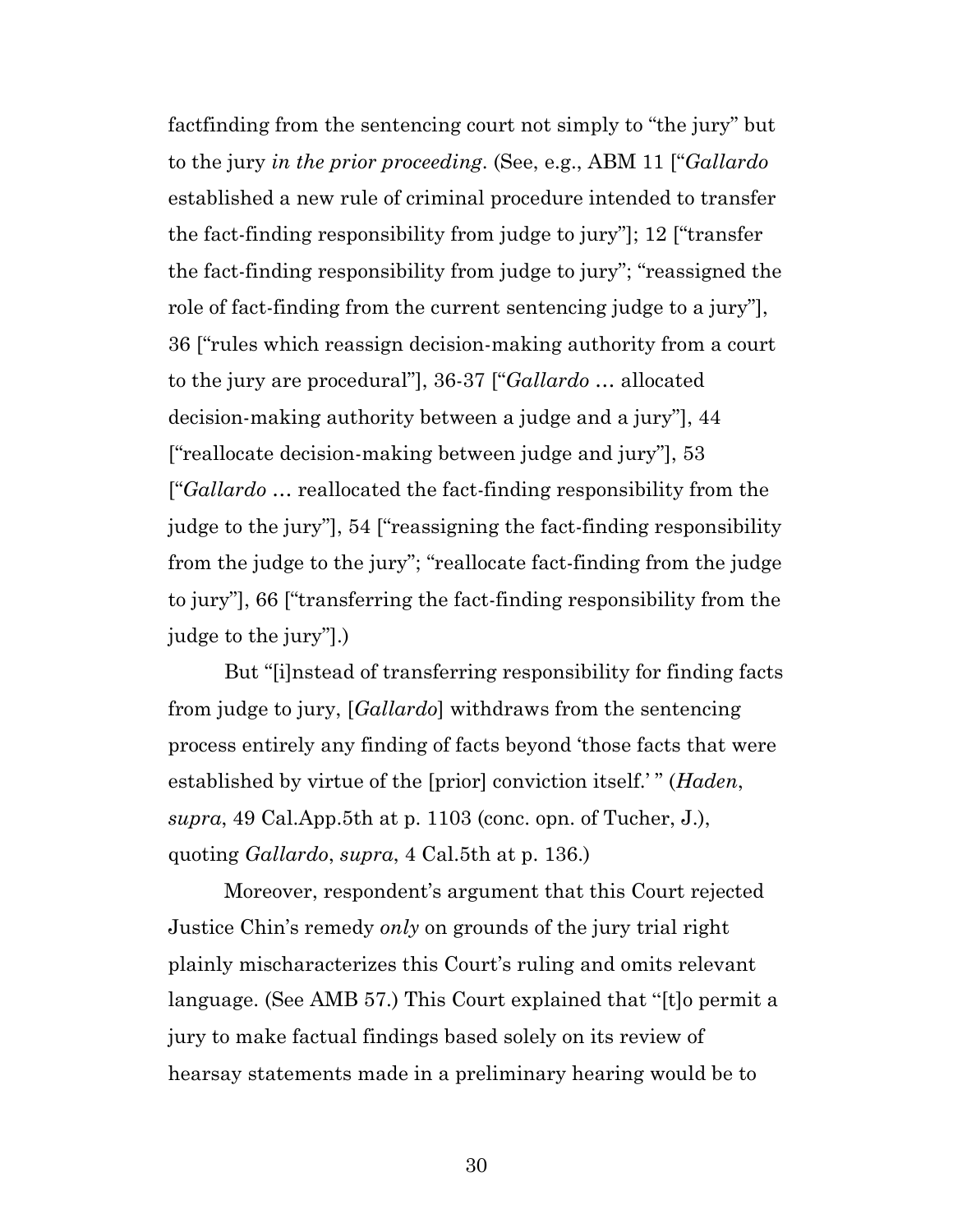permit facts about the defendant's prior conviction to be proved in a way no other elemental fact is proved – that is, without the procedural safeguards, such as the Sixth Amendment *right to cross-examine one's accusers*, that normally apply in criminal proceedings. *This kind of proceeding might involve a jury, but it would not be much of a trial*." (*Gallardo*, *supra*, 4 Cal.5th at p. 139, emphasis added, footnote omitted.) Thus, this Court made absolutely clear that it was considering *not only* the Sixth Amendment jury trial right, but also other applicable constitutional protections and procedural safeguards.<sup>3</sup>

<span id="page-30-1"></span><span id="page-30-0"></span>Thus, the present issue is analogous to the question of retroactivity with regards to *People v. Chun* (2009) 45 Cal.4th 1172 (*Chun*), which fully reinstated the "merger" bar for all assaultive felonious crimes. *In re Lucero* (2011) 200 Cal.App.4th 38 (*Lucero*) found *Chun* to be retroactive because "*Chun* directly affects inmates such as [the defendant], who might have been acquitted of murder *but for* application of the felony-murder rule" and, therefore, the rule "impacts the reliability of his murder conviction. [Citation.]" (*Lucero*, *supra*, 200 Cal.App.4th at p. 46, original italics.) Similarly, *Gallardo* directly affects inmates such

 $\overline{a}$ 

<sup>3</sup> Accordingly, the comment in Justice Brown's concurrence in *Haden* that "Gallardo's laser focus was on vindication of the jury trial right, without a further nod to any underlying motivation relating to reliability" overlooks this portion of the *Gallardo*  opinion. (See *Haden*, *supra*, 49 Cal.App.5th at p. 1110 (conc. opn. of Brown, J.); see also ABM 45.) Rather, as Justice Tucher's concurrence correctly notes, this Court's "response to [Justice Chin's] dissent reveals the breadth of interests at stake. (*Id.* at p. 1103 (conc. opn. of Tucher, J.).)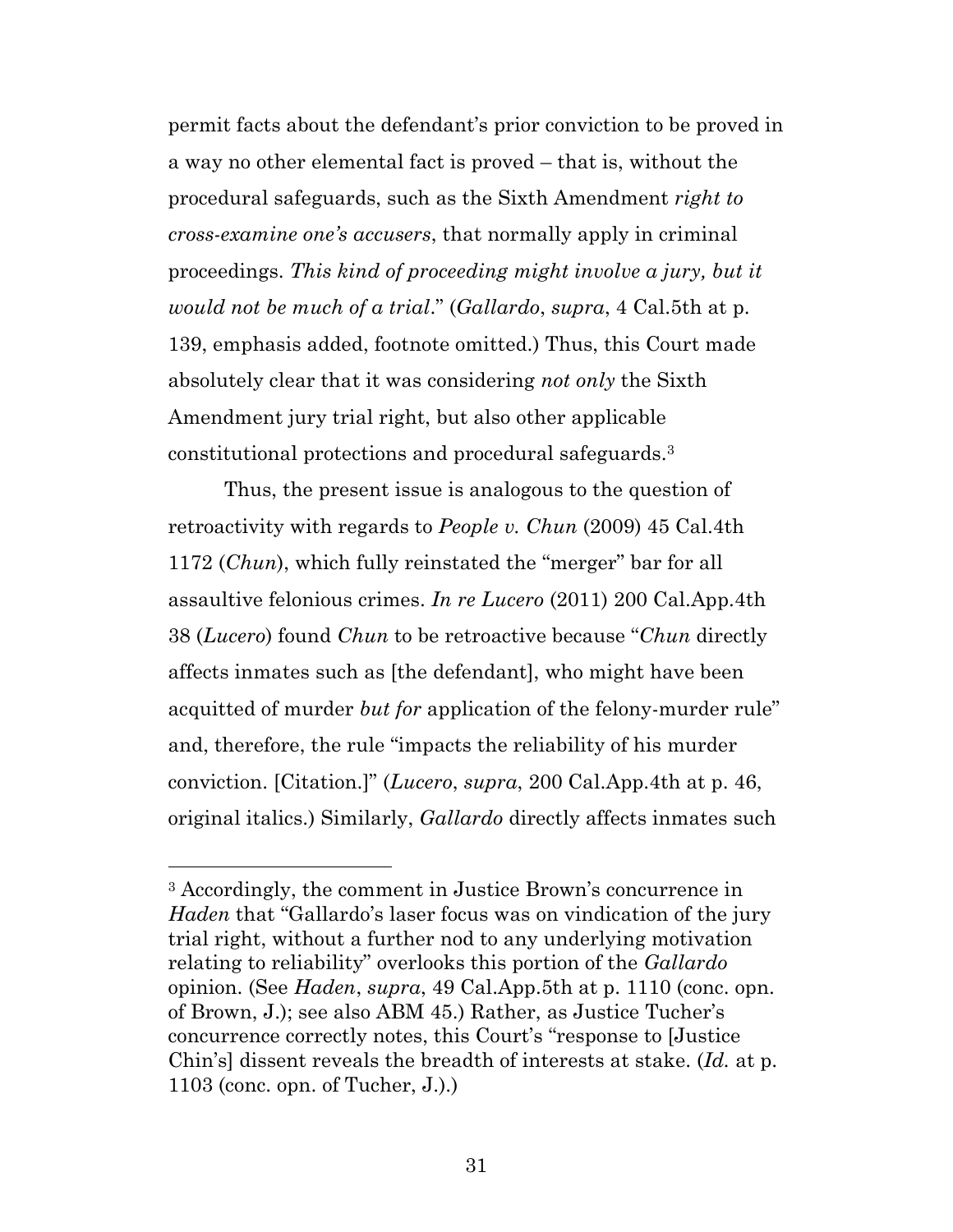as Milton who would have been acquitted of recidivist sentencing allegations *but for* application of the pre-*Gallardo* rule.

<span id="page-31-0"></span>The instant case is also analogous to *Berger v. California*  (1969) 393 U.S. 314 (*Berger*). *Berger* addressed retroactivity for a change in law that prohibited states from relying on a preliminary hearing transcript instead of live testimony without proof of a good faith effort to secure the witness's presence at trial. (*Id.* at p. 315.) The United States Supreme Court held the change in law should be made retroactive<sup>4</sup> because "petitioner's inability to cross-examine [the witness] at trial may have had a significant effect on the 'integrity of the fact-finding process.' [Citations.]" (*Ibid.*; see *Johnson*, *supra*, 3 Cal.3d at p. 411.) Here, as in *Berger*, the change in law precluded the use of the preliminary hearing for purposes of determining a fact necessary to the finding of guilt.

<span id="page-31-2"></span><span id="page-31-1"></span>*Johnson* also noted that in *Roberts v. Russell* (1968) 392 U.S. 293 (*Roberts*), the United States Supreme Court retroactively applied *Bruton v. United States* (1968) 391 U.S. 123 to the defendant's case "because a codefendant's admission might lead to an unreliable determination of guilt or innocence when untested by cross-examination." (*Johnson*, *supra*, 3 Cal.3d at p. 411, citing *Roberts*, *supra*, 392 U.S. at p. 293.) Similarly, before

 $\overline{a}$ 

<sup>4</sup> It appears that in *Berger* the defendant's case may not have been considered final on appeal at the time the change in law went into effect because the change in law occurred 19 days after the defendant's petition for review was denied in this Court. (*Berger*, *supra*, 393 U.S. at p. 315.) Nonetheless, this Court found *Berger*'s reasoning applicable in *Johnson*. (*Johnson*, *supra*, 3 Cal.3d at p. 411.)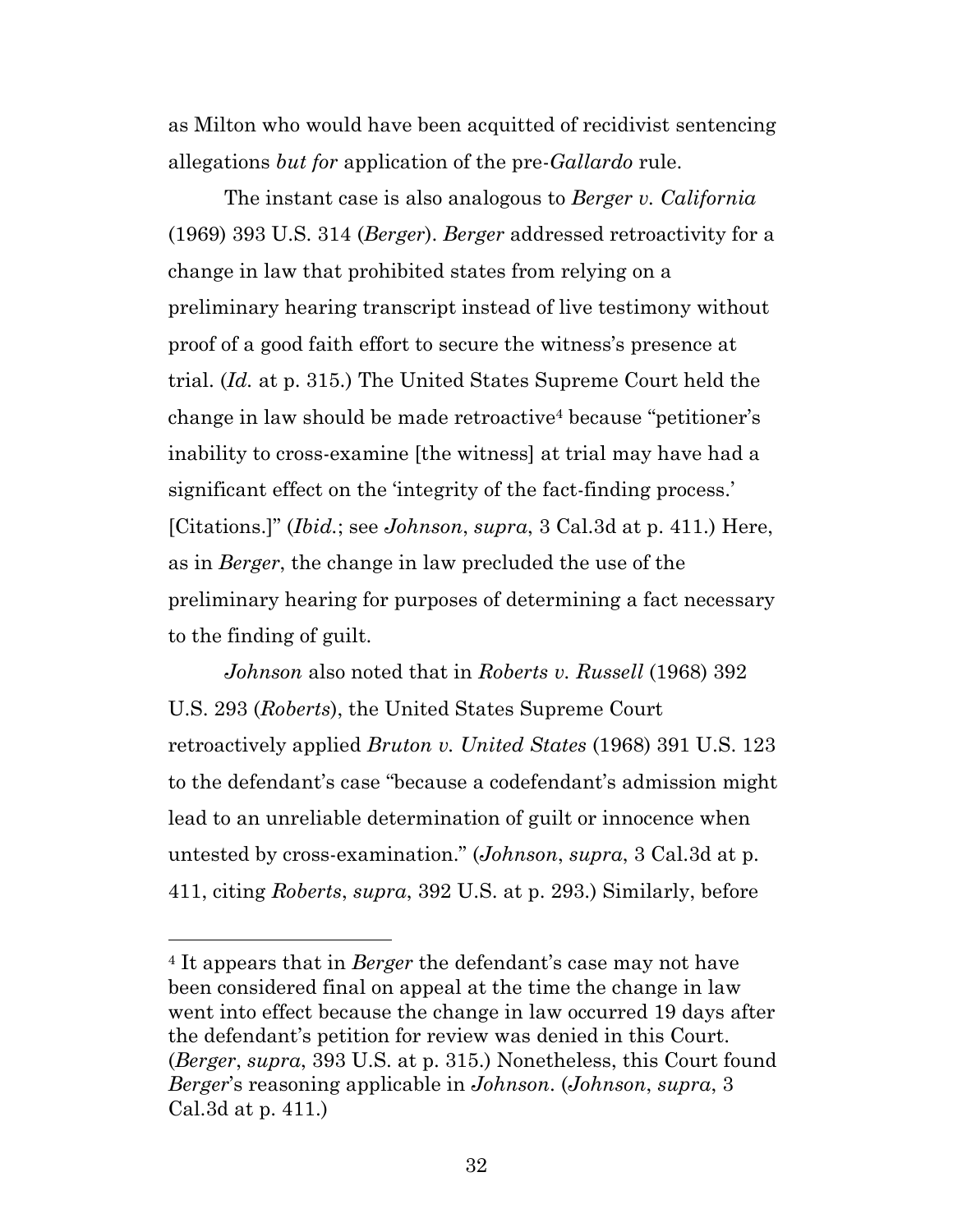*Gallardo*, the sentencing court was authorized to make findings of fact in the absence of cross-examination. (See *Gallardo*, *supra*, 4 Cal.5th at p. 139 ["To permit a jury to make factual findings based solely on its review of hearsay statements made in a preliminary hearing would be to permit facts about the defendant's prior conviction to be proved in a way no other elemental fact is proved – that is, without the procedural safeguards, such as the Sixth Amendment *right to cross-examine one's accusers*, that normally apply in criminal proceedings" (emphasis added)].)

<span id="page-32-0"></span>Justice Brown, concurring in *Haden*, responded to *Berger* and *Roberts* by noting that the confrontation clause rule announced in *Crawford, supra,* 541 U.S. 36 was found to not be retroactive. (*Haden*, *supra*, 49 Cal.App.5th at p. 1112 (conc. opn. of Brown, J.), citing *Whorton v. Bocktin* (2007) 549 U.S. 406.)

<span id="page-32-3"></span><span id="page-32-1"></span>*Crawford*, however, only addressed one aspect of the confrontation clause: The use of testimonial hearsay. (See *Crawford*, *supra*, 541 U.S. at p. 53.) Similarly, *People v. Sanchez*  (2016) 63 Cal.4th 665 (*Sanchez*), which only addressed one aspect of the confrontation clause – an expert's use of testimonial hearsay about case-specific facts – was also held to not be retroactive. (*In re Thomas* (2018) 30 Cal.App.5th 744, 765.)

<span id="page-32-2"></span>By contrast, factfinding determinations made prior to *Gallardo* occurred in the absence of the right to crossexamination since the sentencing court relied upon the record of conviction to ascertain facts. In other words, there was no opportunity for defendant or defense counsel in the newer offense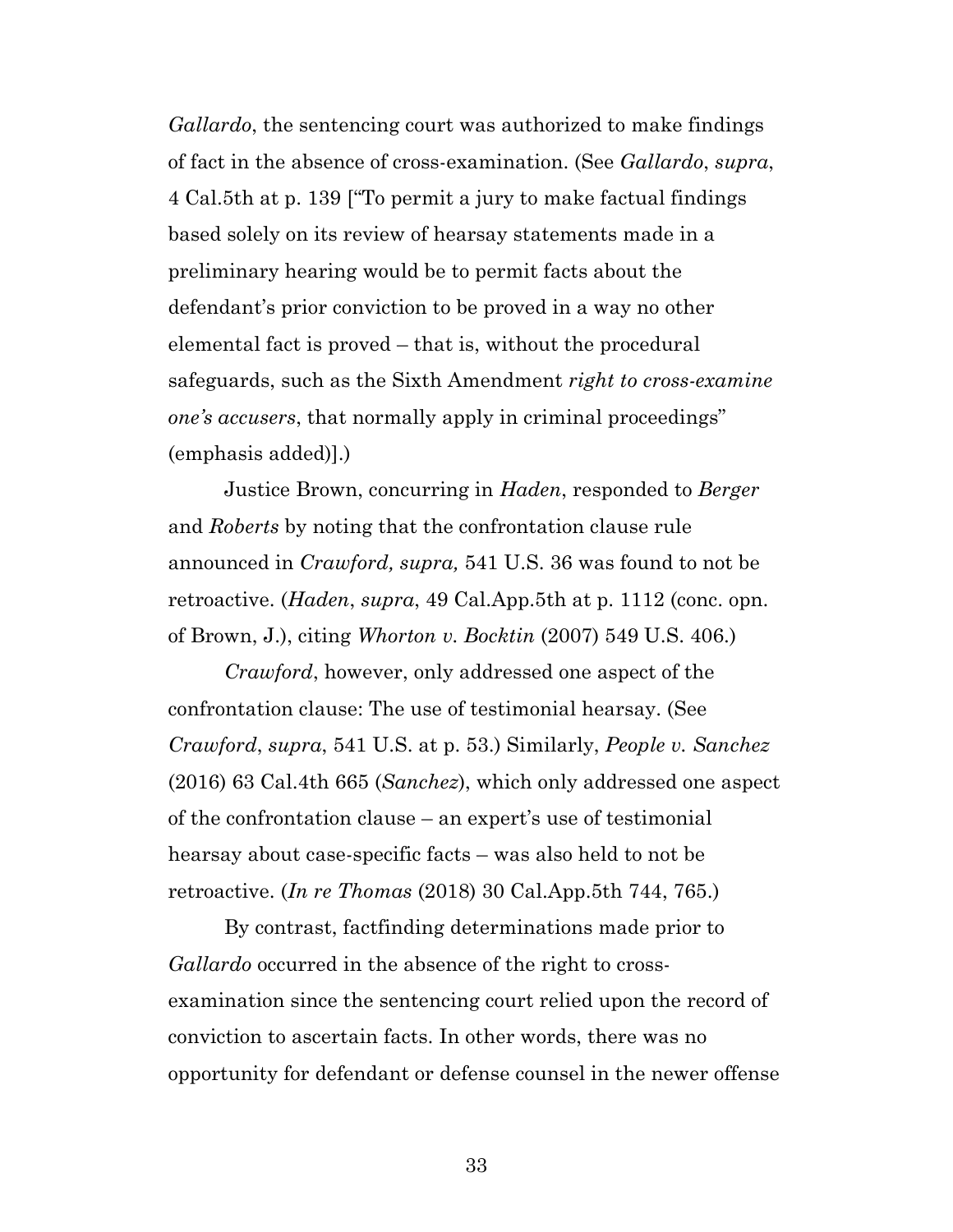to cross-examine witnesses from the prior offense. While a prior opportunity had existed to cross-examine during the preliminary examination on the prior offense, defendant and prior defense counsel at that time had no incentive to cross-examine on facts not relevant to the elements of those charged offenses.

Thus, while *Crawford* and *Sanchez* only addressed one aspect of the confrontation clause in the form of one type of evidence, *Gallardo*, like *Berger*, addressed the *lack* of any right to cross-examination in the context of determinations made by a sentencing court about underlying conduct from a prior offense. Indeed, even Justice Brown, concurring in *Haden*, noted that "[t]he rules in *Roberts* and *Berger* thus remedied a situation where a defendant clearly lacked any ability to confront a witness at trial." (*Haden*, *supra*, 49 Cal.App.5th at p. 1113 (conc. opn. of Brown, J.).) Justice Brown only erred in failing to recognize that *Gallardo* confronted the same issue.

<span id="page-33-0"></span>Accordingly, "[t]he *Gallardo* rule thus goes to the integrity of the factfinding process when the court determines whether a prior conviction qualifies as a strike." (*Brown*, *supra*, 45 Cal.App.5th at p. 718.) "Because the purpose of *Gallardo* 'relates to characteristics of the judicial system which are essential to minimizing convictions of the innocent' used to increase a defendant's sentence (*In re Johnson*, *supra*, 3 Cal.3d at p. 413), the purpose of the *Gallardo* rule weighs heavily in favor of retroactive application." (*Brown*, *supra*, 45 Cal.App.5th at p. 719, citing *Johnson*, *supra*, 3 Cal.3d at p. 413.)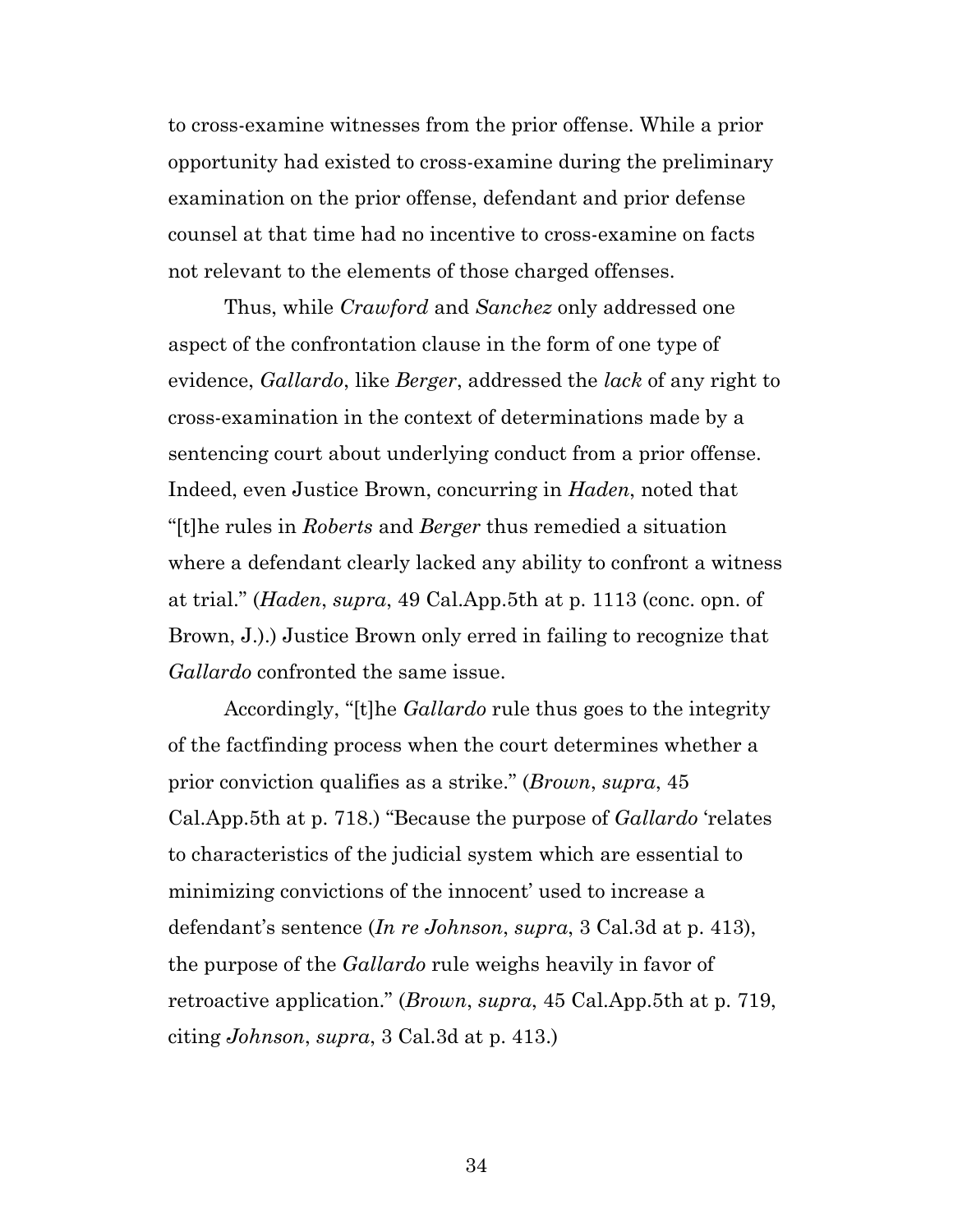## **b.** *Gallardo***, Like the Change of Law Addressed in** *Johnson***, Is Outcome Determinative**

In *Johnson*, this Court found a change in law that operated as a complete *legal* defense to a prior conviction to be fully retroactive. (*Johnson*, *supra*, 3 Cal.3d at p. 414.)

<span id="page-34-1"></span><span id="page-34-0"></span>First and foremost, it bears special emphasis that the change in law in *Johnson* functioned as a *legal* defense and *not* as a *factual* defense. *Johnson* addressed a prior conviction for which subsequent changes in Fifth Amendment law operated such "that the Fifth Amendment [was] a complete defense to the prosecutions in question …." (*Johnson*, *supra*, 3 Cal.3d at p. 414 [addressing the retroactivity of *Leary v. United States* (1969) 395 U.S. 6].) It was *not* a question of whether the defendant had *factually* violated the law – acquiring marijuana without paying the applicable tax. (See *Johnson*, *supra*, 3 Cal.3d at p. 409.) Indeed, *Johnson* noted that for purposes of retroactive application, it is immaterial whether the change in law operates as a legal defense or a factual defense: "Since, under our system of justice, *the significance of innocence does not vary with its legal cause*, the present petitioner is as entitled to a retroactive application of [the change in law] as others are entitled to a retrospective right to counsel - - counsel whose job it is to search for *legal as well as factual defenses* for those accused of crime." (*Id.* at p. 417, emphasis added.)

*Johnson* directly tied the question of retroactivity to the question of the impact of the change of law on the determination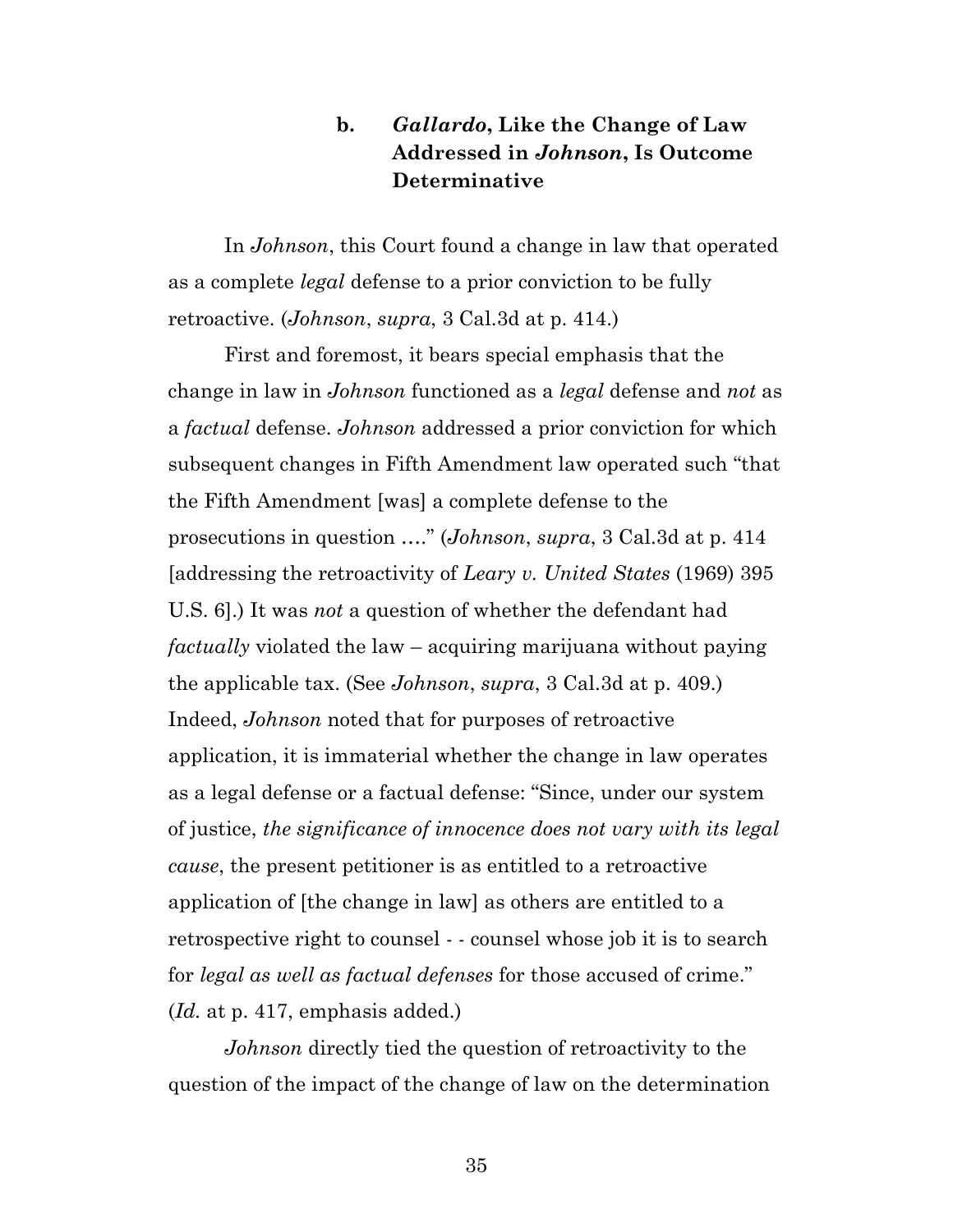of guilt or innocence. (*Johnson*, *supra*, 3 Cal.3d at pp. 411 ["Fully retroactive decisions are seen as vindicating a right which is essential to a reliable determination of whether an accused should suffer a penal sanction"], 413 ["review of federal retroactivity law reveals that the more directly the new rule in question serves to preclude the conviction of innocent persons, the more likely it is that this rule will be afforded retrospective application"], 416 ["the question before us -- whether [the change in law] should be retroactive -- involves the question of guilt and innocence …"]; see also *In re Thomas, supra,* 30 Cal.App.5th at p. 765 [decisions that " 'implicate[ ] questions of guilt and innocence' " are generally made retroactive].) *Johnson* discussed a number of cases that have been held retroactive in part due to their impact on reliable determinations of guilt or innocence. (*Johnson*, *supra*, 3 Cal.3d at p. 411.)

<span id="page-35-0"></span>Here, the change in law effected by *Gallardo* operates as a complete defense – whether construed as factual or legal – for all cases in which the sentencing court needed to resort to factfinding in order to impose a recidivist sentence (rather than identifying those facts necessarily found by the jury or admitted by the defendant). Thus, the question of guilt or innocence – including legal innocence in addition to factual innocence – is not hypothetical. Because Milton and those similarly situated are legally innocent under the law of having suffered a prior conviction for purposes of a recidivist sentence, the prior determinations of "guilt" of having suffered a qualifying prior conviction are no longer reliable. And where a change in law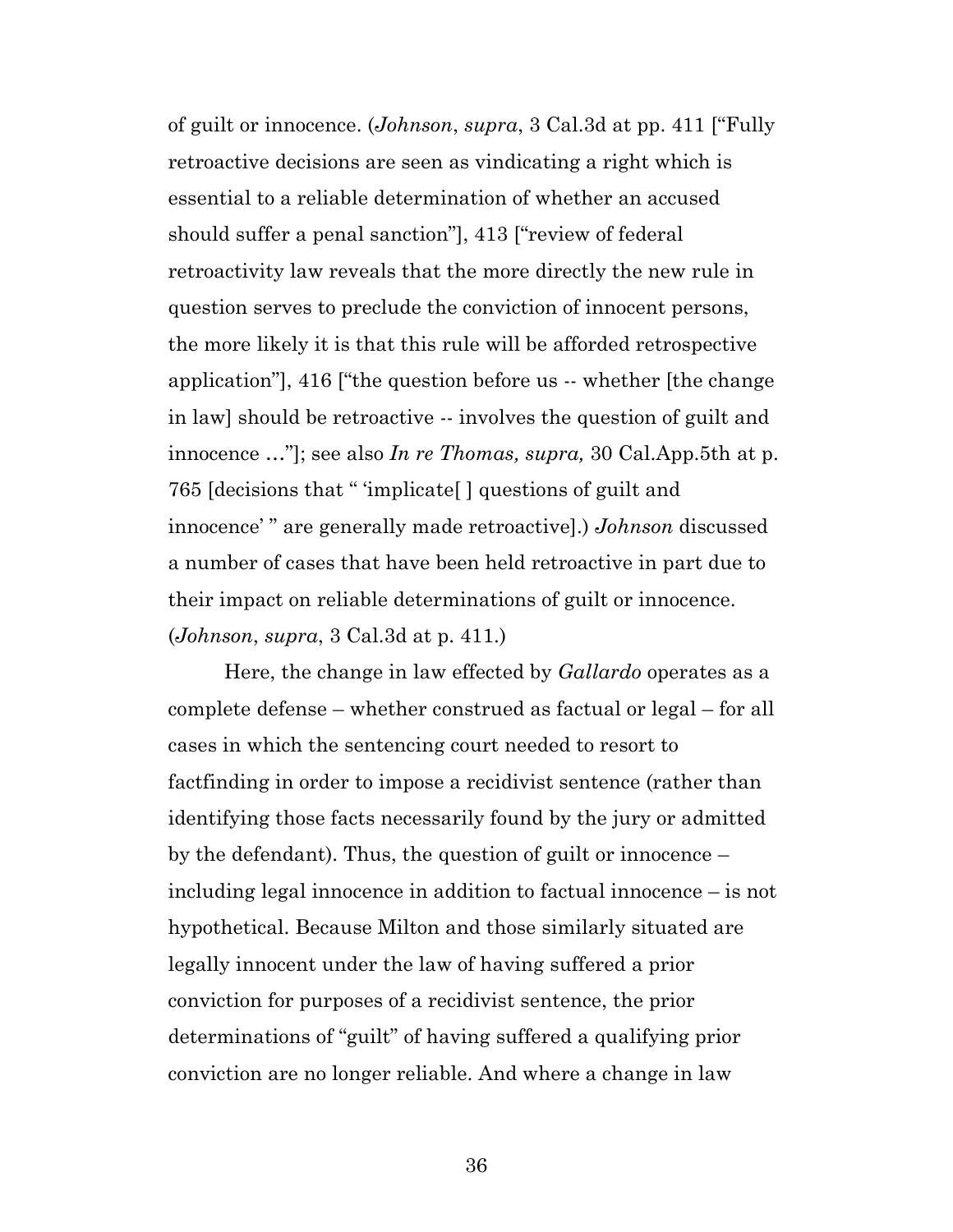"vindicate[s] a right which is essential to a reliable determination of whether an accused should suffer a penal sanction," that change in law must be made "[f]ully retroactive." (*Johnson*, *supra*, 3 Cal.3d at p. 411.)

> **c. The Reliance on the Old Standards by Law Enforcement and the Effect of Retroactive Application on the Administration of Justice Are Outweighed by the Purpose of**  *Gallardo*

In assessing the reliance on the old standards and the effect on the administration of justice, it is first important to keep in mind the stakes: This is *not* a question of holding a brand new sentencing hearing to determine whether a ten-dollar fine was erroneously imposed. Rather, this is a question of holding a new sentencing hearing to determine whether a multi-year or life sentence was unconstitutionally imposed. Any burden on the justice system pales in comparison to the benefit retroactivity would have for those unconstitutionally sentenced.

It is not disputed that prior to *Gallardo*, "prosecutors and courts typically and reasonably relied on *Guerrero* and *McGee* to justify having the trial court determine whether a prior conviction qualified for increased punishment under a sentencing statute." (ABM 58.) This reliance, however, was limited to sentencing hearings – and not every sentencing hearing, but only those involving the specific circumstance where a determination needed to be made whether a prior conviction qualified to support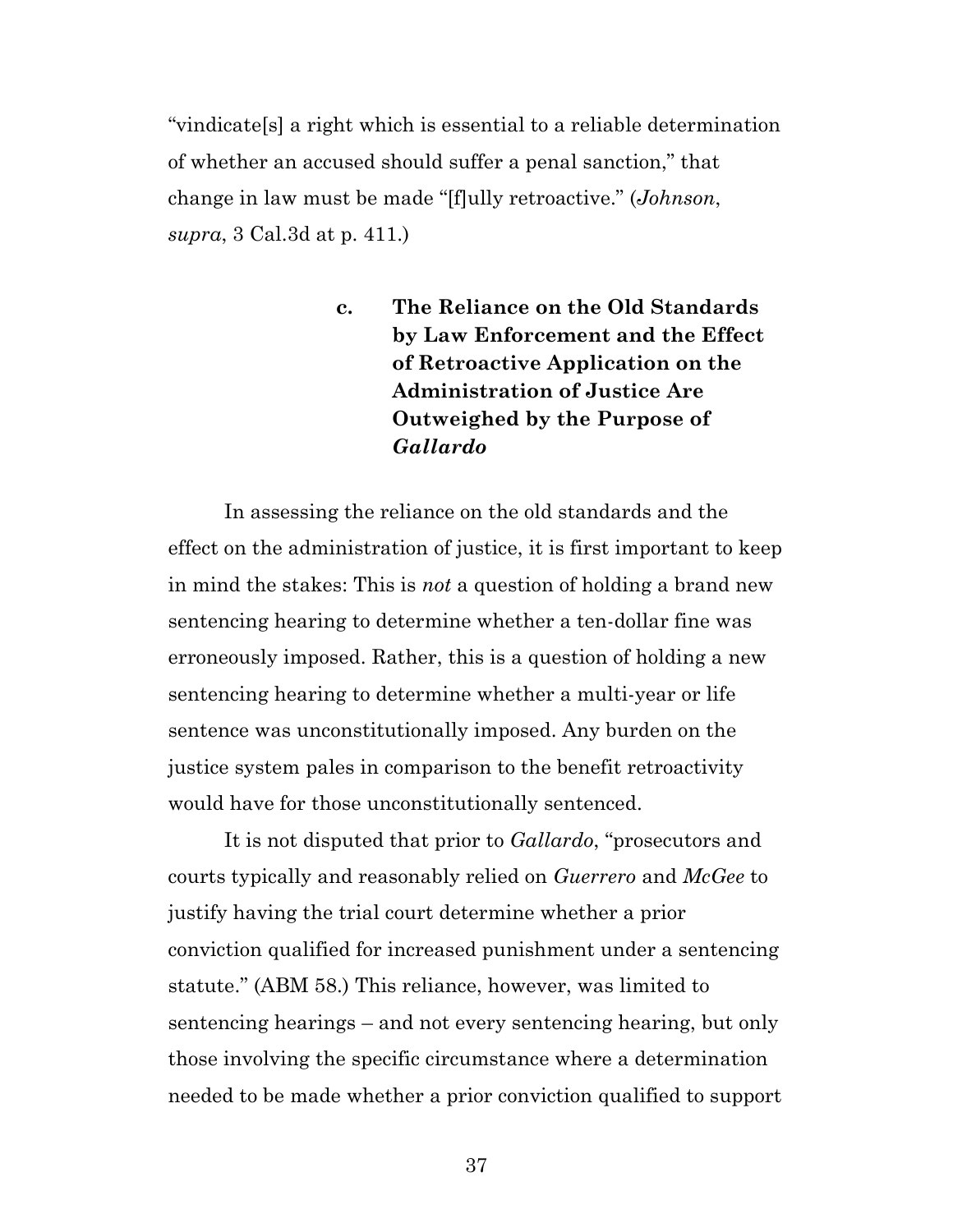an increased sentence.

Moreover, while respondent warns of "a costly and disruptive effect on the administration of justice," respondent fails to account for the limited documentation necessary to retroactively apply *Gallardo*. Indeed, except in those instances in which the prior offense was a divisible offense, a court would only need to compare the elements of the out-of-state offense with the elements of its California equivalent. (See *Descamps*, *supra*, 570 U.S. at p. 270 [the elements-centric approach prevents sentencing courts from "hav[ing] to expend resources examining (often aged) documents for evidence that a defendant admitted in a plea colloquy, or a prosecutor at trial, facts that, although unnecessary to the crime of conviction, satisfy an element of the relevant generic offense"].) Thus, unlike retroactive application of *Sanchez*, which would have required an entirely new trial – and still likely produced the same result – the effect on the administration of justice by retroactively applying *Gallardo*  would be quite limited.

In *Johnson*, the purpose of the change in law "strongly militate[d] in favor of retroactivity, and this factor often is conclusive even if there is a considerable burden on the administration of justice. [Citations.]" (*Johnson*, *supra*, 3 Cal.3d at p. 416.) Further, since the change in law in *Johnson*  established "a complete defense to the prosecutions in question, there [was] no substantial burden upon the administration of justice in the usual sense of costly retrials with stale evidence and forgetful witnesses." (*Id.* at p. 414.) Similarly, here, *Gallardo*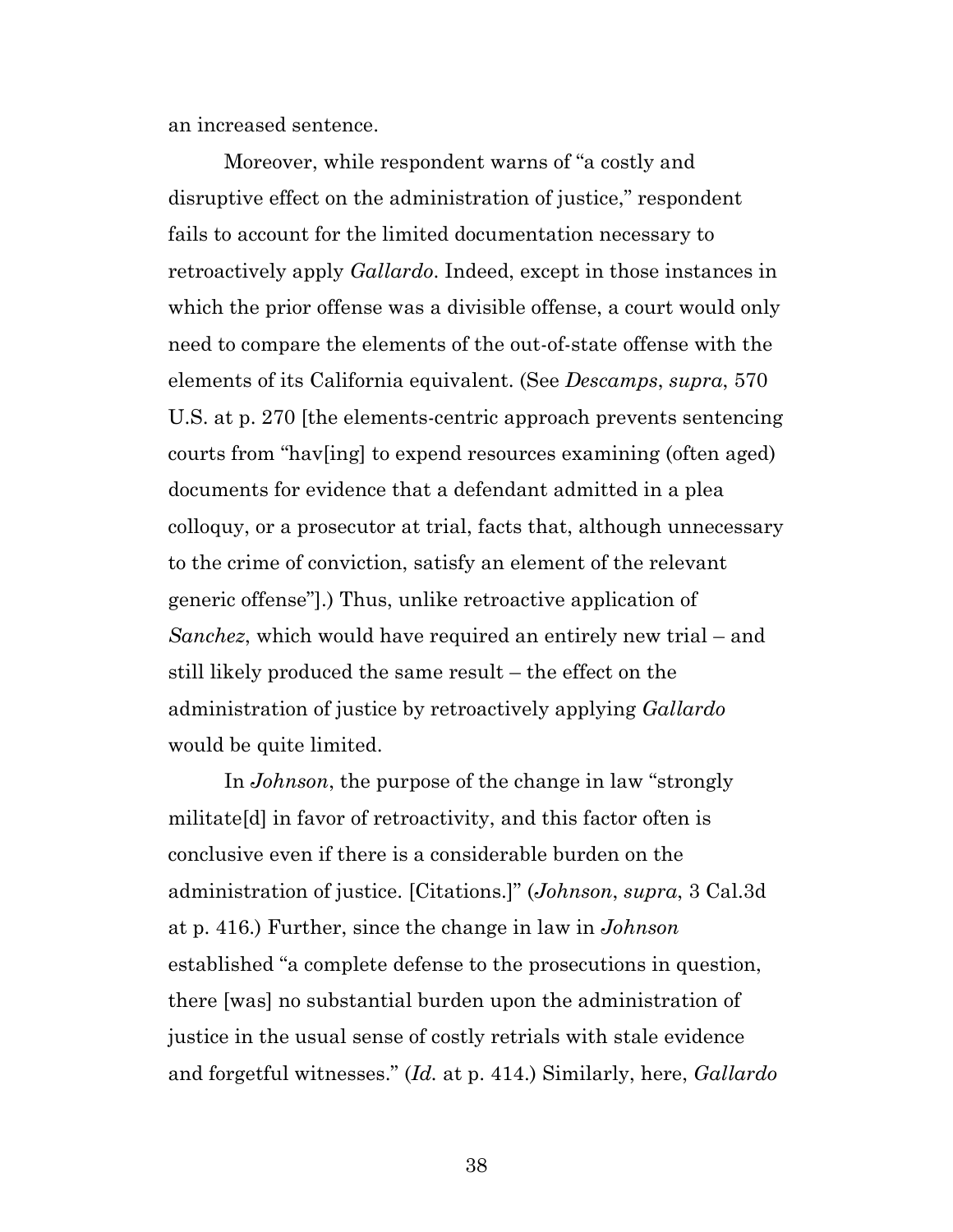– which operates as a complete defense where the sentencing court relied on extraneous underlying conduct from the prior offense – will not burden the administration of justice "in the usual sense" but will require only a very limited resentencing hearing.

<span id="page-38-0"></span>In *People v. Tenorio* (1970) 3 Cal.3d 89, which invalidated a statute that had precluded courts from striking prior convictions unless the prosecution had filed a motion to strike, this Court stated the change in law should be retroactive because it "relates only to sentencing and will not require any retrials." (*Id.* at p. 95, fn. 2; see *Haden*, *supra*, 49 Cal.App.5th at p. 1105 (conc. opn. of Tucher, J.).)

Respondent also argues, with respect to both state and federal tests, that this Court should reach its decision "in a way that recognizes the fundamental importance of preserving the finality of judgments…." (ABM 26; see ABM 31.) While finality may have its benefits to a criminal justice system,<sup>5</sup> notions of finality should not interfere with the correction of lengthy and life-long sentences that were imposed pursuant to unconstitutional procedures.

Thus, "the prosecutors' reliance on the former law and the burden retroactivity will place upon the judicial system" is not outweighed by "the purpose of the *Gallardo* rule, which ensures

 $\overline{a}$ 

<span id="page-38-2"></span><span id="page-38-1"></span><sup>5</sup> The idea that current notions of finality benefit society and the criminal justice system is not without its challengers. (See, e.g., Berman, *Re-Balancing Fitness, Fairness, and Finality for Sentences* (2014) 4 Wake Forest J. L. & Pol'y 151; Kim, *Beyond Finality: How Making Criminal Judgments Less Final Can Further the "Interests of Finality"* (2013) 2013 Utah L. Rev. 561.)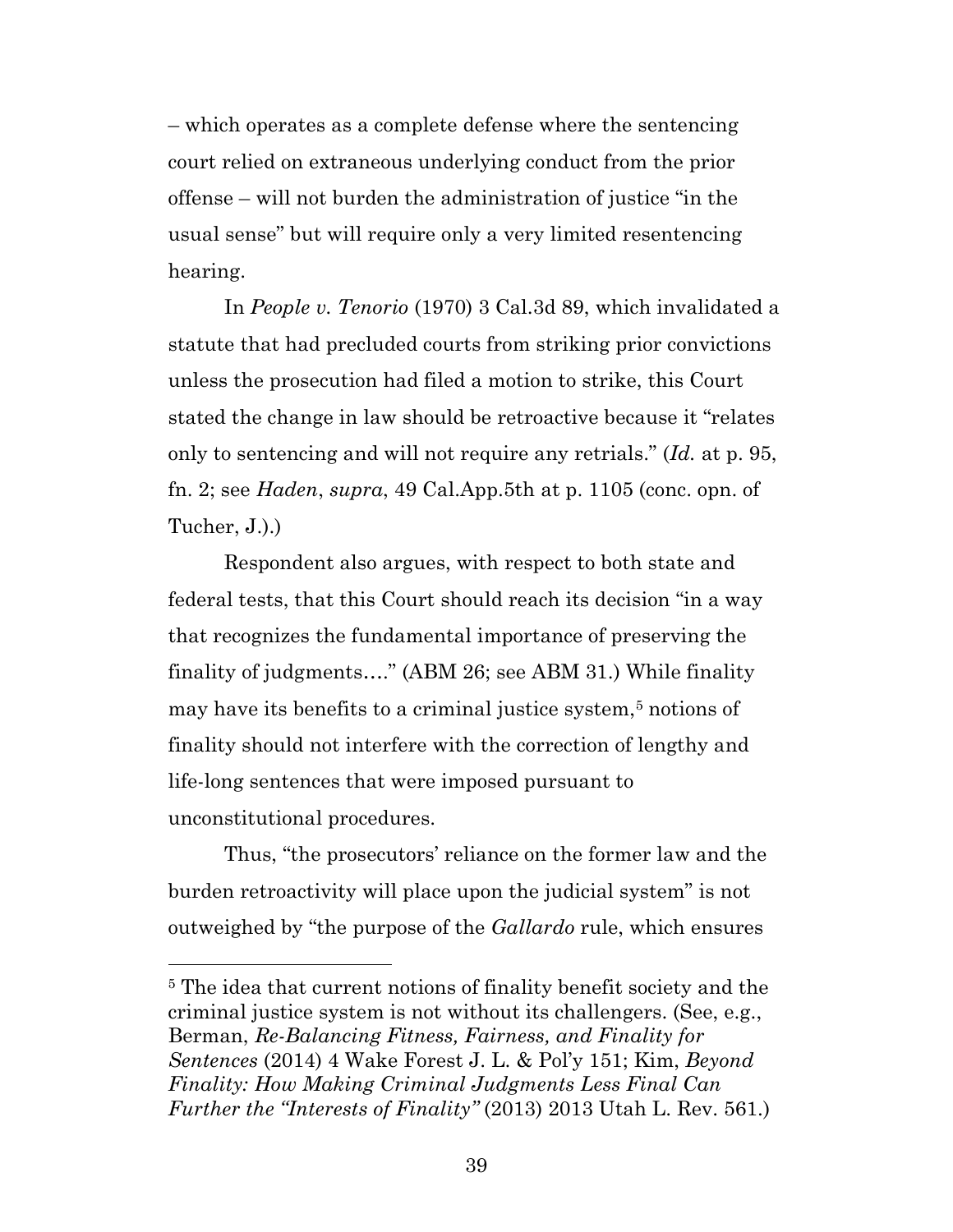that a defendant is sentenced fairly, in adherence to constitutional factfinding procedures, consistent with a defendant's Sixth [A]mendment and due process rights." (*Brown*, *supra*, 45 Cal.App.5th at p. 718; see *Johnson*, *supra*, 3 Cal.3d at p. 410.)

## <span id="page-39-0"></span>**B. Alternatively, Under State and Federal Tests, the Increase in Petitioner's Maximum Sentence Was Unauthorized and Is Therefore Subject to Retroactive Correction on Habeas**

Respondent argues that the unauthorized sentence exception may not be used to retroactively apply *Gallardo*  because the sentence would only be considered unauthorized upon a determination first that *Gallardo* is fully retroactive. (ABM 60-61.) Respondent is mistaken.

The change in law at issue here was not simply a statutory change in the law, such as recent legislation that has eliminated certain enhancements or made them discretionary. Rather, the change in law here recognized that the prior applicable rule of law was inconsistent with Sixth Amendment principles. (See *Gallardo*, *supra*, 4 Cal.5th at p. 124.)

Accordingly, the factual findings previously made to support imposition of punishment under recidivist sentencing schemes were in violation of the Sixth Amendment. Consequently, those sentences were unauthorized under the Sixth Amendment and may now be retroactively remedied. (*Brown*, *supra*, 45 Cal.App.5th at p. 714.)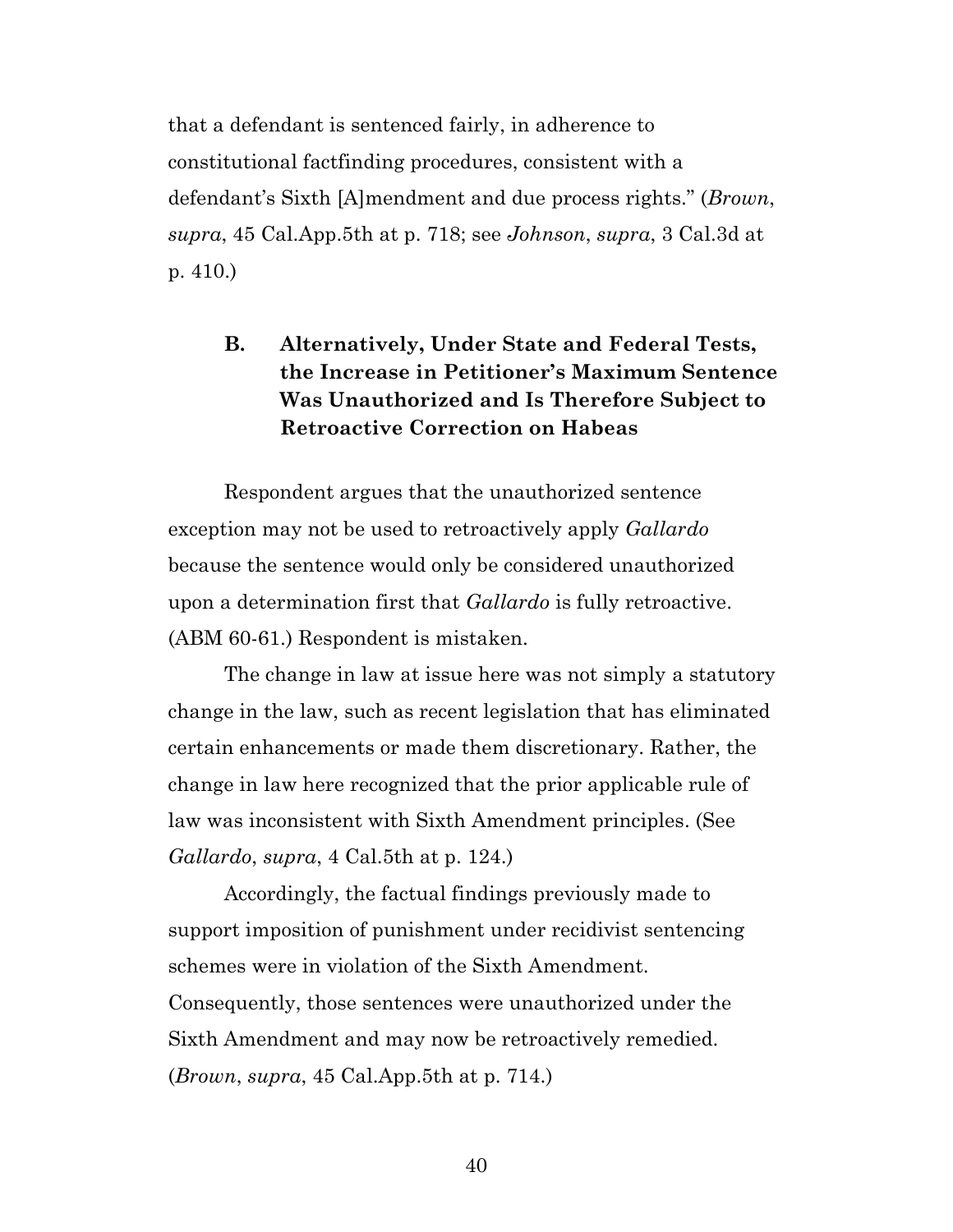Separately and additionally, the previously imposed sentences were unauthorized under *Apprendi* (Opening Brief on the Merits ("OBM") 39-40); respondent, however, neglected to address this argument.

*Apprendi* explicitly stated the boundaries of its ruling:

The judge's role in sentencing is constrained *at its outer limits* by the facts alleged in the indictment and found by the jury. Put simply, facts that expose a defendant to a punishment greater than otherwise legally proscribed were by definition "elements" of a separate legal offense.

<span id="page-40-0"></span>(*Apprendi*, *supra*, 530 U.S. at p. 483, fn. 10, emphasis added.)

Thus, even under *Apprendi*, there was no room for judicial factfinding that extended beyond identifying "the facts alleged in the indictment and found by the jury." (*Apprendi*, *supra*, 530 U.S. at p. 483, fn. 10.)

<span id="page-40-1"></span>In *Wilson v. Knowles*, *supra*, 638 F.3d 1213, the Ninth Circuit, while acknowledging some reasonable disagreement about the boundaries of *Apprendi*, nevertheless found that "[i]t would be unreasonable to read *Apprendi* as allowing a sentencing judge to find the kinds of disputed facts at issue [in the case before it] – such as the extent of the victim's injuries and how the accident occurred." (*Id.* at p. 1215, footnote omitted.) The Ninth Circuit explained, "The judge's fact-finding seven years after the 1993 conviction extended beyond any reasonable interpretation of the prior conviction exception." (*Ibid*.) The court further elaborated, "It is utterly unreasonable to hold that what a judge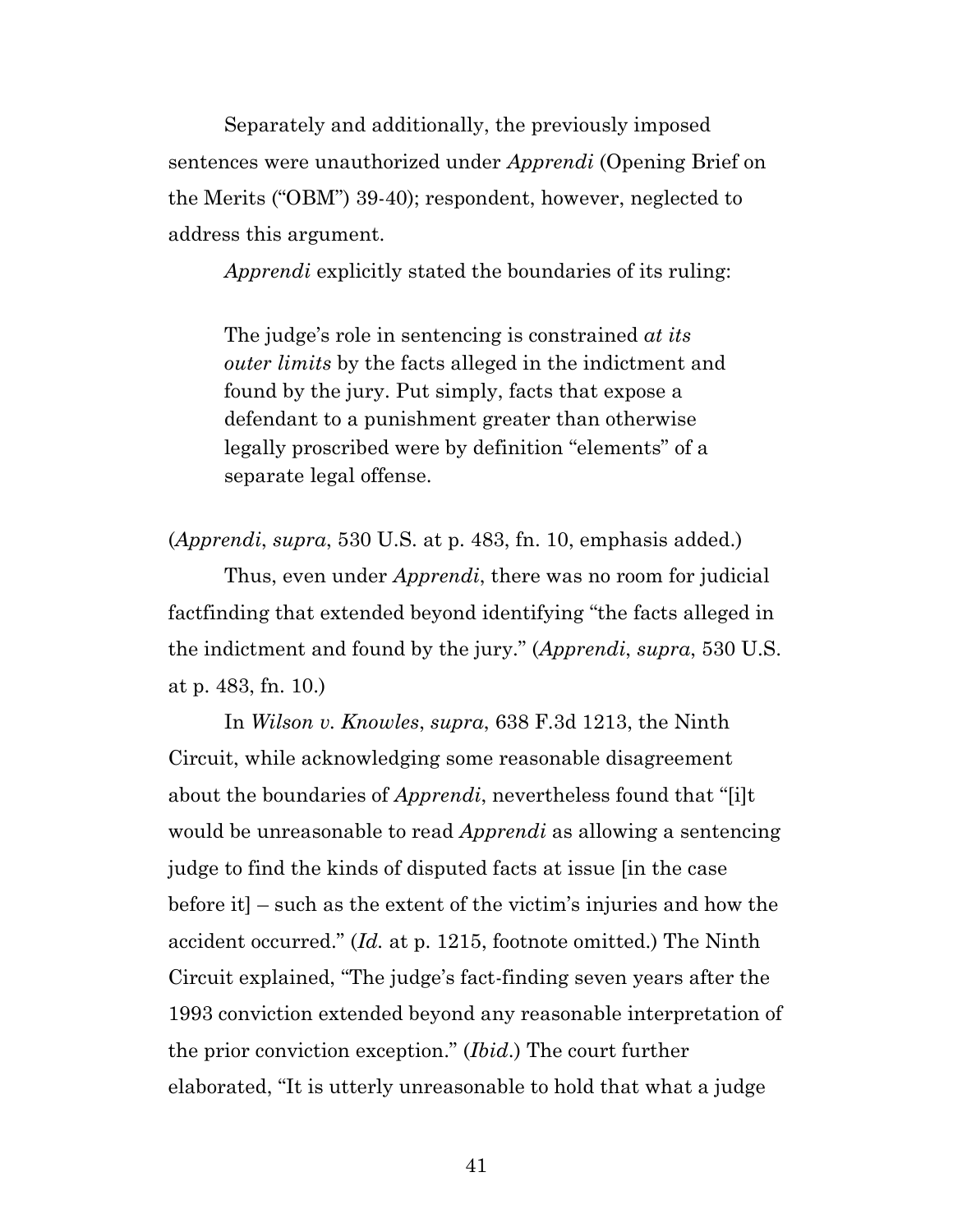<span id="page-41-1"></span>in 2000 imagines might have happened in 1993 is the same as a conviction in 1993." (*Id.* at p. 1216.) To emphasize the point even further, the court explained, "No reasonable judge could hold that the *Apprendi* exception was satisfied by a California court, 7 years after the criminal proceedings were completed, making a guess as to what could have been proved if the 1993 prosecution of [the defendant] had been different." (*Ibid*.)

Moreover, this Court, in previously discussing *Apprendi*, noted that " 'the relevant inquiry' " under *Apprendi* is whether " 'the required finding expose[s] the defendant to a greater punishment than that authorized by the jury's guilty verdict[.]' If so, regardless of whether a state labels the fact a sentencing factor or an element of an offense, the Sixth Amendment requires that it be proven to a jury beyond a reasonable doubt." (*People v. Anderson* (2009) 47 Cal.4th 92, 106 (*Anderson*), quoting *Apprendi*, *supra*, 530 U.S. at p. 495.)

<span id="page-41-2"></span><span id="page-41-0"></span>Given this understanding of *Apprendi*, it is plain that factfinding by the sentencing court (as opposed to identification of facts necessarily found by the jury or admitted by the defendant) violated the Sixth Amendment jury trial right *under Apprendi*. Thus, any sentence imposed after *Apprendi* based on factfinding by the sentencing court was unauthorized under Sixth Amendment jury trial right as set forth in *Apprendi*.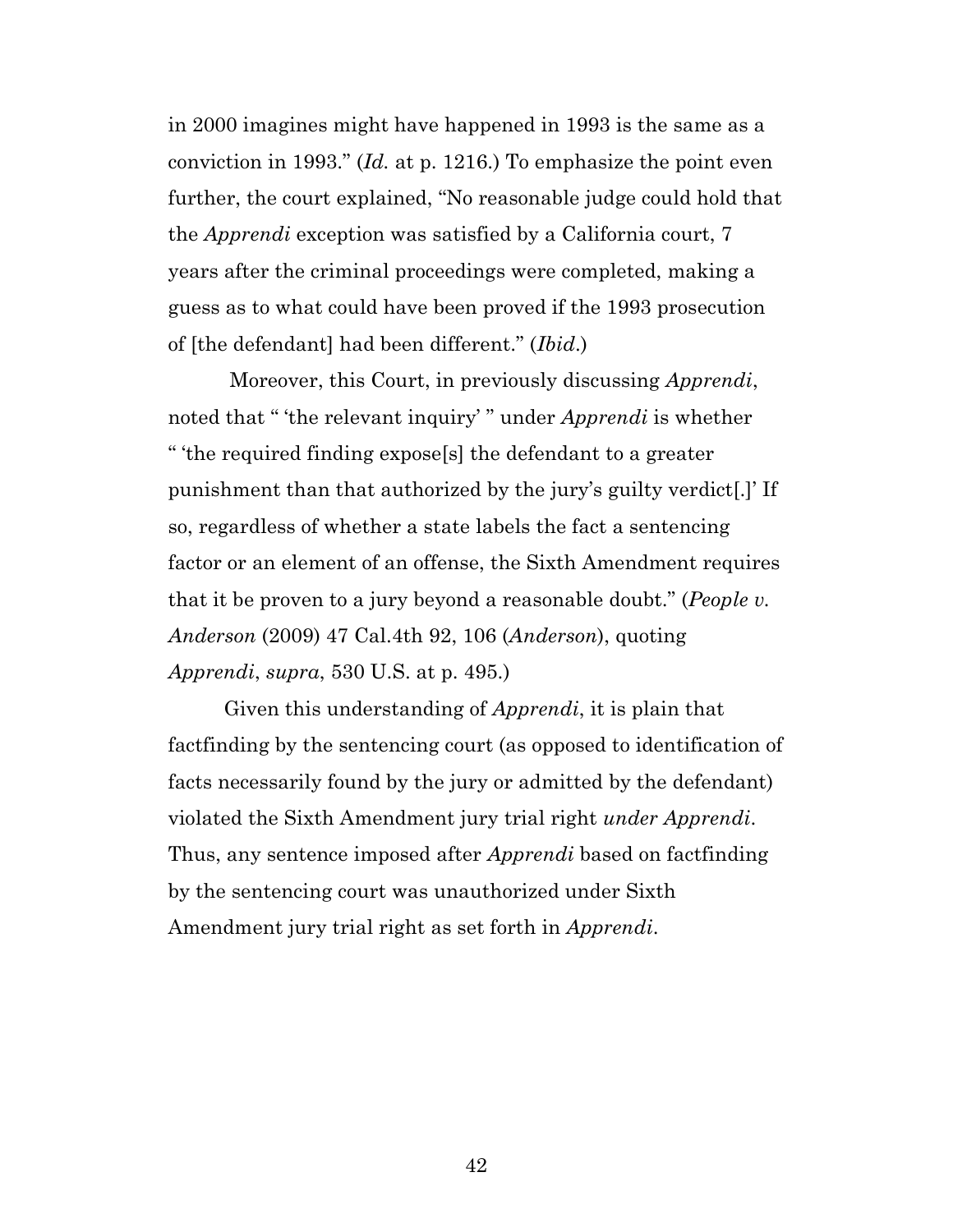## <span id="page-42-1"></span>**C. Alternatively, Under State and Federal Tests,**  *Gallardo* **Is Retroactive to Judgments That Became Final After** *Taylor* **or** *Apprendi* **Because**  *Gallardo* **Was Dictated by Those Prior Cases**

Because *Gallardo* and *Descamps* were derivative of *Taylor*  and *Apprendi*, the test set forth in *In re Gomez* (2009) 45 Cal.4th 650 (*Gomez*) supports retroactive application of *Gallardo* to those cases not yet final at the time *Taylor*, or alternatively *Apprendi*, was decided. (OBM 40.)

<span id="page-42-0"></span>Respondent argues *Taylor* "turned on statutory interpretation, not the Sixth Amendment jury trial guarantee, and mentioned the right to a jury trial only once in a hypothetical question about the practical difficulties of a contrary approach." (ABM 34, citing *Taylor*, *supra*, 495 U.S. at pp. 578, 601-602.) *Taylor*'s explanation, however, that the categorical approach avoids findings by trial court which a defendant potentially "could . . . challenge . . . as abridging his right to a jury trial" (*Taylor*, *supra*, 495 U.S. at p. 601) plainly illustrates that Sixth Amendment concerns were considered in the United States Supreme Court's decision to adopt a categorical approach.

Indeed, even *Descamps* stated one of the grounds for its decision in *Taylor* was the elements-centric approach "avoids the Sixth Amendment concerns that would arise from sentencing courts' making findings of fact that properly belong to juries." (*Descamps*, *supra*, 570 U.S. at p. 267.) Accordingly, respondent's argument as to the reasoning underlying *Taylor* is undercut by the United States Supreme Court's own explanation of its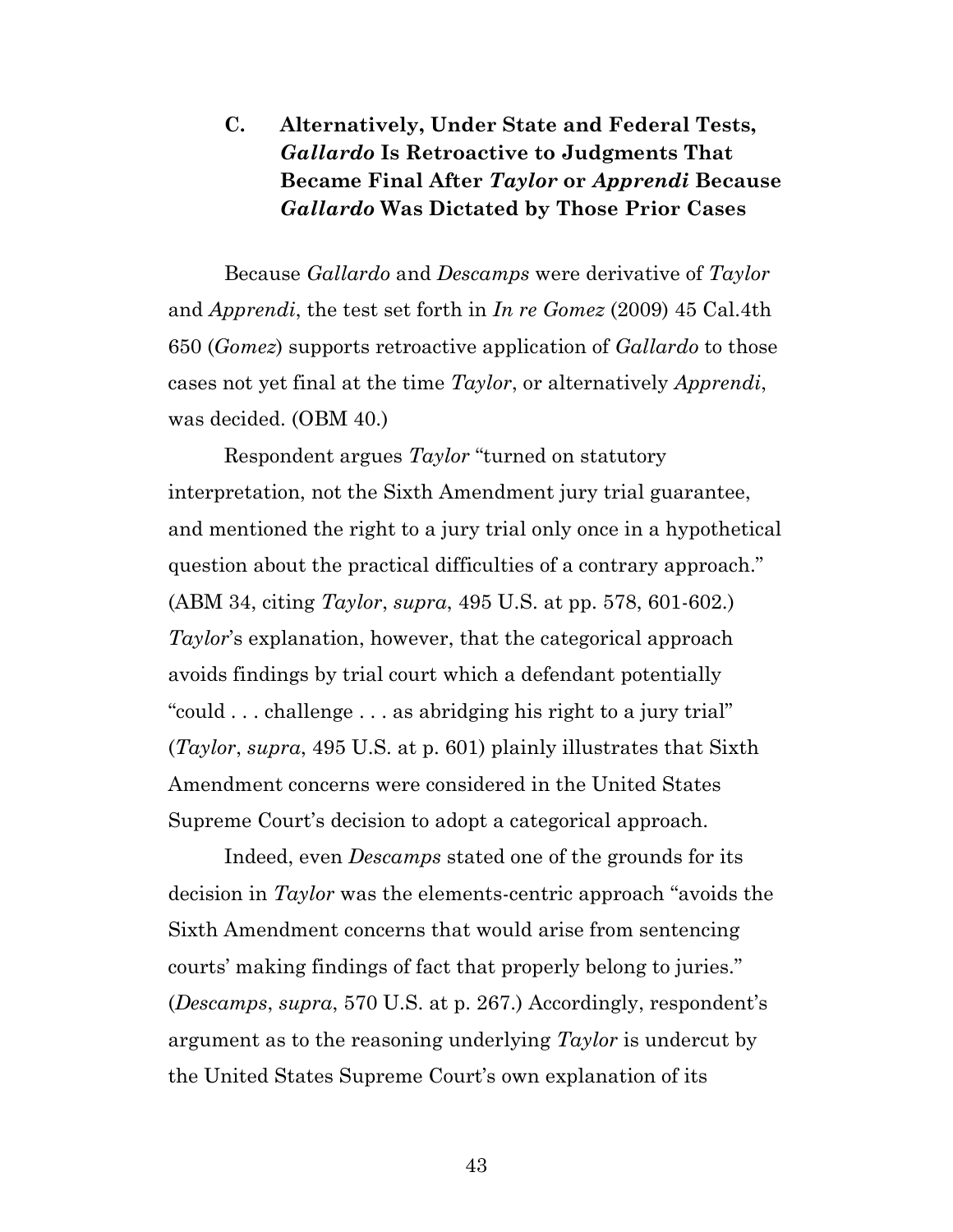reasoning underlying *Taylor*.

Similarly, regarding *Apprendi*, *Descamps* noted *Apprendi* had already held that " '[o]ther than the fact of a prior conviction, any fact that increases the penalty for a crime beyond the prescribed statutory maximum must be submitted to a jury, and proved beyond a reasonable doubt.' " (*Descamps*, *supra*, 570 U.S. at p. 269, quoting *Apprendi*, *supra*, 530 U. S. at p. 490.)

<span id="page-43-0"></span>Indeed, as noted previously, *Apprendi* explicitly stated the boundaries of its ruling: "The judge's role in sentencing is constrained *at its outer limits* by the facts alleged in the indictment and found by the jury." (*Apprendi*, *supra*, 530 U.S. at p. 483, fn. 10, emphasis added.) Thus, any factfinding beyond identifying "the facts alleged in the indictment and found by a jury" was unconstitutional under *Apprendi*.

<span id="page-43-1"></span>Further, as discussed previously (see Argument I.C, *ante*), the Ninth Circuit has previously found that an interpretation of *Apprendi* as allowing for factfinding is "unreasonable." (*Wilson v. Knowles*, *supra*, 638 F.3d at p. 1215.)

For these reasons, even *Descamps* acknowledged it was not breaking new ground; rather, it found prior "caselaw explaining the categorical approach and its 'modified' counterpart all but resolves this case." (*Descamps*, *supra*, 570 U.S. at p. 260.) For the same reasons, *Gallardo* was dictated by prior case law and must be found retroactively applicable to cases that became final after *Taylor* or, alternatively, after *Apprendi*.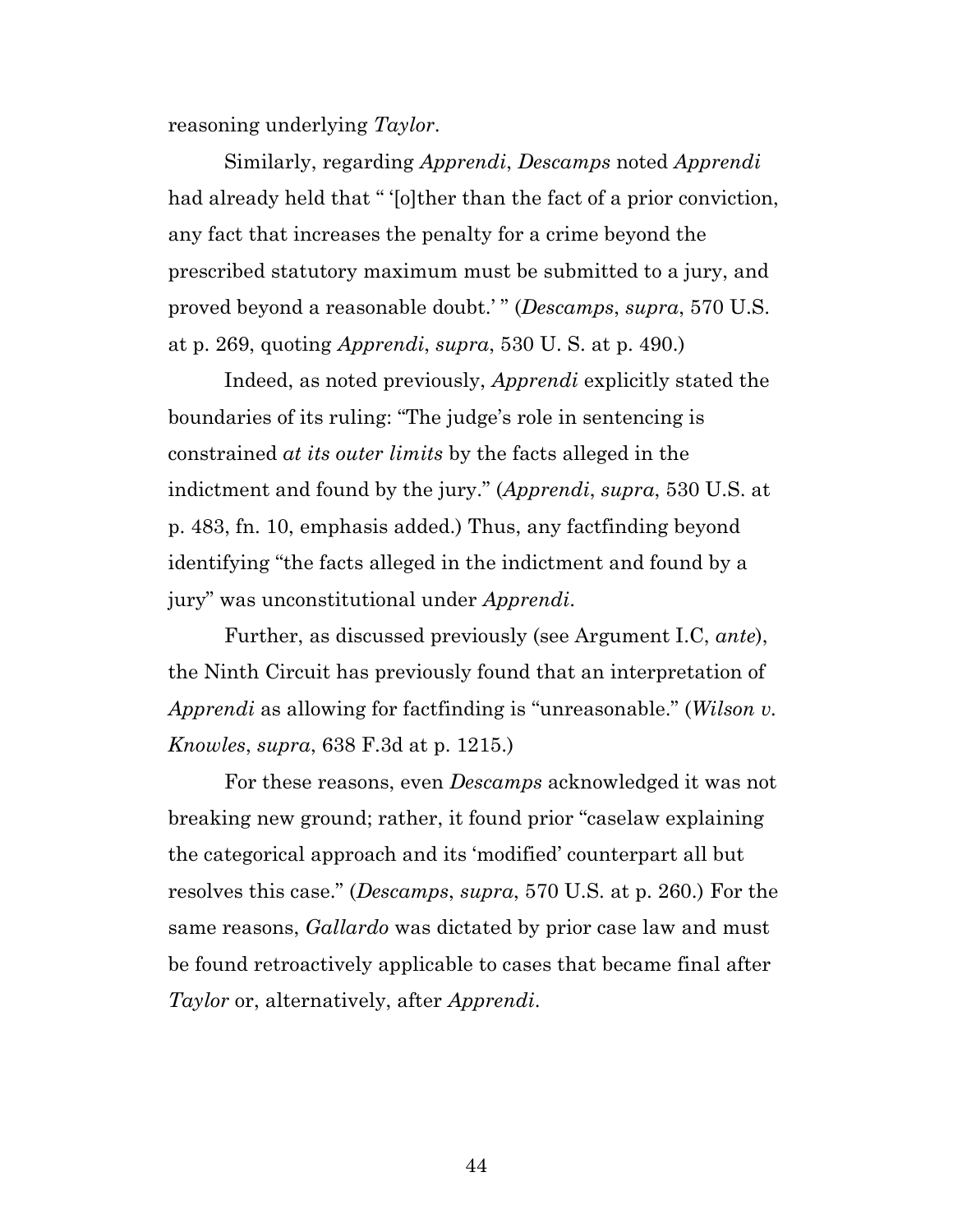## **D. Alternatively,** *Gallardo* **Is Retroactive to Final Judgments Under the Federal Test for Retroactivity**

*Gallardo* is alternatively retroactive to final judgments under the federal *Teague* test because *Gallardo* is a substantive rule of criminal law or, alternatively, because it is a watershed rule of criminal procedure. (OBM 46.)

## **1.** *Gallardo* **Is a Substantive Rule Because It Alters the Range of Conduct, Prohibits Punishment for a Class of Defendants, and Controls the Outcome of the Case**

For the same reasons argued as to why *Gallardo* is substantive under the state test, *Gallardo* is also substantive under the federal test.

<span id="page-44-3"></span><span id="page-44-0"></span>Respondent argues *Gallardo* cannot be considered substantive because "this Court has recognized that *Apprendi* – which *Gallardo* extended – announced a procedural rule." (ABM 37, citing *Anderson*, *supra*, 47 Cal.4th at p. 118; see also *Jones v. Smith* (9th Cir. 2000) 231 F.3d 1227, 1237.) *Anderson*'s assertion that *Apprendi* was procedural relied upon a holding by the United States Supreme Court that the rule announced in *Ring v. Arizona* (2002) 536 U.S. 584 (*Ring*) – which held any aggravating circumstances necessary for the imposition of the death penalty needed to be found by a jury – was procedural. (*Anderson*, *supra*, 47 Cal.4th at p. 118, citing *Schriro*, *supra*, 542 U.S. 348.)

<span id="page-44-2"></span><span id="page-44-1"></span>But *Gallardo* specifically rejected the idea that its holding merely amounted to the allocation of decision-making authority;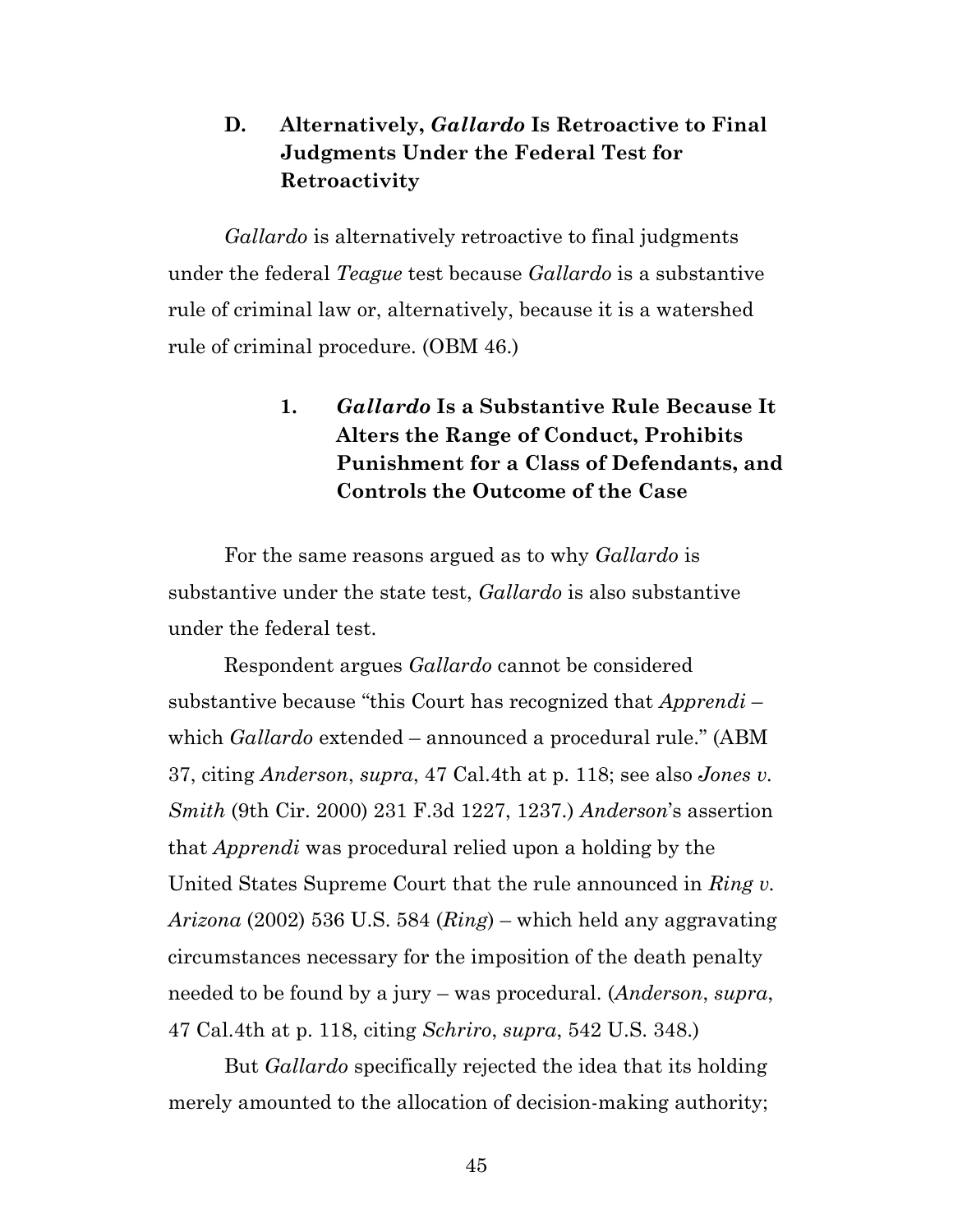rather, it explained that the prohibition on factfinding applies to *both* judges *and* juries. (*Gallardo*, *supra*, 4 Cal.5th at pp. 138- 139.)

<span id="page-45-1"></span><span id="page-45-0"></span>Additionally, respondent's attempt to distinguish this case from *Montgomery v. Louisiana* (2016) 577 U.S. \_\_\_ [136 S.Ct. 718; 193 L.Ed. 2d 599] (*Montgomery*) – which addressed retroactive application of *Miller v. Alabama* (2012) 567 U.S. 460 (*Miller*) – fails because the class created by *Montgomery* is analogous to the class created by *Gallardo*. Respondent argues that, unlike *Montgomery,* a class cannot be defined as having been created under *Gallardo* "except in a circular fashion as those persons whose record of prior conviction now fails to satisfy the newlyrecognized procedure under the Sixth Amendment's jury trial guarantee." (ABM 42.) Respondent's distinction is incorrect.

<span id="page-45-2"></span>*Miller* held "the Eighth Amendment forbids a sentencing scheme that mandates life in prison without possibility of parole for juvenile offenders. [Citation.]" (*Miller*, *supra*, 567 U.S. at p. 479.) *Montgomery*, in finding *Miller* substantive, characterized the class of persons affected by *Miller* as "juvenile offenders whose crimes reflect the transient immaturity of youth. [Citation.]" (*Montgomery*, *supra*, 136 S.Ct. at p. 734.) *Miller* had used that phrase – " 'transient immaturity' " – to distinguish some juvenile offenders from the " 'rare juvenile offender whose crime reflects irreparable corruption.' " (*Miller*, *supra*, 467 U.S. at pp. 479-480, citations omitted.)

Accordingly, in defining the class of persons affected by *Miller*, *Montgomery* employed reasoning analogous to the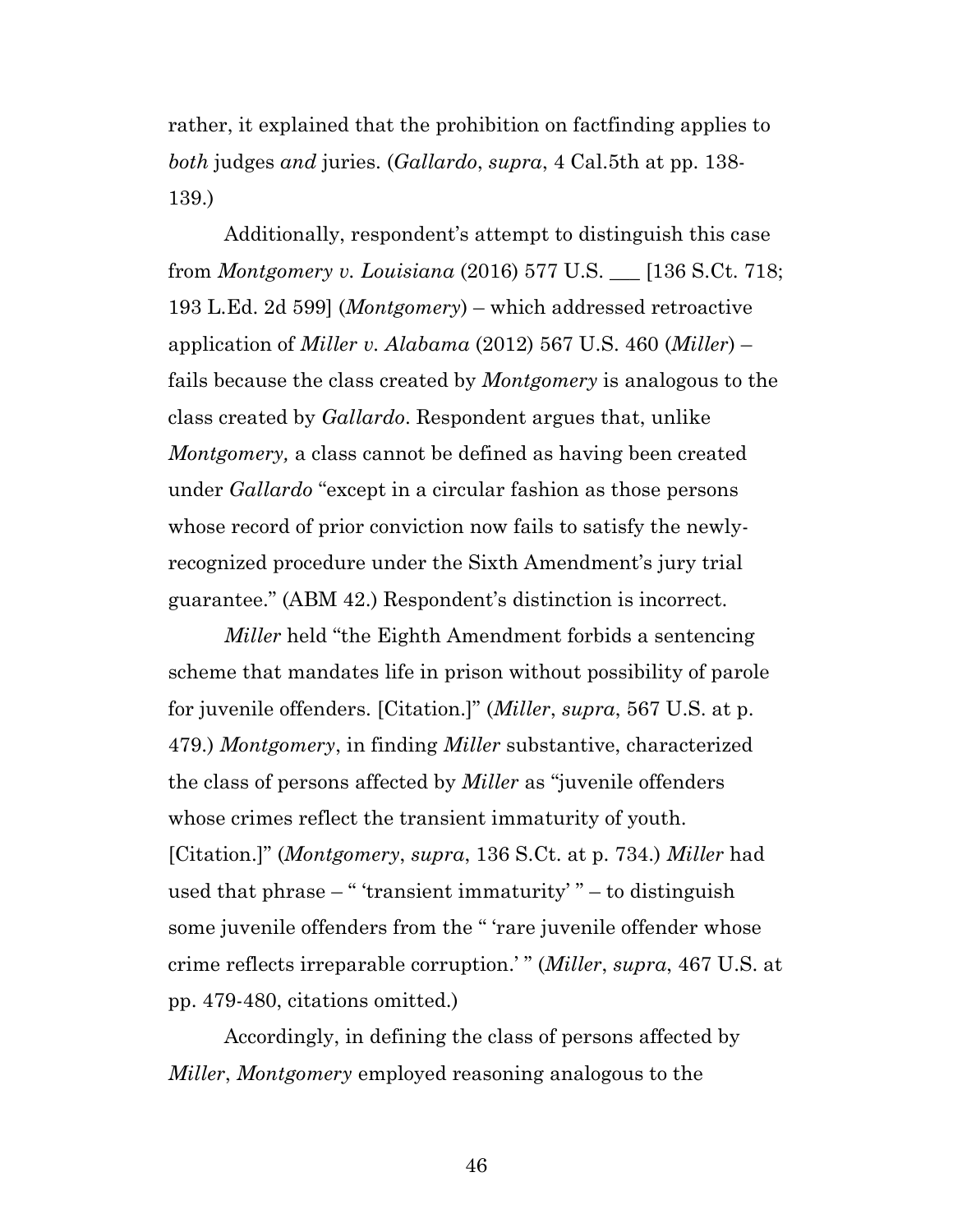<span id="page-46-1"></span>reasoning employed herein to define the class of persons affected by *Gallardo*. *Miller* created a class of persons because the lifewithout-parole sentence was only constitutional when imposed for some crimes – those reflecting "irreparable corruption" – and was unconstitutional when imposed for other crimes – those reflecting "the transient immaturity of youth." (*Montgomery*, *supra*, 136 S.Ct. at p. 734.) Similarly, *Gallardo* created a class of persons because the recidivist sentence was only constitutional when imposed for some crimes – those crimes necessarily involving conduct corresponding to the elements of qualifying California offenses – and was unconstitutional when imposed for other crimes – those that do not necessarily involve conduct corresponding to the elements of qualifying California offenses.

<span id="page-46-2"></span><span id="page-46-0"></span>Respondent's criticism of the Ninth Circuit's decision in *Allen v. Ives* (9th Cir. 2020) 950 F.3d 1184 (*Allen*) also fails. (See ABM 42-44.) *Allen* found *Descamps* and *Mathis* to be retroactive because they "alter[ ] 'the range of conduct ... that the law punishes' and not 'only the procedures used to obtain the conviction.' " (*Allen*, *supra*, 950 F.3d at p. 1192, quoting *Welch*, *supra*, 136 S.Ct. at p. 1266.) Respondent directed this Court to the dissenting opinion in *Allen* that asserted "*Descamps* and *Mathis* 'regulate[d] only the manner of determining a defendant's qualification for a sentencing enhancement.' " (ABM 43, quoting *Allen*, *supra*, 950 F.3d at p. 1192 (dis. opn. of Callahan, J.), quotation marks omitted by respondent.) As discussed previously, however, by changing what conduct could be considered – from extraneous conduct underlying the prior offense to conduct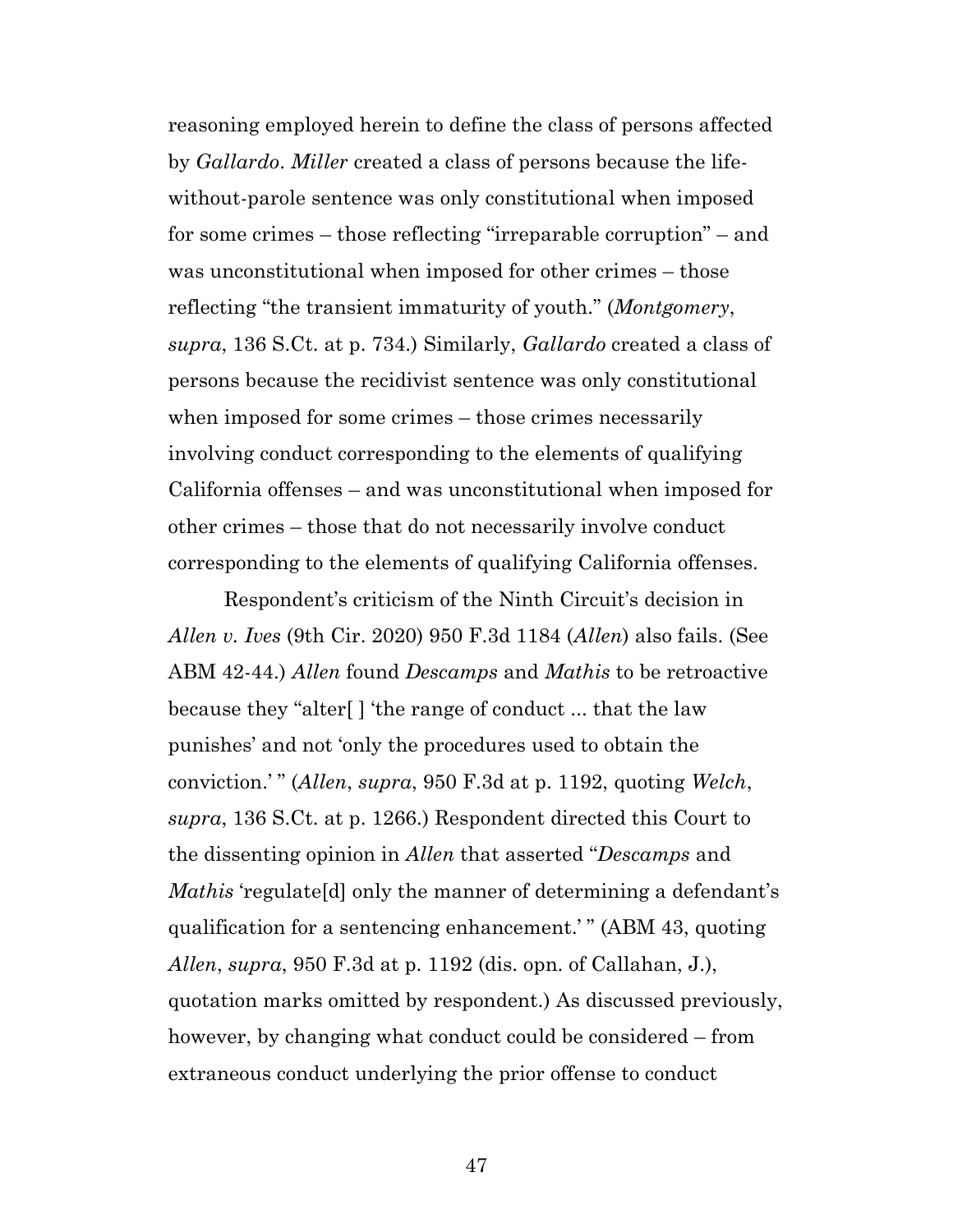*necessary* to the prior offense – *Gallardo* changed and altered the range of punishable conduct.

## <span id="page-47-0"></span>**2. Alternatively,** *Gallardo* **Announced a New Watershed Rule of Criminal Procedure**

Alternatively, even if this Court concludes *Gallardo* is primarily a procedural rule, it must be applied retroactively because it is a watershed rule of criminal procedure. (See *Teague*, *supra*, 489 U.S. at p. 311.)

Respondent argues *Gallardo* did not announce a watershed rule of criminal procedure because "it is not a rule that is necessary to prevent an impermissibly large risk of inaccurate conviction or unmerited punishment." (ABM 44.) Respondent is mistaken.

<span id="page-47-1"></span>As this Court has previously noted, retroactivity under the federal test depends upon the "practical result" of the change in law. (*Trujeque*, *supra*, 61 Cal.3th at p. 251.) Here, retroactive application of the rule announced in *Gallardo* – the prohibition of reliance on conduct underlying but extraneous to the prior offense – has the practical effect of eliminating recidivist sentences for defendants whose past conduct was not constitutionally proven to qualify for those recidivist sentences. Because there are a number of defendants, such as Milton*,* who are serving a sentence based on extraneous prior conduct that sentencing courts can no longer rely upon, retroactive application is necessary to prevent further incarceration premised on unconstitutional grounds. In other words, Milton and others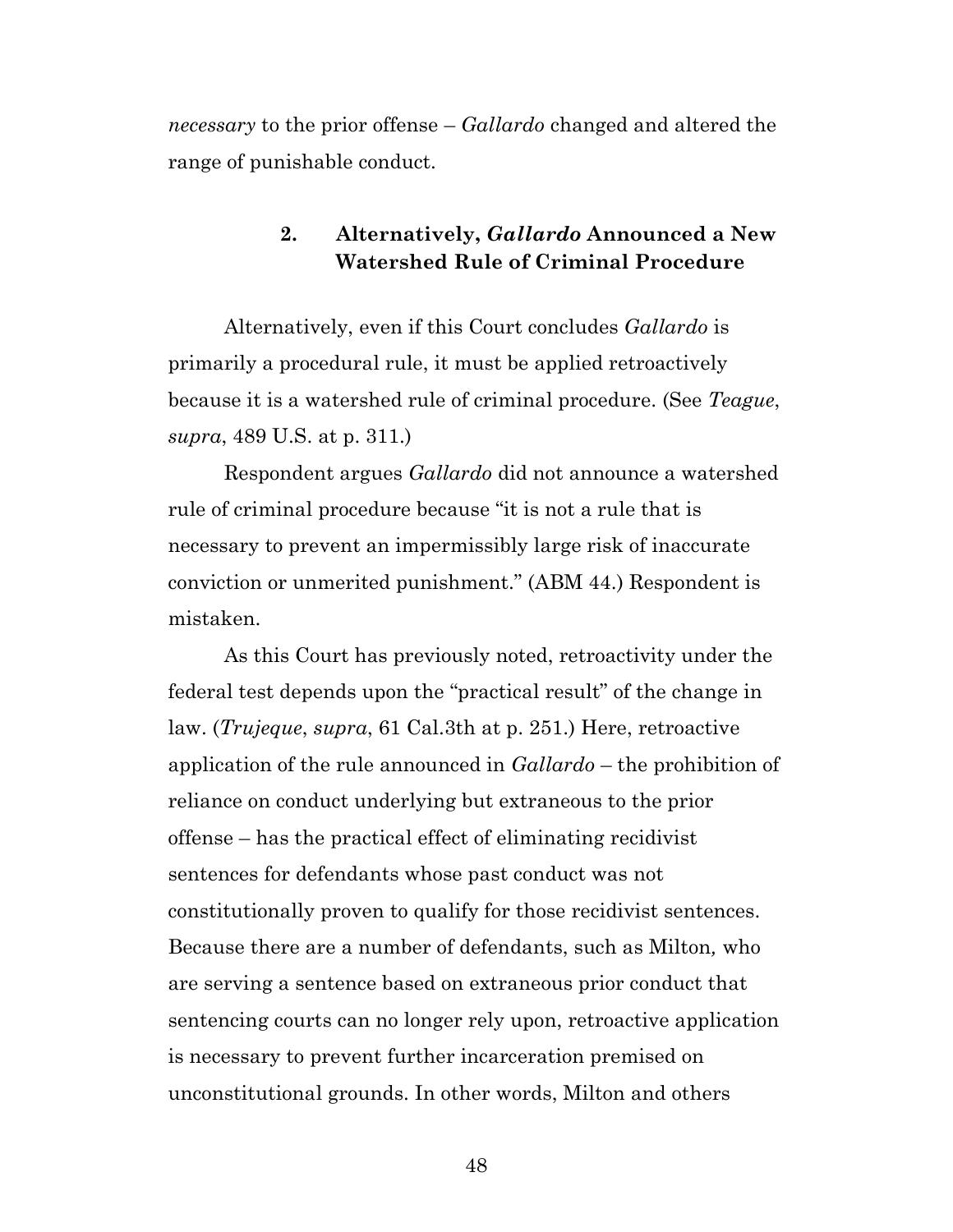<span id="page-48-0"></span>similarly situated have been "improperly deprived of [their] liberty" such that retroactive application is the only appropriate remedy. (*Brown*, *supra*, 45 Cal.App.5th at p. 712.)

#### **II. The Remedy**

Respondent argues that, upon a determination that *Gallardo* applies retroactively, the matter should be remanded " 'to permit the trial court to make the relevant determinations about what facts defendant admitted in entering h[is] plea' and what facts were necessarily found by the jury." (AMB 61, quoting *Gallardo*, *supra*, 4 Cal.5th at pp. 136, 138.)

As set forth below, because – even under a narrow reading of *Gallardo* – neither of Milton's prior Illinois convictions qualifies as a violent or serious felony, remand is unnecessary to allow the sentencing court to hunt for "stipulated facts [that] will demonstrate firearm use or some other fact that qualifies his conviction as serious or violent." (ABM 62.)

#### <span id="page-48-1"></span>**A. The Armed Robbery**

Milton was convicted by a jury of armed robbery. (*People v. Milton* (2019) 42 Cal.App.5th 977, 982 (*Milton*).) Because robbery in Illinois does not require a specific intent to permanently deprive the owner of the property, an Illinois robbery conviction by itself does not qualify as a serious or violent felony in California. (*Id.* at p. 983; see OBM 15, fn. 4.) The robbery could, however, qualify as a serious or violent felony if a gun was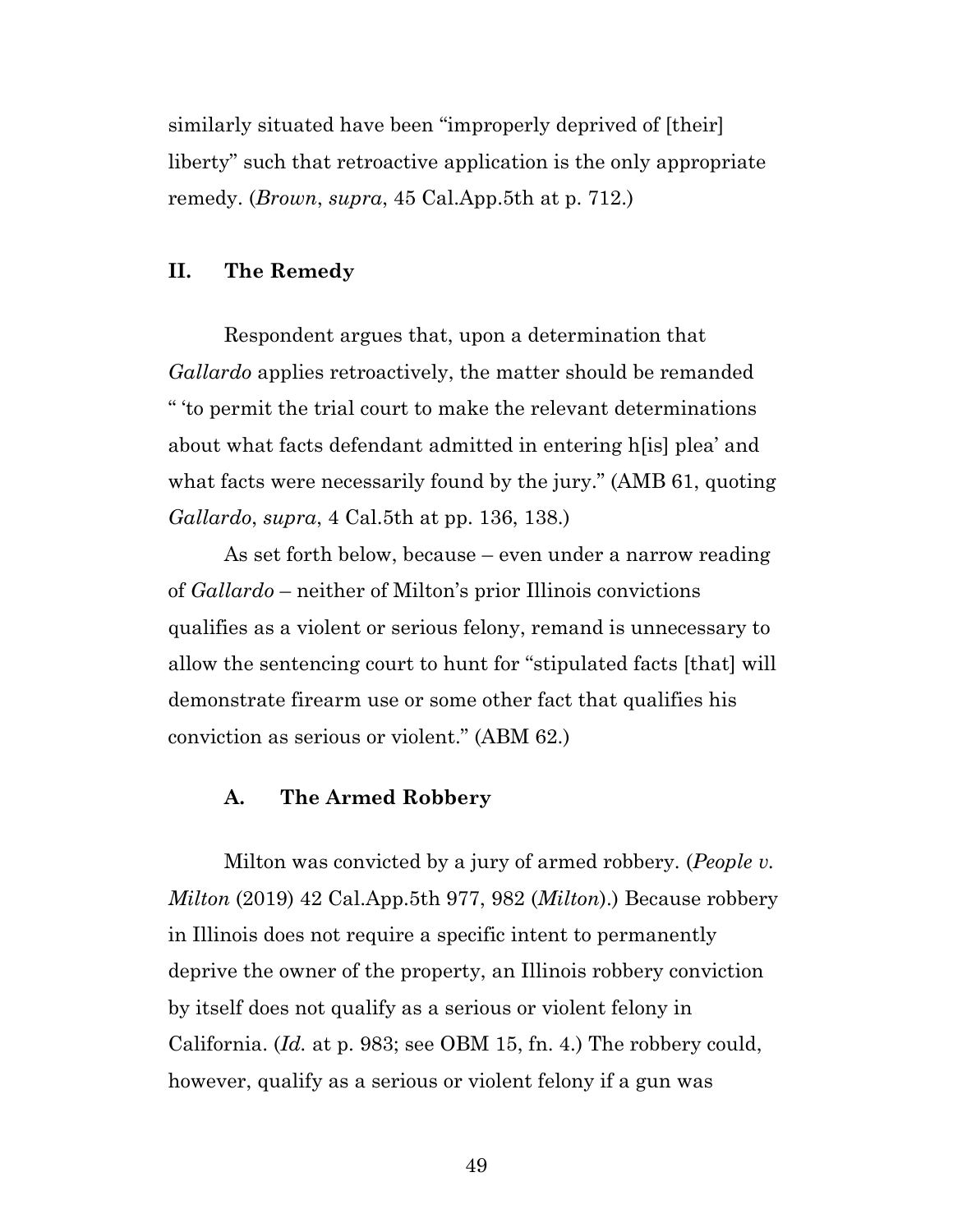<span id="page-49-1"></span>personally used. (Pen. Code,  $\S 1192.7$ , subd. (c)(1).) At the time of Milton's Illinois armed robbery conviction, however, armed robbery could be committed by merely *possessing* a gun during the robbery. (Former Ill. Rev. Stats., ch. 38, § 18-2(a).)

<span id="page-49-2"></span><span id="page-49-0"></span>Accordingly, the sentencing court in the instant matter found that "it could look 'beyond the record … to determine what really happened.'" (*Milton*, *supra*, 42 Cal.App.5th at p. 984.) Upon retroactive application of *Gallardo*, however, the sentencing court would be restricted to identifying what the jury *necessarily* found in rendering its verdict.

As *Descamps* noted, and as this Court quoted, " 'the only facts the court can be sure the jury so found are those constituting elements of the offense.' " (*Gallardo*, *supra*, 4 Cal.5th at p. 2017, quoting *Descamps*, *supra*, 540 U.S. at pp. 269-270.) Thus, because the elements of an Illinois armed robbery do not satisfy the elements of a serious or violent felony, any remand for further factfinding on this conviction is unnecessary.

#### **B. The Simple Robbery**

Milton entered a plea of guilty to the simple robbery. (*Milton*, *supra*, 42 Cal.App.5th at p. 982.) Again, because robbery in Illinois does not require a specific intent to permanently deprive the owner of the property, an Illinois robbery conviction by itself does not qualify as a serious or violent felony in California. (*Id.* at p. 983; see OBM 15, fn. 4.) Thus, again, the robbery only qualifies as a serious or violent felony if a gun was personally used. (Pen. Code,  $\S 1192.7$ , subd. (c)(1).)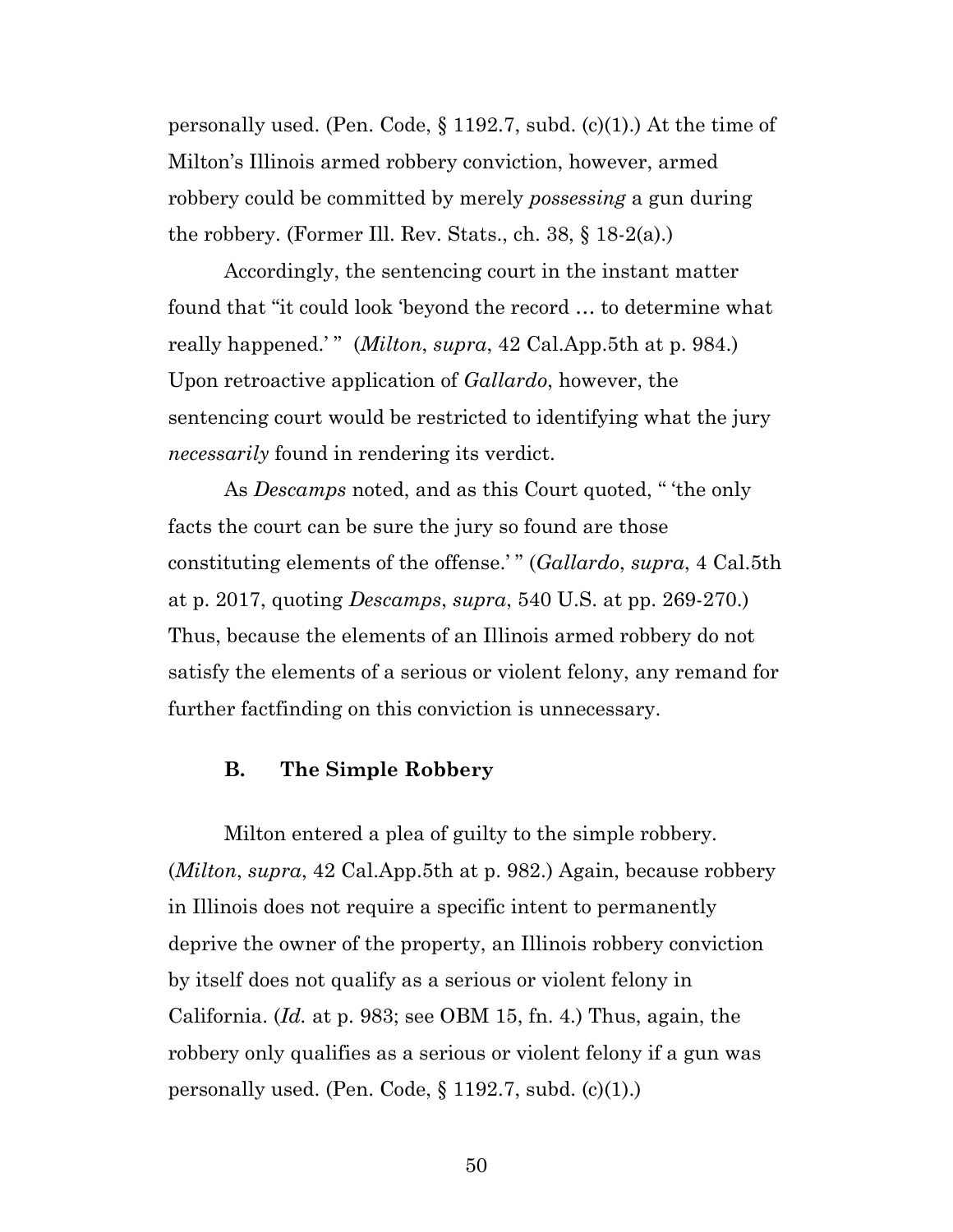<span id="page-50-0"></span>The prosecutor at the Illinois sentencing hearing "stated Milton approached the victim 'with a weapon, threaten[ed] him, and … [the victim] lost his entire paycheck to Mr. Milton.' " (*Milton*, *supra*, 42 Cal.App.5th at p. 982, brackets and ellipses added by *Milton*.) The Illinois sentencing court said "it had received 'stipulated facts' for the case, which 'indicated that the victim … left the … [market] after cashing his check. He was stopped. Money was demanded from the victim by … Milton … who possessed a handgun. And the sum of three hundred thirtyeight dollars was taken from the victim ... .'" (*Id.* at pp. 982-983, brackets and ellipses added by *Milton*.) In addressing Milton directly, however, the sentencing court asserted that Milton "held a gun – a loaded gun – upon an individual." (*Id.* at p. 983.)

Even under a narrow reading of *Gallardo*, however, the sentencing court in the instant case would be limited to the stipulated facts. Because the stipulated facts only reflected possession of a firearm as opposed to personal use of a firearm, the prior conviction does not in any manner qualify as a prior serious or violent felony.

If the stipulations may not be considered under *Gallardo*, remand is also unnecessary because Illinois robbery does not qualify as a serious or violent felony in California.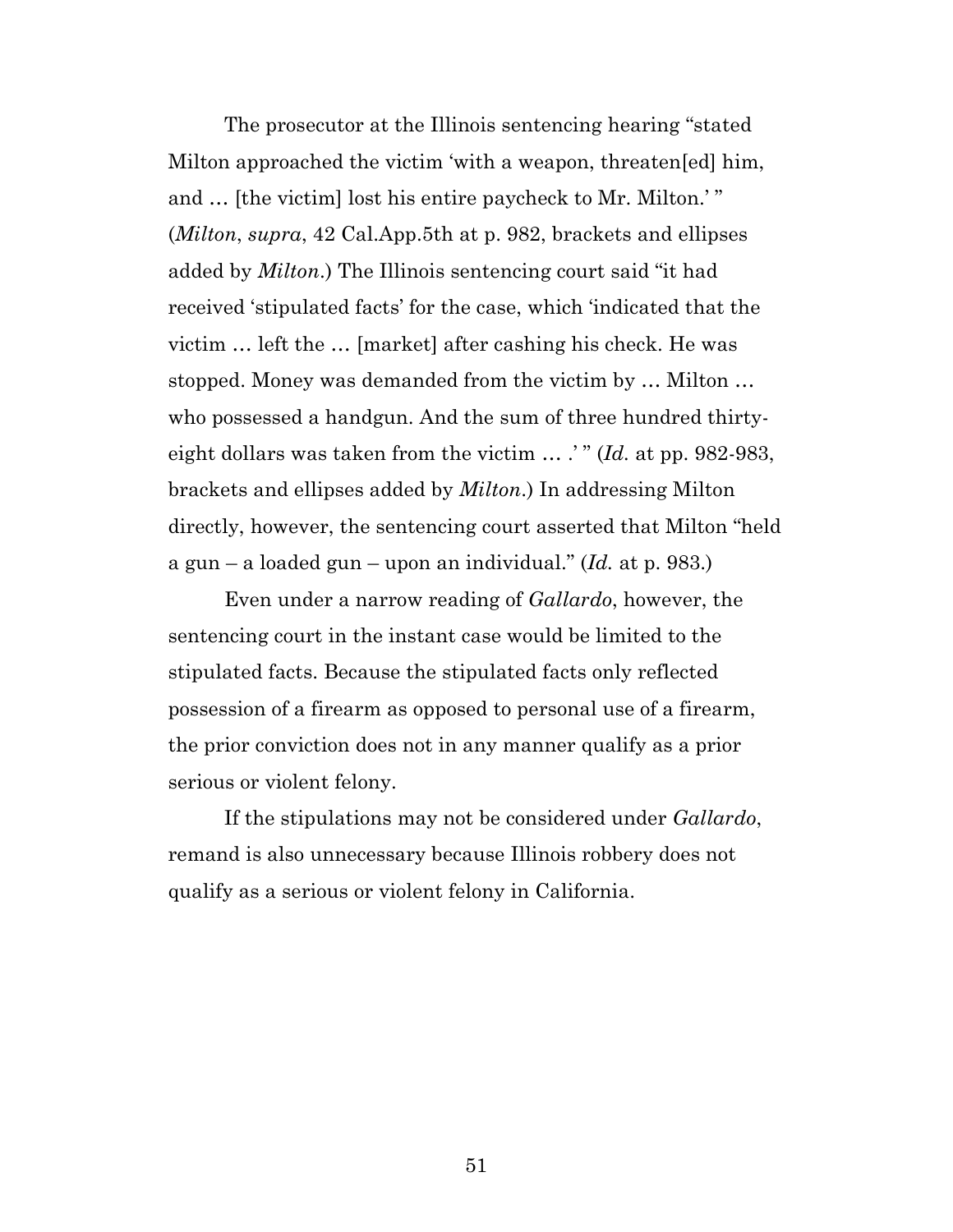## **C. Remand Was Only Necessary Under** *Gallardo*  **To Determine** *Which* **Offense the Defendant Had Committed**

In *Gallardo*, remand was appropriate so that the court could determine *which* offense of aggravated assault – use of force or use of a deadly weapon – the defendant's conviction encompassed. (*Gallardo*, *supra*, 4 Cal.5th at pp. 136-138.)

The prior convictions here do not present the same issue. Rather, because the facts necessarily established by the jury conviction and the facts necessarily established by the guilty plea (even if the stipulated facts are included) do not qualify either prior offense as a serious or violent felony, remand is unnecessary here.

## **III. Respondent's Forfeiture Argument – Raised for the First Time – Is Forfeited and Without Merit**

Respondent argues that "[a]s a separate matter from retroactivity, Milton actually admitted the armed robbery conviction was a strike, such that even if *Gallardo* was retroactive, it would not apply to that strike." (AMB 63, footnote omitted.) Respondent asserted, therefore, that Milton "waived any argument that the evidence did not establish the armed robbery was a strike." (AMB 63.)

<span id="page-51-0"></span>First, respondent's claim of forfeiture is itself forfeited due to respondent's failure to raise this issue before the Court of Appeal or in the answer to the petition for review. (*Williams v. Superior Court* (2017) 3 Cal.5th 531, 559, fn. 11 [finding issue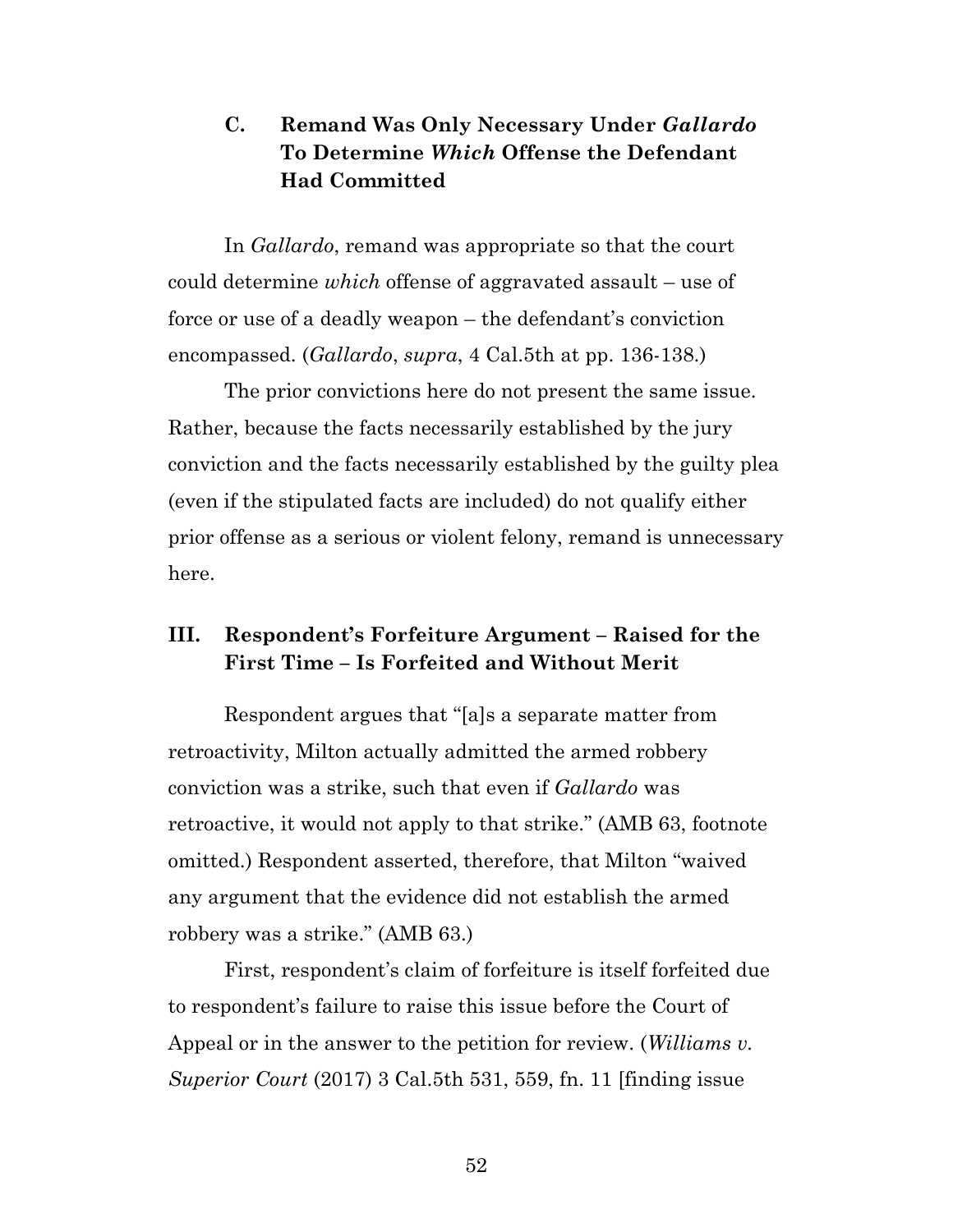<span id="page-52-2"></span>waived where party failed to raise the issue "in the Court of Appeal or in its answer to the petition for review"]; see Cal. Rules of Court, rules  $8.500(c)(1)$ ,  $8.516(b)(1)$ . Respondent failed to raise this issue even though *both* priors were referenced in Milton's original habeas petition filed in this Court on December 29, 2017. (Petition for Writ of Habeas Corpus, p. 4 ["Due to the recent decision by this Court in *People v. Gallardo*, and by the United States Supreme Court in *Descamps v. United States*, Petitioner's Illinois priors cannot be used as 'strikes' under California law" (italics added)].) Indeed, in respondent's previous briefings, respondent conceded remand was appropriate on *both* prior strike allegations upon a determination that *Gallardo* is retroactive. (See Return, pp. 40-45; Informal Response to original habeas filing in this Court (S246213), pp. 31-34.)

Second, the issue was preserved because, as respondent acknowledged, Milton's sentencing brief "alleged both convictions were not strikes." (ABM 64, citing 1CT 82-83.) While admittedly the arguments centered on the simple robbery, the sentencing court made a *finding* that *both* prior convictions qualified as strikes. (2RT 358.) Milton did answer affirmatively when asked to admit that the armed robbery was a serious felony for purposes of Penal Code section 667, subdivision (a)(1) (RT 337), but he did not make the same admission for purposes of it qualifying as a strike.

<span id="page-52-1"></span><span id="page-52-0"></span>Third, there was no forfeiture by Milton because California law at the time permitted a finding that the armed robbery qualified as a strike. (See *In re Madrid* (1971) 19 Cal.App.3d 996,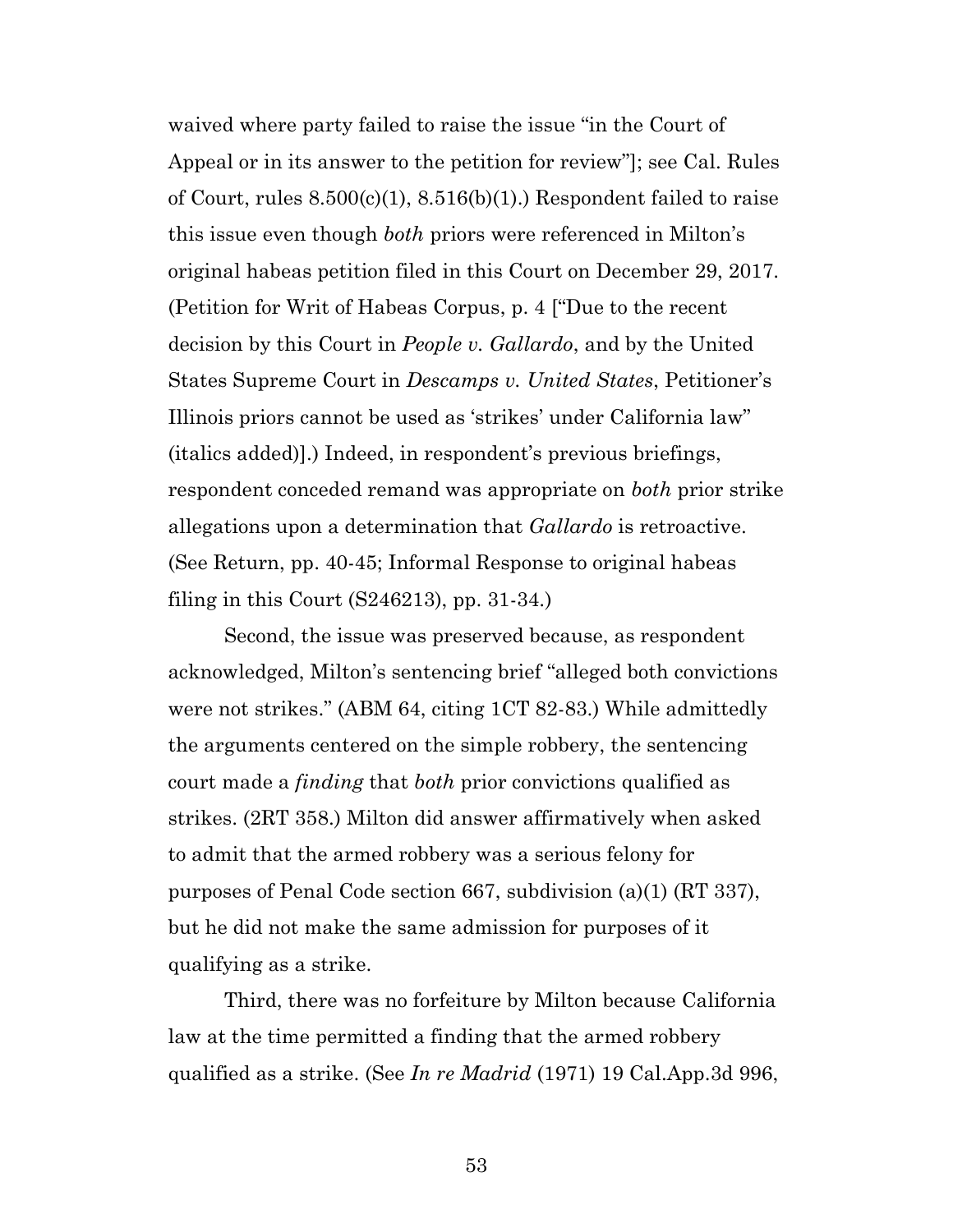<span id="page-53-2"></span>998 [defendants entitled to withdraw guilty plea on habeas after a change in kidnapping law was determined to apply retroactively to final cases].) Thus, any argument would have been futile, just as Milton's arguments regarding the simple robbery conviction proved futile. (See *People v. Welch* (1993) 5 Cal.4th 228, 237 ["Reviewing courts have traditionally excused parties for failing to raise an issue at trial where an objection would have been futile or wholly unsupported by substantive law then in existence"].)

<span id="page-53-1"></span><span id="page-53-0"></span>*People v. Black* (2007) 41 Cal.4th 799 (*Black*) is illustrative. In *Black*, the court considered whether the Sixth Amendment required a jury to find facts necessary to sentence a defendant to the aggravated term under the determinate sentencing law. (*Id.*  at p. 805.) This function had been previously undertaken by a judge, not the jury. (*Ibid*.) Even though *Apprendi* had been decided at the time of Black's sentencing, the court found competent counsel could not have reasonably anticipated the United States Supreme Court's decision in *Cunningham v. California* (2007) 549 U.S. 270, which held California's determinate sentencing law was unconstitutional by allocating to a judge instead of a jury the factfinding necessary to support an upper term sentence. (*Black*, *supra*, 41 Cal.4th at p. 805.) This was because at the time of the defendant's trial, no California case supported the proposition that *Apprendi* required a jury trial on aggravating circumstances, which, under the determinate sentencing law, were to be decided by the judge. (*Id.* at p. 811.) Therefore, the court found the issue had not been forfeited. (*Id.* at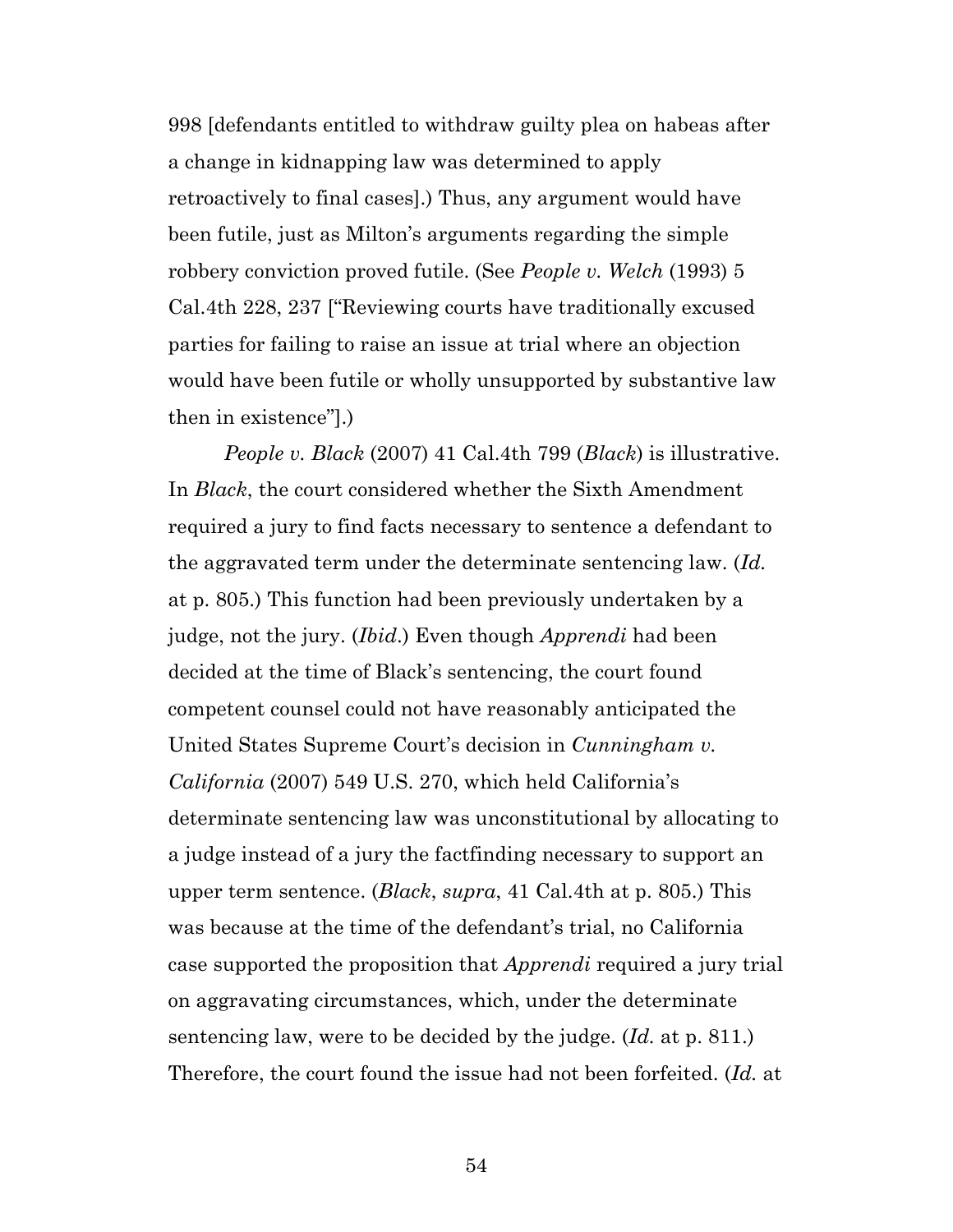pp. 811-812.)

Additionally, upon a determination that the original sentence was unauthorized, no objection was required to preserve the issue because a claim of an unauthorized sentence cannot be forfeited. (*People v. Scott* (2015) 9 Cal.4th 331, 354.)

<span id="page-54-1"></span><span id="page-54-0"></span>Lastly, "[a]n appellate court is generally not prohibited from reaching a question that has not been preserved for review by a party. [Citations.]" (*People v. Williams* (1998) 17 Cal.4th 148, 161, fn. 6.)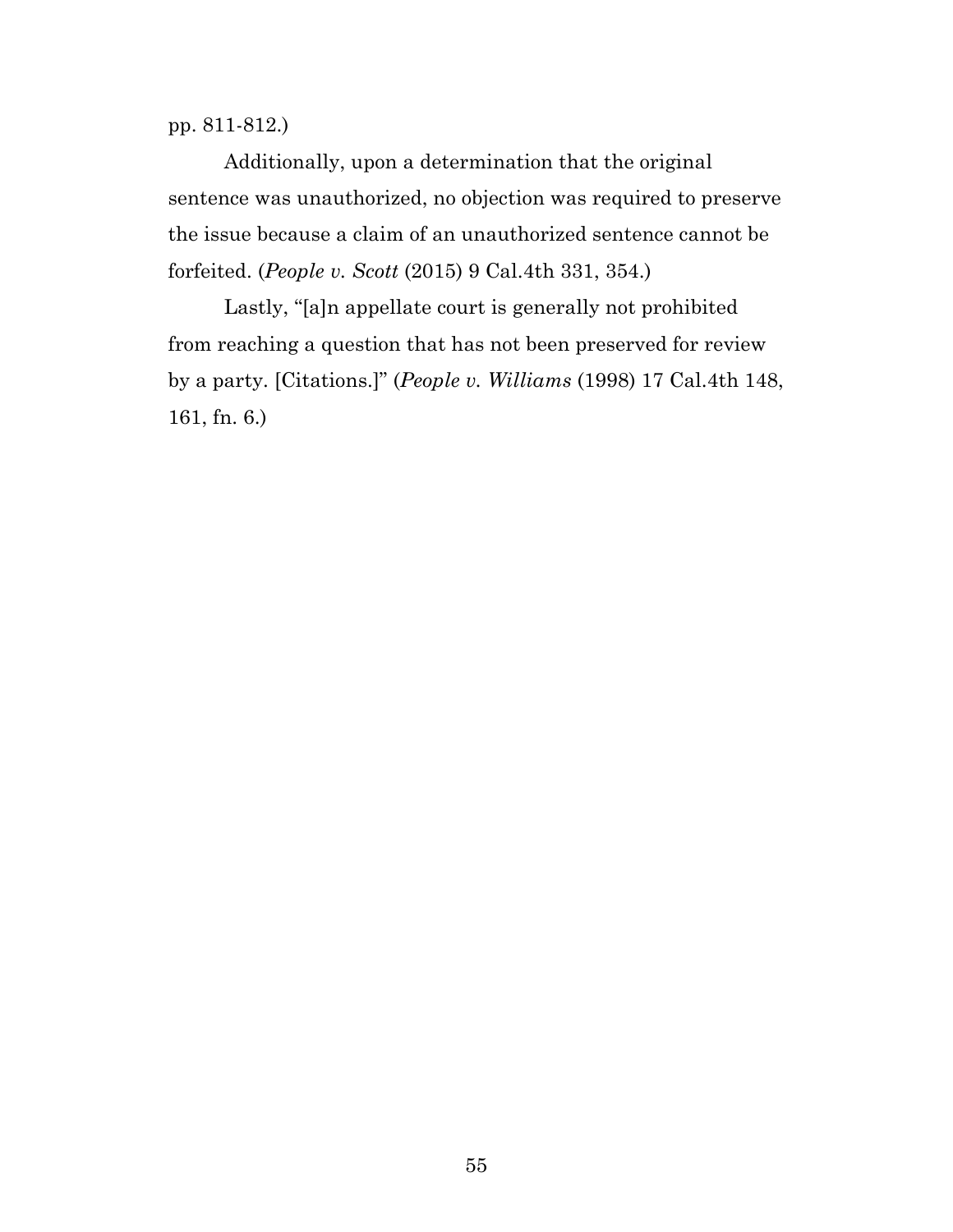#### **CONCLUSION**

With *Gallardo*, this Court preserved a defendant's right to a jury trial with all of its accompanying constitutional protections and procedural safeguards when legally extraneous conduct that was not previously charged, let alone litigated, is alleged as the basis for a recidivist sentence. Yet incarcerated individuals such as Milton are still suffering the consequences of sentences – lengthy and in some cases life-long – previously imposed on unconstitutional grounds. This Court has the opportunity to correct that injustice. It is respectfully requested that this Court take that opportunity.

Respectfully submitted,

Date: October 16, 2020 */S/ BRAD KAISERMAN* BRAD KAISERMAN Attorney for Petitioner WILLIAM MILTON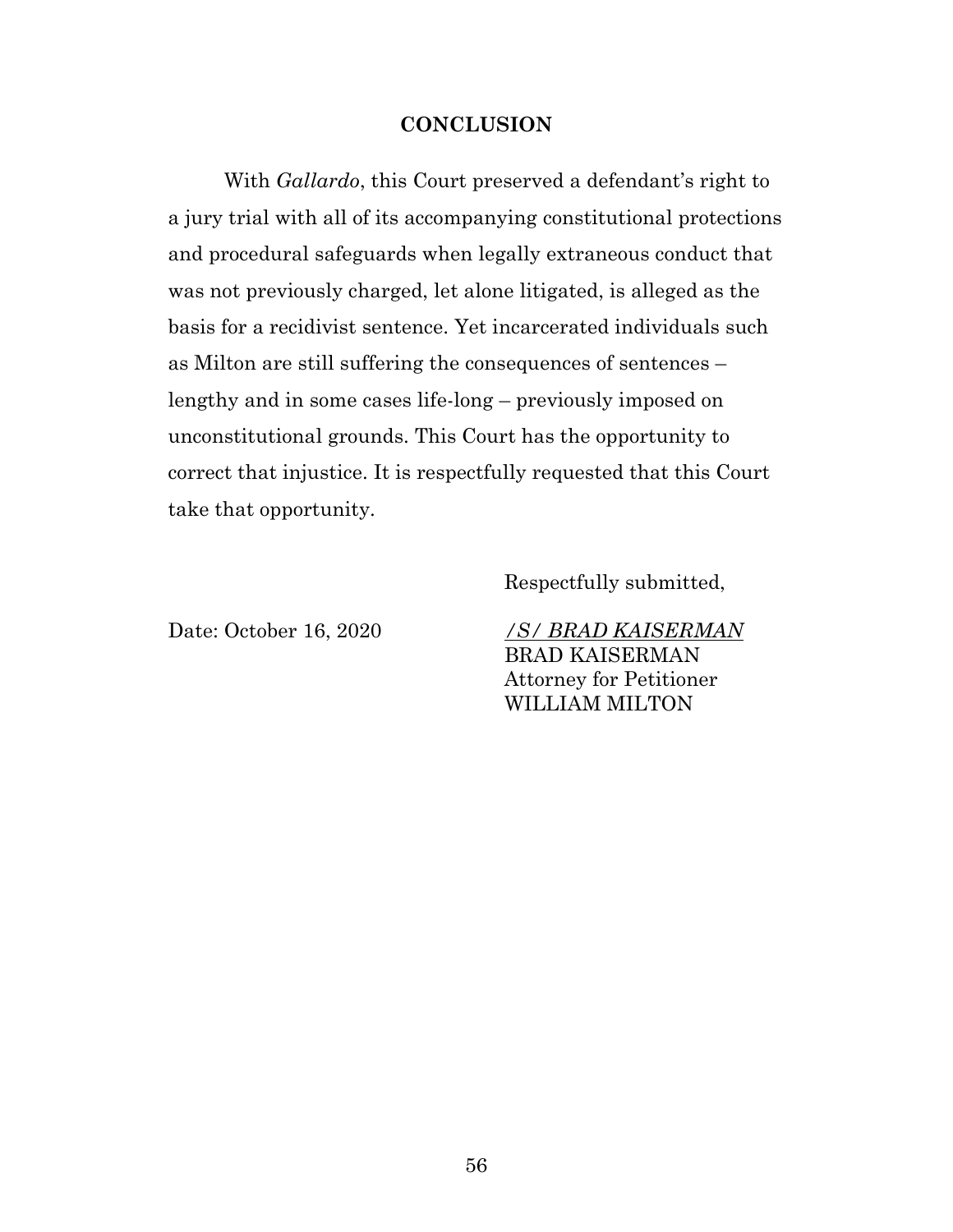## <span id="page-56-0"></span>**CERTIFICATE OF COMPLIANCE**

Counsel of Record hereby certifies petitioner's opening brief on the merits uses 13-point sized text in Century Schoolbook font and contains approximately 10,677 words, including footnotes, which is more than the number of words permitted. (Cal. Rules of Court, rule 8.520(c)(1).) Counsel relied on the word count of the computer program used to prepare this brief.

Date: October 16, 2020 */S/ BRAD KAISERMAN* BRAD KAISERMAN Attorney for Petitioner WILLIAM MILTON